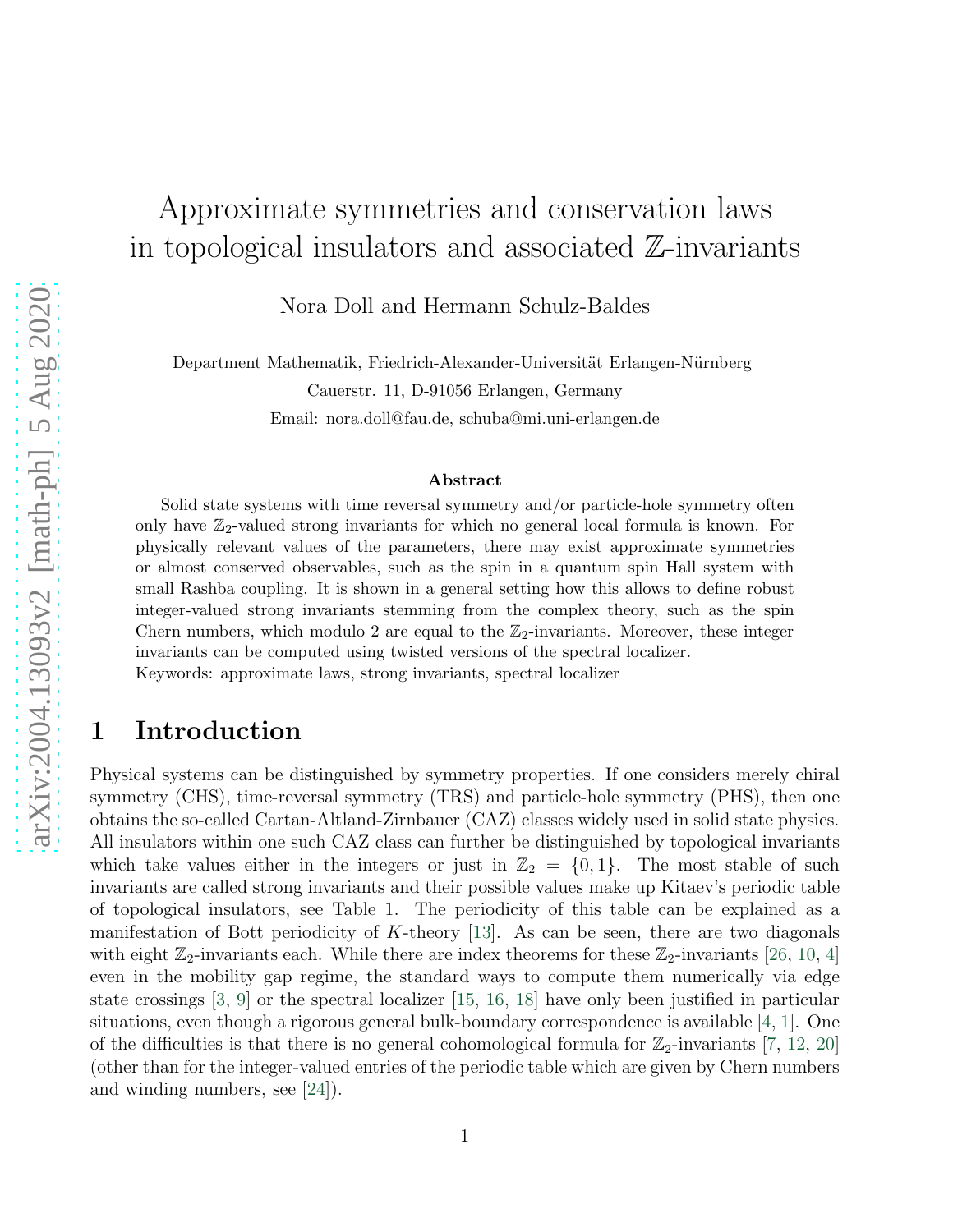|                |                |      | CHS      | CAZ        | $=$ 1            | $d=2$            | $d=3$               | $=4$<br>đ.       | $\ddot{c} =$<br>đ. | $=6$             | $=$ $\overline{ }$ |                  |
|----------------|----------------|------|----------|------------|------------------|------------------|---------------------|------------------|--------------------|------------------|--------------------|------------------|
|                |                |      | U        | Al         |                  |                  |                     | $2\mathbb{Z}$    |                    | $\mathbb{Z}_2$ S | $\mathbb{Z}_2$     | $\mathbb Z$      |
|                |                |      |          | BDI        | $\mathbb Z$      |                  |                     |                  | $2\mathbb{Z}$      |                  | $\mathbb{Z}_2$ A   | $\mathbb{Z}_2$   |
| $\overline{2}$ | $\overline{0}$ | $+1$ |          | D          | $\mathbb{Z}_2$ C | $\mathbb Z$      |                     |                  |                    | $2\mathbb{Z}$    |                    | $\mathbb{Z}_2$ Q |
| 3              |                |      |          | DIII       | $\mathbb{Z}_2$ S | $\mathbb{Z}_2$ A | $\mathbb Z$         |                  |                    |                  | $2\mathbb{Z}$      |                  |
|                |                | O    | $\Omega$ | AII        |                  | $\mathbb{Z}_2$ S | $\mathbb{Z}_2$      | $\mathbb Z$      |                    |                  |                    | $2\mathbb{Z}$    |
| 5              |                |      |          | <b>CII</b> | $2\mathbb{Z}$    |                  | $\mathbb{Z}_2$<br>А | $\mathbb{Z}_2$ Q | $\mathbb Z$        |                  |                    |                  |
| 6              | $\theta$       |      |          | $\bigcap$  |                  | $2\mathbb{Z}$    |                     | $\mathbb{Z}_2$ Q | $\mathbb{Z}_2$     | $\mathbb Z$      |                    |                  |
| $\overline{ }$ | $+1$           |      |          | CI         |                  |                  | $2\mathbb{Z}$       |                  | $\mathbb{Z}_2$     | $\mathbb{Z}_2$ C | $\mathbb Z$        |                  |

Table 1: List of the real symmetry classes ordered by TRS, PHS and CHS as well as the CAZ label. Then follow the strong invariants in dimension  $d = 1, \ldots, 8$ . They constitute Kitaev's periodic table of topological insulators [\[13\]](#page-31-0). The roman letters indicate the approximate law that leads to integer valued strong invariants. Here I is an approximate spin inversion symmetry, S and Q are approximate spin and charge conservation laws, and finally C and A designate an approximate chiral symmetry and an approximate conservation law, possibly involving spin, a sublattice structure or the particle-hole degree of freedom. All these approximate laws are described in detail in Section [5.](#page-16-0)

Furthermore the physical importance of  $\mathbb{Z}_2$ -invariants is disputable. Solid state systems are dirty so that conservation laws and symmetry relations may hold only up to error terms (an exception is the particle-hole symmetry resulting merely from the one-particle approximation). Moreover, there are potentially more interesting and stable invariants taking integer values. This last point is best explained on the particular case of a two-dimensional quantum spin Hall system (case  $j = 4$  and  $d = 2$  in Table 1, hence with odd TRS). Historically, non-vanishing  $\mathbb{Z}_2$ -invariants were theoretically found in such systems [\[11\]](#page-31-8). However, experiments have clearly shown that conductive properties within the new phase are even stable under perturbations breaking TRS [\[14\]](#page-31-9). Most likely, the reason for this is the existence of non-vanishing spin Chern numbers introduced by Sheng et al. [\[28\]](#page-32-2) and Prodan [\[22,](#page-31-10) [23\]](#page-31-11). These invariants are connected to an approximately conserved quantity in the physical system, here given by the z-component of the spin. Almost conservation means that the commutator of the spin component with the Hamiltonian is small, which reflects that the Rashba spin orbit coupling is small [\[22\]](#page-31-10). Furthermore, there is a rigorous argument showing that the parity of the spin Chern numbers is equal to the  $\mathbb{Z}_2$ -invariant [\[26\]](#page-32-0), that they lead to conducting edge states [\[3\]](#page-30-1) and that the associated edge currents have stability properties [\[25,](#page-32-3) [20\]](#page-31-7).

The first question addressed in this paper is how to construct integer valued invariants for symmetry classes having either a vanishing strong invariant or a  $\mathbb{Z}_2$ -invariant according to the periodic table. Morimoto and Furusaki [\[21\]](#page-31-12) and Shiozaki and Sato [\[29\]](#page-32-4) showed how this can be achieved by supposing that the system has an extra symmetry or chiral symmetry (which is called an anti-symmetry in [\[29\]](#page-32-4)), both of which can either be unitary or anti-unitary. Here it is only supposed that there is an approximately conserved quantity (like the spin component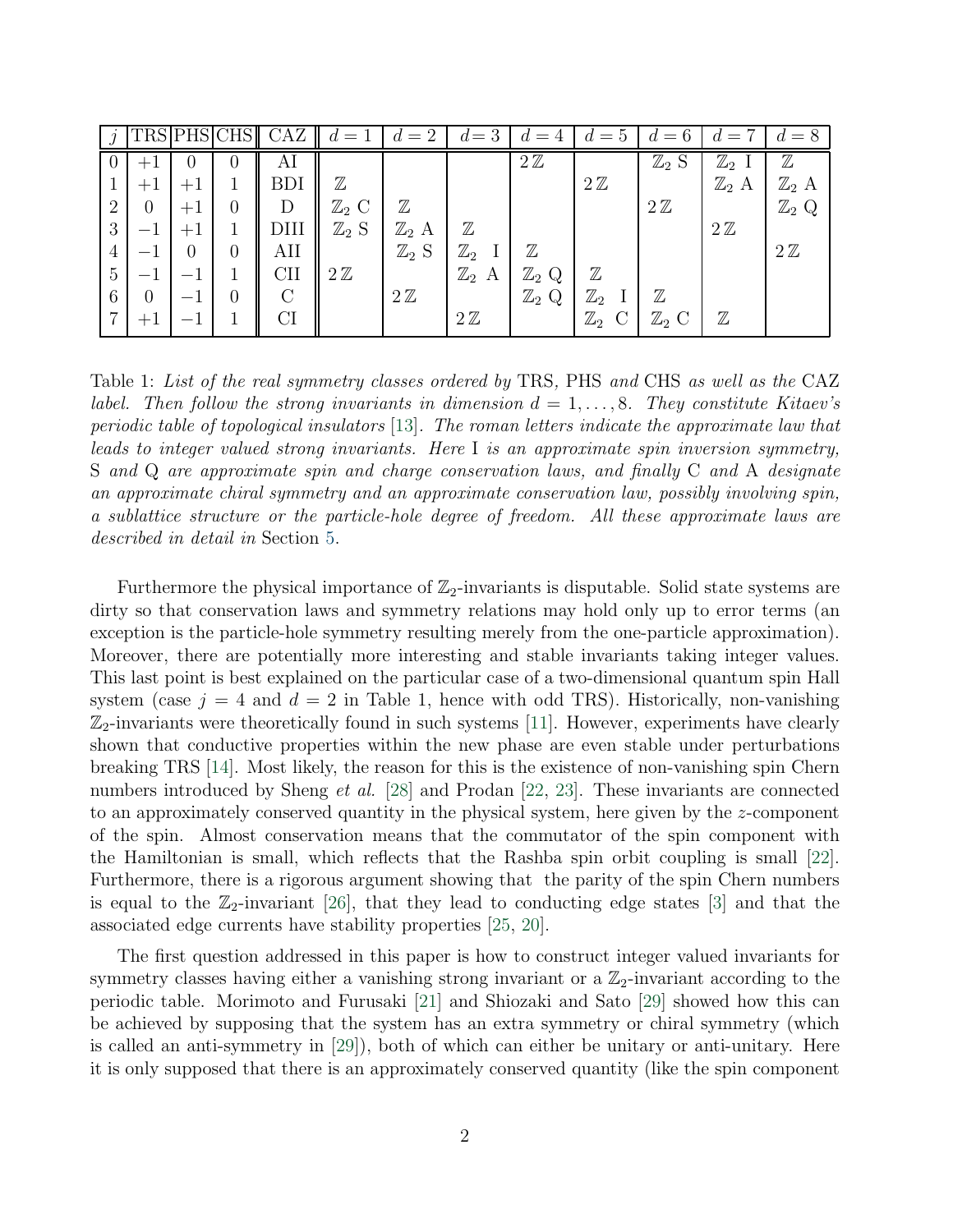|  |             | $d=0 \mod 2$ |              |     | $d=1 \mod 2$       |          |
|--|-------------|--------------|--------------|-----|--------------------|----------|
|  | $\mathbb Z$ |              | Sec. 3.2     |     |                    | Sec. 3.1 |
|  |             |              | $L$ Sec. 3.3 | C.A | $U_{\pm}, U_{\pm}$ | Sec. 3.4 |

<span id="page-2-0"></span>Table 2: List of the complex CAZ classes in dimension d mod 2 and the strong invariants without additional approximate symmetry. The C and A designate an approximate chiral symmetry and an approximate conservation law. The letters  $U, \overline{U}, U_{\pm}, \overline{U}_{\pm}$  designate the symmetries in the notation of [\[29\]](#page-32-4) if the approximate laws are exact. For example,  $\overline{U}_+$  is an extra chiral symmetry commuting with the symmetry operator from class AIII. The table also shows in which section the corresponding case is dealt with.

in the quantum spin Hall effect) or an approximate symmetry. An example for the latter is an approximate chiral symmetry in odd dimensional systems of CAZ class A that was already discussed in [\[24\]](#page-32-1). More precisely, such systems do not have chiral symmetries, but the terms in the Hamiltonian breaking these symmetries are small. In odd dimension, this still allows to define integer valued invariants as (higher) winding numbers. Similarly, if an even dimensional system of CAZ class AIII has an approximate conservation law, it can have an associated non-vanishing Chern number. In the two complex cases  $(j, d) = (0, 0)$  and  $(j, d) = (1, 1)$ , the strong invariant is Z-valued, but it may nevertheless vanish and then an approximate chiral symmetry (C) or approximate conservation (A) may still allow to define non-vanishing integer invariants. We will also speak simply of an approximate law if either C or A holds. All the above information is collected in Table 2. The robust simple analysis of these complex cases is carried out in detail in Section [3.](#page-7-0) If the conservation law or symmetry is exact and not only approximate (and the systems are periodic), this analysis essentially reduces to that of [\[21,](#page-31-12) [29\]](#page-32-4).

In principle, this approach readily transposes to all 64 entries of the Kitaev table of real CAZ. However, we decided to focus on the 16 cases with  $\mathbb{Z}_2$ -invariants. One reason, already mentioned above, is that the Z-invariants associated to the approximate laws may shed light on the physical properties of such topologically non-trivial systems. Another reason is that it is still a challenge to compute the  $\mathbb{Z}_2$ -invariants numerically and, as will be shown, a considerable simplification results if a suitable approximate law is present. In fact, the  $\mathbb{Z}_2$ -invariant is given by the parity of the integer invariant, just as in the special case of spin Chern numbers [\[26\]](#page-32-0) and similar to the situation in systems with an inversion symmetry [\[8\]](#page-31-13) (however, the approximate laws considered here are much more robust than the inversion symmetry). The analysis of these  $\mathbb{Z}$ -invariants corresponding to the  $\mathbb{Z}_2$ -entries in the Kitaev table will essentially appear as particular applications of the complex arsenal described in Section [3.](#page-7-0) In the case of exact symmetries in periodic systems, this is again covered by particular cases in [\[29\]](#page-32-4), even though these authors do not establish the connection of the integer invariants with the  $\mathbb{Z}_2$ -invariants of the Kitaev table.

The second contribution of this paper is to show how the invariants associated to an approximate law can be computed by a suitable (twisted) modification of the spectral localizer (defined in [\[16,](#page-31-4) [18\]](#page-31-5) and Section [2](#page-3-0) below). Even in the case of quantum spin Hall systems, this is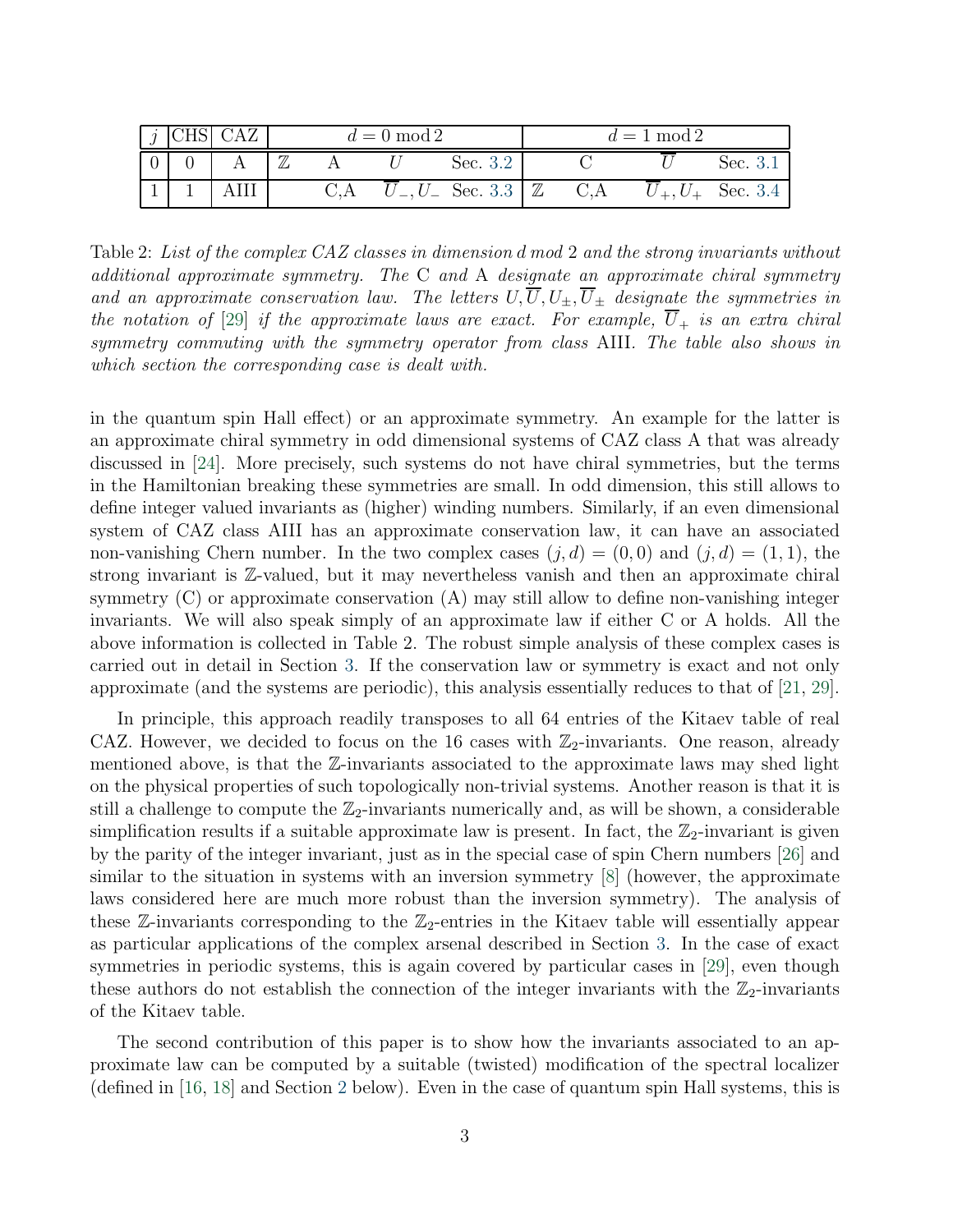a considerable improvement on numerical procedures to calculate spin Chern numbers [\[23\]](#page-31-11). For some of the  $\mathbb{Z}_2$ -invariants there are suggestions to compute them as the sign of the Pfaffian of the spectral localizer [\[15,](#page-31-3) [16\]](#page-31-4), but the connection to the well-known  $\mathbb{Z}_2$ -invariants has not been proved and some of the suggestions in [\[15\]](#page-31-3) need modifications. The numerical implementation of the twisted spectral localizer is the object of another study.

The paper is organized as follows: Section [2](#page-3-0) reviews earlier results that are needed to state and prove the new contributions of this paper. This includes a description of the index theoretic characterization of the strong invariants for the complex CAZ classes [\[24\]](#page-32-1) and of the spectral localizer for integer valued pairings [\[16,](#page-31-4) [18\]](#page-31-5). Section [3](#page-7-0) then develops the two main ideas of this paper in the complex CAZ classes. More precisely, it is shown how an approximate chiral symmetry or an approximate conservation law allow to define an integer valued strong invariant and it is shown how to compute this invariant with a twisted spectral localizer. Section [4](#page-13-0) then reviews how the strong invariants of the Kitaev table are given in terms of index pairings with real symmetries. This is essentially based on [\[10\]](#page-31-1). The next Section [5](#page-16-0) then shows how for each of the  $\mathbb{Z}_2$ -entries in Table 1 a specific approximate law allows to construct a strong integer valued invariant which mod 2 is equal to the given  $\mathbb{Z}_2$ -entry. In each case we attempt to argue that the approximate law is physically reasonable and show how to construct a twisted spectral localizer allowing to compute these integer valued strong invariants.

<span id="page-3-0"></span>Acknowledgement: This work was partially supported by the DFG.

### <span id="page-3-1"></span>2 Review of prior results on complex CAZ classes

#### 2.1 Hamiltonians and chiral symmetry

Throughout  $H = H^*$  will be a Hamiltonian acting on the d-dimensional tight-binding Hilbert space  $\ell^2(\mathbb{Z}^d,\mathbb{C}^L)$ . The L-dimensional fiber may contain spin, particle-hole, sublattice and other internal degrees of freedom. Moreover,  $H$  is supposed to be of finite range or, more generally, have decaying matrix entries in the following sense:

**Definition 1** A linear operator A on  $\ell^2(\mathbb{Z}^d, \mathbb{C}^L)$  is said to be local if for all  $k \in \mathbb{N}$  there exists some constant  $C_k < \infty$  such that

<span id="page-3-2"></span>
$$
\|\langle x|A|y\rangle\| \le \frac{C_k}{1+|x-y|^k} \,. \tag{1}
$$

The norm on the l.h.s. is the operator norm on matrices from  $\mathbb{C}^{L\times L}$  and |x| denotes the euclidean length of  $x \in \mathbb{Z}^d$ .

Locality in one or another form is, of course, a crucial assumption from a physical point of view. Based on the above, it was shown in [\[27\]](#page-32-5) that the set of local operators is a ∗-algbra that is invariant under smooth functional calculus. For covariant operators, locality is equivalent to smoothness and these two facts are also well-known (see [\[24\]](#page-32-1)).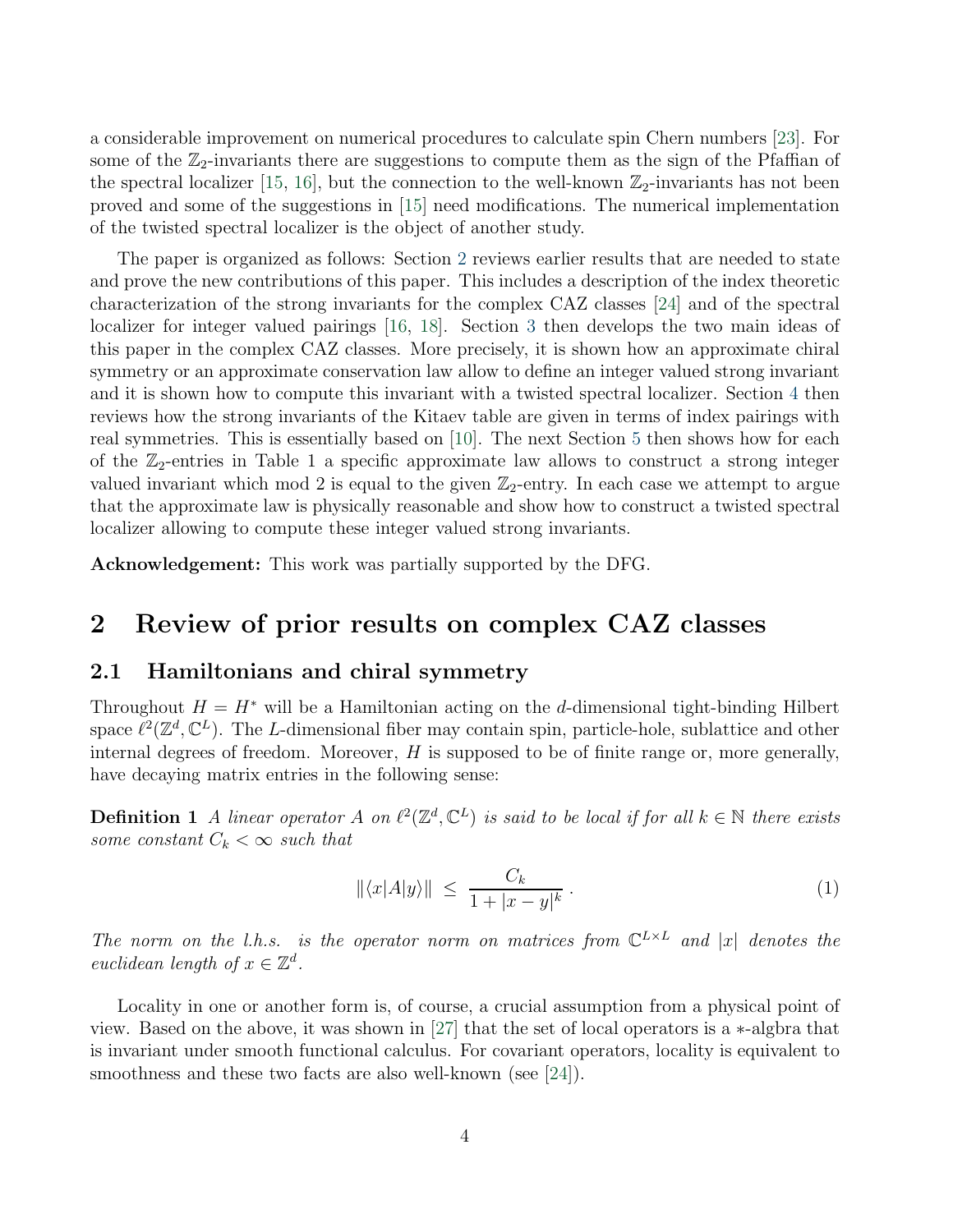The second assumption on the Hamiltonian is the existence of a spectral gap at the Fermi level. After a shift in energy, the Fermi level can be chosen to be at  $0$  so that  $H$  is invertible. This implies that the Hamiltonian describes an insulator. For some of the claims below it is sufficient to suppose that  $H$  has a mobility gap, but this case will not be dealt with here as it leads to supplementary technical difficulties. Associated to  $H$  is now a Fermi projection

$$
P = \chi(H \le 0) \ .
$$

As H has a gap, P can be written as a smooth function of H and is hence also local.

In the complex cases of the CAZ classification, the Hamiltonian may also have a so-called chiral (or sublattice) symmetry. For the implementation of this symmetry, let us suppose that H acts on  $\ell^2(\mathbb{Z}^d,\mathbb{C}^{2L})$ , that is, the dimension of the fiber is doubled. Further suppose that on  $\mathbb{C}^{2L}$  act the Pauli matrices:

$$
\sigma_1\;=\; \begin{pmatrix}0&\textbf{1}\\ \textbf{1}&0\end{pmatrix}\;,\qquad \sigma_2\;=\; \begin{pmatrix}0&- \imath\,\textbf{1}\\ \imath\,\textbf{1}&0\end{pmatrix}\;,\qquad \sigma_3\;=\; \begin{pmatrix}\textbf{1}&0\\ 0&-\textbf{1}\end{pmatrix}\;,
$$

where each entry involves the identity on  $\ell^2(\mathbb{Z}^d, \mathbb{C}^L)$ . Then H is said to have a chiral symmetry if

<span id="page-4-3"></span>
$$
(\sigma_i)^* H \sigma_i = -H . \tag{2}
$$

If  $i = 3$ , then this is equivalent to H being block off-diagonal:

<span id="page-4-2"></span>
$$
(\sigma_3)^* H \sigma_3 = -H \qquad \Longleftrightarrow \qquad H = \begin{pmatrix} 0 & A \\ A^* & 0 \end{pmatrix} . \tag{3}
$$

Here A is an operator on  $\ell^2(\mathbb{Z}^d, \mathbb{C}^L)$  which is invertible as H is invertible. If H has a chiral symmetry, then

$$
(\sigma_3)^* H \sigma_3 = -H \qquad \Longrightarrow \qquad P = \frac{1}{2} \begin{pmatrix} 1 & -U \\ -U^* & 1 \end{pmatrix} , \tag{4}
$$

and  $U = A|A|^{-1}$  is called the Fermi unitary [\[24\]](#page-32-1).

#### <span id="page-4-1"></span>2.2 Topological invariants

The topological invariant of the Hamiltonian will be given in terms of (Noether) indices of Fredholm operators. There is a by now standard way [\[24\]](#page-32-1) to construct them. One considers the d-dimensional (unbounded self-adjoint) Dirac operator

<span id="page-4-0"></span>
$$
D = \sum_{i=1}^{d} X_i \otimes \mathbf{1}_L \otimes \gamma_i.
$$
 (5)

Here  $X_1, \ldots, X_d$  are the self-adjoint position operators on  $\ell^2(\mathbb{Z}^d)$  defined by  $X_j|x\rangle = x_j|x\rangle$ , and  $\gamma_1,\ldots,\gamma_d\in\mathbb{C}^{d'\times d'}$  are anti-commuting self-adjoint matrices of size  $d'=2^{\lfloor\frac{d}{2}\rfloor}$  which square to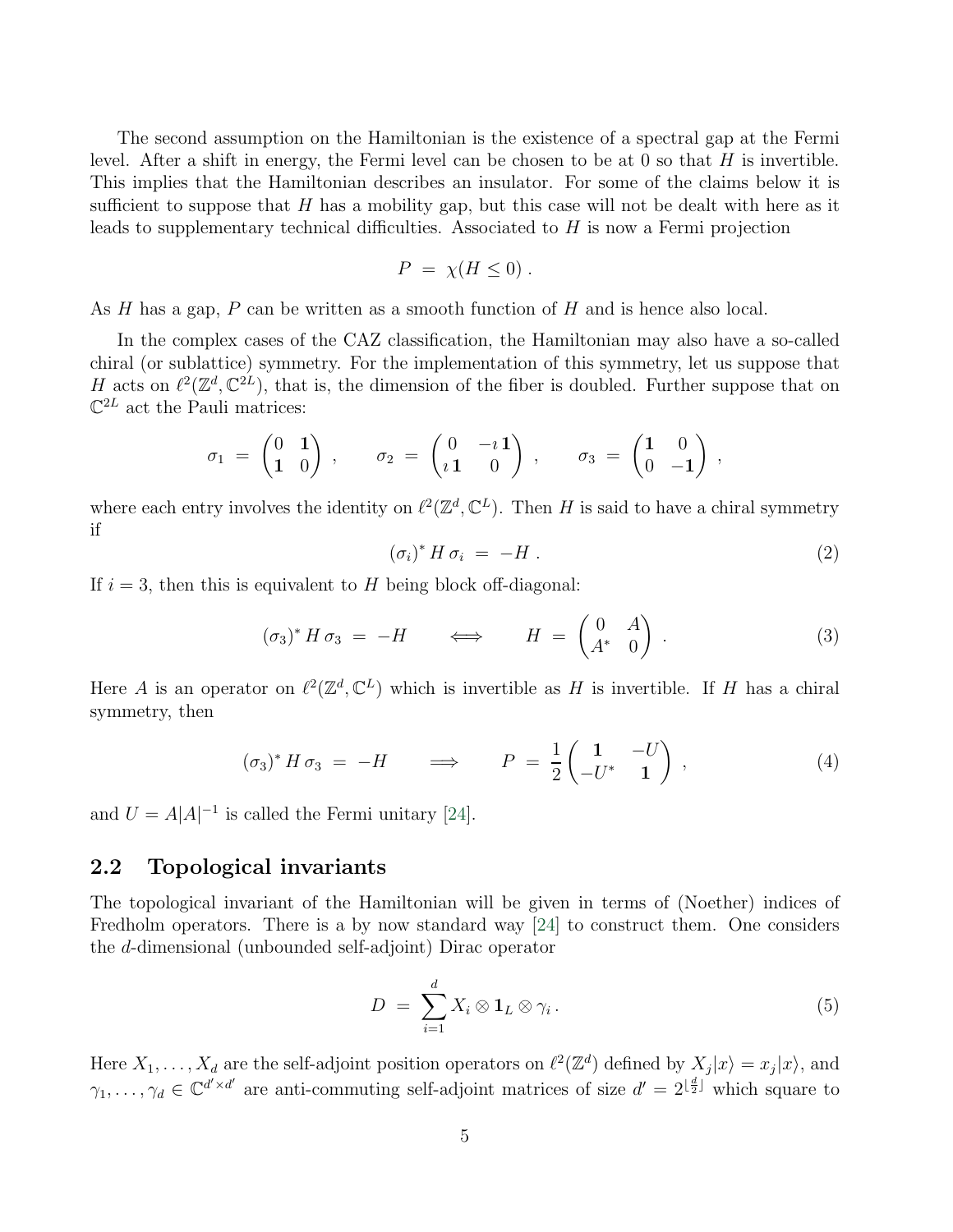1, namely they form an irreducible representation of the complex Clifford algebra  $\mathbb{C}_d$  with d generators. If d is even, there exists a symmetry  $\gamma \in \mathbb{C}^{d' \times d'}$  anticommuting with  $\gamma_1, \ldots, \gamma_d$ , so that  $\gamma D\gamma = -D$ . Actually,  $\gamma = \gamma_{d+1}$  from the representation of  $\mathbb{C}_{d+1}$ . The representation can and will be assumed such that  $\gamma = \text{diag}(1, -1)$  is block diagonal and thus the Dirac operator is off-diagonal in the grading of  $\gamma$ :

<span id="page-5-2"></span>
$$
D = \begin{pmatrix} 0 & D_0 \\ D_0^* & 0 \end{pmatrix}, \qquad d \text{ even }.
$$
 (6)

Moreover, the identity  $\mathbf{1}_L$  in [\(5\)](#page-4-0) acts on the matrix degrees of freedom. Then set

$$
L' = \begin{cases} Ld', & d \text{ odd }, \\ L\frac{d'}{2}, & d \text{ even } . \end{cases}
$$

Then D acts on  $\ell^2(\mathbb{Z}^d, \mathbb{C}^{L'})$  for d odd, while for even d, D acts  $\ell^2(\mathbb{Z}^d, \mathbb{C}^{2L'})$  and  $D_0$  on  $\ell^2(\mathbb{Z}^d, \mathbb{C}^{L'})$ . As the commutator of D with any local operator is bounded, the Dirac operator specifies an even or odd Fredholm module for the algebra of local operators. Hence one has standard index pairings that are described next. From the data of the Dirac operator, one can define the Hardy projection

$$
E = \chi(D \ge 0) ,
$$

and for  $d$  even the (unitary) Dirac phase  $F$  by

<span id="page-5-3"></span>
$$
2E - \mathbf{1} = \begin{pmatrix} 0 & F \\ F^* & 0 \end{pmatrix}, \qquad d \text{ even }.
$$
 (7)

From  $E$  and  $F$  and the data of the Hamiltonian given by the Fermi projection or Fermi unitary (if H has a chiral symmetry) one now defines the index pairings as the operator

<span id="page-5-1"></span>
$$
T = \begin{cases} PFP + 1 - P, & d \text{ even}, \\ EUE + 1 - E, & d \text{ odd and } H \text{ chiral}. \end{cases}
$$
 (8)

Then T is a Fredholm operator, namely it has finite dimensional kernel and cokernel. The associated index

$$
Ind(T) = dim (Ker(T)) - dim (Ker(T^*)) ,
$$

is called the (strong) topological invariant. It takes values in  $\mathbb Z$  and provides the entries in Table 2. Admittedly, this may seem like an awkward way to introduce topological invariants. However, if the Hamiltonian is part of a covariant family of Hamiltonians [\[24\]](#page-32-1), then the index is almost surely constant and equal to either Chern numbers (for even  $d$ ) or higher winding numbers (for odd d, also called odd Chern number):

<span id="page-5-0"></span>
$$
\text{Ind}(T) = \begin{cases} \text{Ch}_d(P) , & d \text{ even } , \\ \text{Ch}_d(U) , & d \text{ odd and } H \text{ chiral } . \end{cases} (9)
$$

Here the non-commutative formulas for the Chern numbers on the r.h.s. reduce to standard definitions of the strong invariants  $[24]$ . The equalities  $(9)$  are the statement of index theorems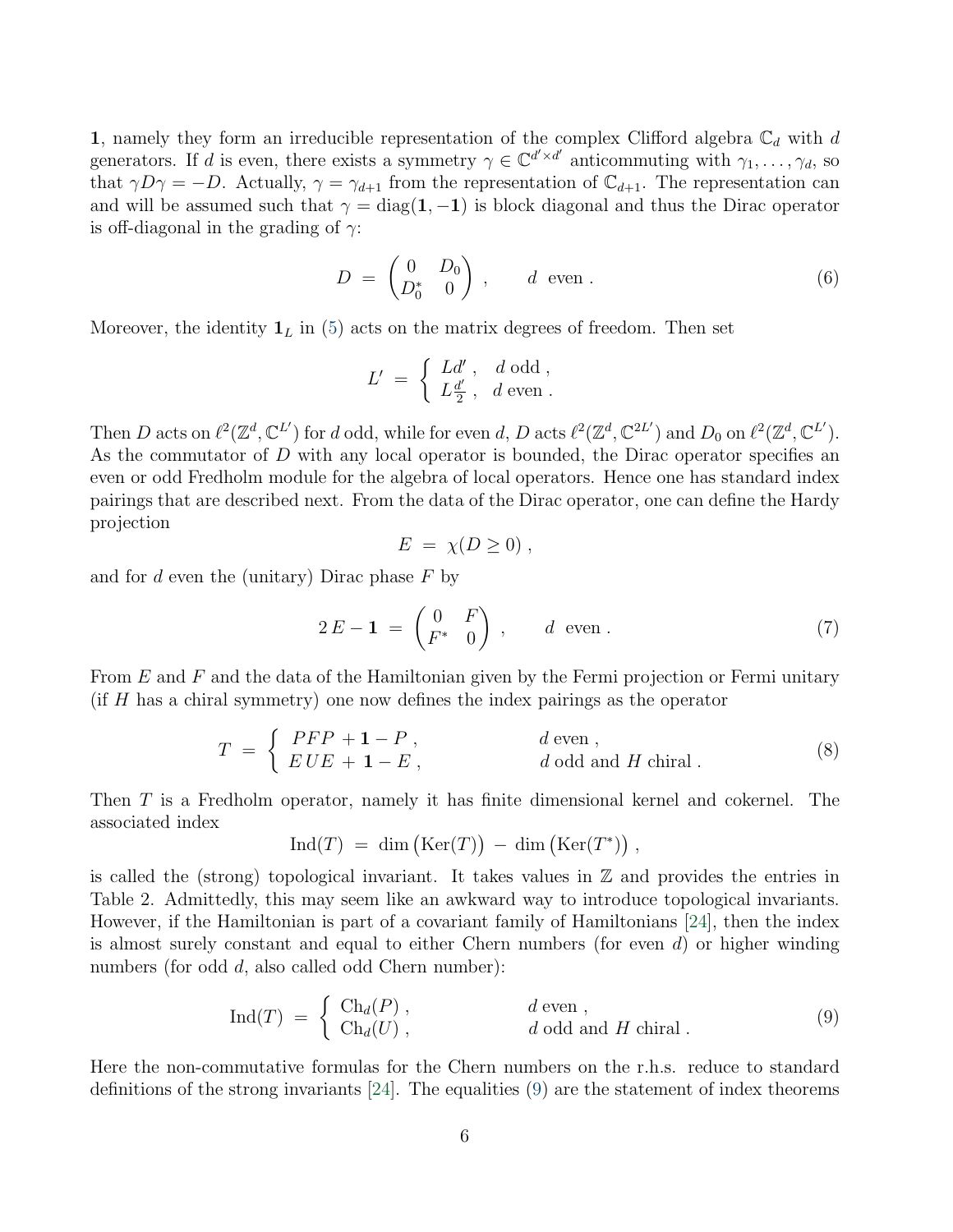that even hold if the Fermi level lies merely in a mobility gap [\[24\]](#page-32-1). One of the advantages of using the index directly as the strong invariant is that it does not require covariant Hamiltonians and can thus be associated to a single Hamiltonian. The topological content of the index can then be read off the spectral flow upon the insertion of a monopole [\[5\]](#page-30-4). For the present paper, the index approach is technically advantageous.

#### <span id="page-6-2"></span>2.3 The spectral localizer

The spectral localizer is another Dirac-like operator combining the Hamiltonian from Section [2.1](#page-3-1) with the Dirac operator from Section [2.2,](#page-4-1) just as the index pairing [\(8\)](#page-5-1). The main interest in this object is that its finate dimensional approximations have a spectral asymmetry that is equal to the invariant given by the index pairing, see Theorem [1](#page-6-0) below. Let us describe the construction and result in some detail, as one of the aims of this paper is to modify the spectral localizer. As for the index pairings, the odd and even cases have to be treated separately. For d odd, the Dirac operator D acts on  $\ell^2(\mathbb{Z}^d, \mathbb{C}^{L'})$  where  $L' = Ld'$ . On the other hand, a chiral Hamiltonian H acting on  $\ell^2(\mathbb{Z}^d,\mathbb{C}^{2L})$  is in the form [\(3\)](#page-4-2) with matrix entries A acting on  $\ell^2(\mathbb{Z}^d,\mathbb{C}^L)$ . They are identified with  $H \otimes \mathbf{1}$  and  $A \otimes \mathbf{1}$  acting on  $\ell^2(\mathbb{Z}^d, \mathbb{C}^{2L'})$  and  $\ell^2(\mathbb{Z}^d, \mathbb{C}^{L'})$  respectively. For a tuning parameter  $\kappa > 0$ , the spectral localizer is then defined to be the operator

<span id="page-6-1"></span>
$$
L_{\kappa}^{\circ d} = \begin{pmatrix} \kappa D & A \\ A^* & -\kappa D \end{pmatrix} = \kappa D \otimes \sigma_3 + H , \qquad (10)
$$

acting on  $\ell^2(\mathbb{Z}^d, \mathbb{C}^{2L'})$ . For d even, with  $D_0$  acting on  $\ell^2(\mathbb{Z}^d, \mathbb{C}^{L'})$  and given by [\(6\)](#page-5-2) and  $H \cong H \otimes \mathbf{1}$ also acting on  $\ell^2(\mathbb{Z}^d, \mathbb{C}^{L'})$ , the spectral localizer is defined again as an operator on  $\ell^2(\mathbb{Z}^d, \mathbb{C}^{2L'})$ by

<span id="page-6-3"></span>
$$
L_{\kappa}^{\text{ev}} = \begin{pmatrix} H & \kappa \, D_0 \\ \kappa \, D_0^* & -H \end{pmatrix} = \kappa \, D + H \otimes \gamma \,. \tag{11}
$$

Let us note that both  $L_{\kappa}^{\text{od}}$  and  $L_{\kappa}^{\text{ev}}$  are self-adjoint (domain issues are not discussed here). Now the finite volume restriction of the spectral localizer are constructed using the partial isometry  $\pi_{\rho}$  from  $\ell^2(\mathbb{Z}^d, \mathbb{C}^{L'})$  onto  $\text{Ran}(\chi(|D| \le \rho))$  and  $\text{Ran}(\chi(|D_0| \le \rho))$ , respectively for odd and even d. Here  $\rho > 0$  is a diameter (or spectral radius of D). As D has compact resolvent, the range of  $\pi_{\rho}$  is finite dimensional. Note that, for even d, the operator  $D_0$  is normal so that  $|D_0| = |D_0^*|$ . It is now natural to consider also  $\pi_\rho \oplus \pi_\rho$  which will also simply be denoted by  $\pi_\rho$ . Now for any operator B on  $\ell^2(\mathbb{Z}^d, \mathbb{C}^{L'})$  or  $\ell^2(\mathbb{Z}^d, \mathbb{C}^{2L'})$ , the finite volume restriction is defined by  $B_{\rho} = \pi_{\rho} B \pi_{\rho}^{*}$ . The finite volume spectral localizer is then defined by

$$
L_{\kappa,\rho}^{\circ \text{\tiny cl}} \ = \ (L_{\kappa}^{\circ \text{\tiny cl}})_\rho \ = \ \begin{pmatrix} \kappa \, D_\rho & A_\rho \\ A_\rho^* & -\kappa \, D_\rho \end{pmatrix} \ , \qquad L_{\kappa,\rho}^{\text{\tiny ev}} \ = \ (L_{\kappa}^{\text{\tiny ev}})_\rho \ = \ \begin{pmatrix} H_\rho & \kappa \, D_{0,\rho} \\ \kappa \, D_{0,\rho}^* & -H_\rho \end{pmatrix} \ .
$$

<span id="page-6-0"></span>These are both finite dimensional self-adjoint matrices. In the following, the upper index on  $L_{\kappa,\rho}^{\text{od}}$  and  $L_{\kappa,\rho}^{\text{ev}}$  will be dropped.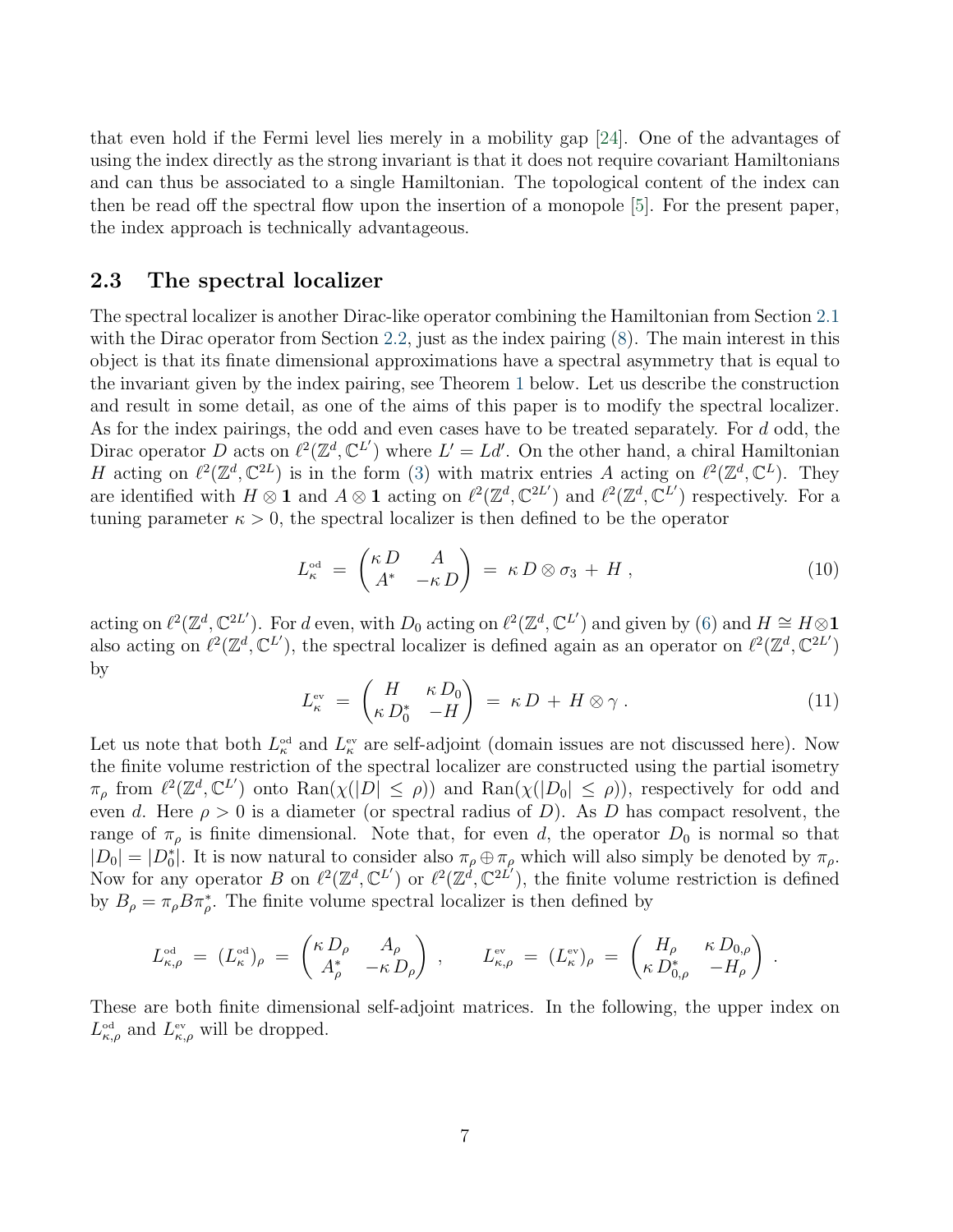**Theorem 1** ([\[17,](#page-31-14) [18\]](#page-31-5)) Let g be the invertibility gap of H, namely  $g = ||H^{-1}||^{-1}$ . For odd d suppose the H is of the form [\(3\)](#page-4-2). For odd and even d respectively, suppose that the tuning parameter  $\kappa$  and radius  $\rho$  are admissible in the sense that the bounds

<span id="page-7-1"></span>
$$
\kappa \le \frac{g^3}{12\|H\| \| [D, A] \|} \,, \qquad \kappa \le \frac{g^3}{12\|H\| \| [D_0, H] \|} \,, \tag{12}
$$

and

<span id="page-7-2"></span>
$$
\rho > \frac{2g}{\kappa} \tag{13}
$$

hold. Then

$$
(L_{\kappa,\rho})^2 \ge \frac{g^2}{4} \mathbf{1}_{\rho} \,, \tag{14}
$$

namely  $L_{\kappa,\rho}$  is invertible so that its signature is well-defined. Furthermore, for the index pairings  $T$  given by  $(8)$ , one has

$$
\text{Ind}(T) = \frac{1}{2} \text{ Sig}(L_{\kappa,\rho}) .
$$

The main interest of the localizer is that it allows to access the topological invariants without heavy numerical computations. Indeed, the finite-dimensional matrix  $L_{\kappa,\rho}$  is merely built from the matrix entries of the Hamiltonian and the position operator. No spectral calculus of the Hamiltonian is needed (namely, one does not need to compute the Fermi projection), not even of the spectral localizer itself because one can compute the signature directly with the block Chualesky decomposition. As stressed in [\[17,](#page-31-14) [18\]](#page-31-5) as well as [\[16\]](#page-31-4), the conditions [\(12\)](#page-7-1) and [\(13\)](#page-7-2) are not optimal, but are likely not far from optimal. On the other hand, even if H has merely a mobility gap, numerics have shown that the (fluctuation) signature of the spectral localizer is still linked to the strong invariant (see [\[19\]](#page-31-15)).

### <span id="page-7-0"></span>3 Complex CAZ classes with approximate symmetries

In this section, approximate symmetries and the associated invariants are discussed for the complex CAZ classes (hence no real structure is involved). Let us first give a short overview by discussing the entries of Table [2.](#page-2-0) For d even, there is a  $\mathbb{Z}$ -valued strong invariant for systems without symmetry, namely CAZ class A. It is known to be equal to the Chern numbers [\[24\]](#page-32-1). For odd  $d$ , there is a  $\mathbb{Z}$ -valued strong invariant for systems with a chiral symmetry. This invariant is known to be equal to the (higher) winding numbers  $[24]$ . Now for odd d and CAZ class A, the standard periodic table has no entry, indicating that there is no non-trivial strong invariant. If there is, however, an approximate chiral symmetry then it was already noted in [\[24\]](#page-32-1) and will be further discussed in Section [3.1](#page-8-0) that the strong invariant from odd-dimensional chiral systems is still well-defined. Similarly, for even dimensional chiral systems an approximate law still allows to define a strong invariant, see Section [3.3.](#page-11-0) Furthermore, in the two cases with possible strong invariant, namely  $(j, d) = (1, 1)$  and  $(j, d) = (0, 0)$ , the strong invariant may vanish. However, if these systems then have a further approximate law (either chiral symmetry or conservation law, see Table 2), then there may nevertheless be again non-vanishing strong invariants, see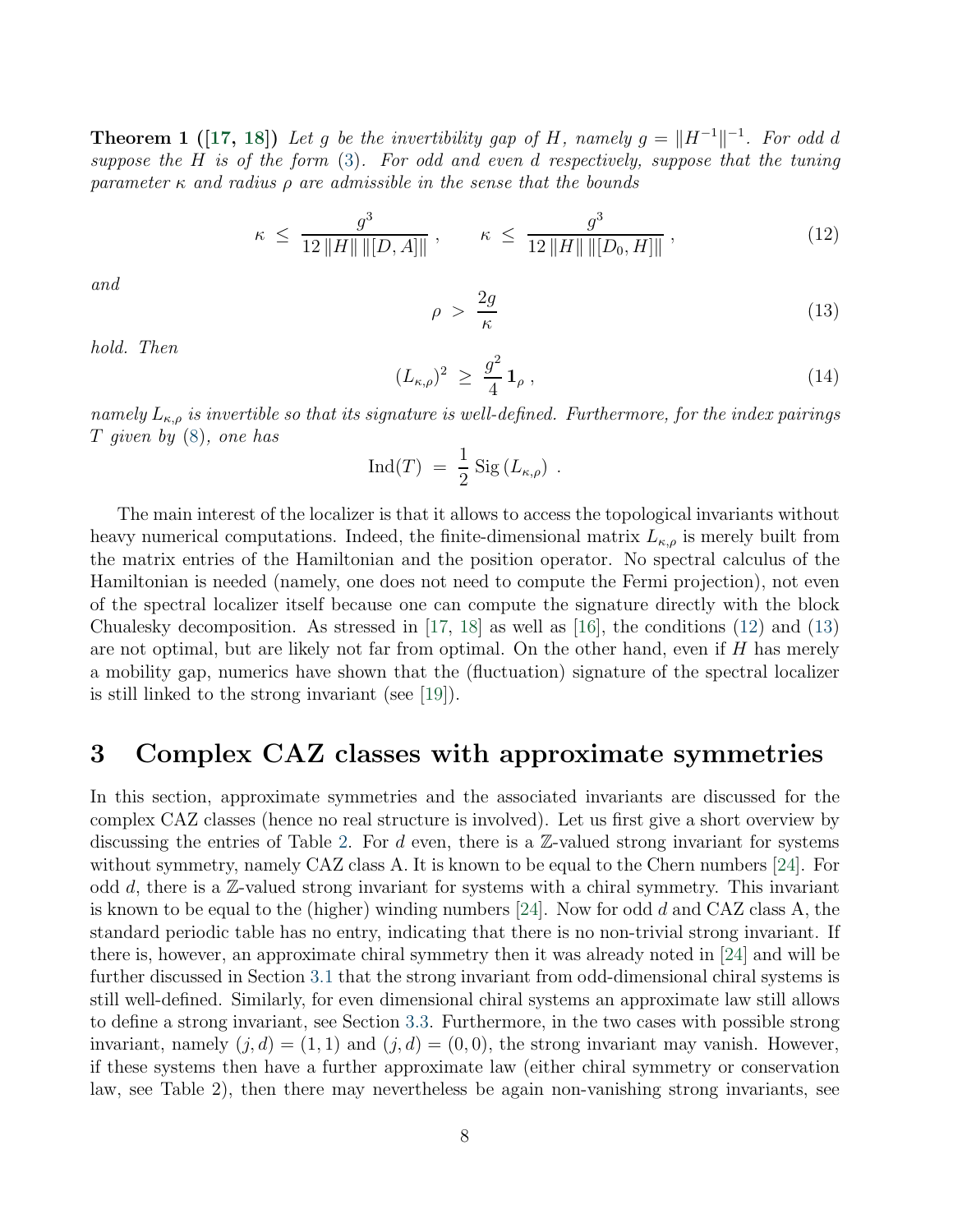Sections [3.2](#page-9-0) and [3.4](#page-12-0) respectively. This analysis hence extends the works [\[21\]](#page-31-12) and [\[29\]](#page-32-4) on the complex classes to the case of approximate laws. Let us also note that, in principle, one can iterate the procedure. For example, if for  $(j, d) = (0, 1)$  the approximate chiral symmetry only leads to a vanishing invariant, one may look for a further approximate symmetry. This is not investigated here though.

After having defined the strong invariants associated to approximate laws, the second aim of this section is to show how a twisted modification of the spectral localizer allows to determine the invariant in an efficient manner, which is also susceptible to numerical evaluation.

#### <span id="page-8-0"></span>3.1 Approximate chiral symmetry without other symmetry

Let us begin with the case of an odd dimensional system described by a Hamiltonian  $H$  on  $\ell^2(\mathbb{Z}^d,\mathbb{C}^{2L})$  without chiral symmetry, but for which

$$
\eta = \|\sigma_3 H \sigma_3 + H\|
$$

is small. This will be called an approximate chiral symmetry. Strictly speaking, H is not in CAZ class AIII and hence according to the Kitaev periodic table there would not be any strong invariant associated with  $H$ , but as in [\[24\]](#page-32-1) one can readily argue that the Z-valued invariant can still exist. Indeed, if  $H$  with approximate chiral symmetry is written in the grading of the Pauli matrices as

<span id="page-8-1"></span>
$$
H = \begin{pmatrix} H_+ & A \\ A^* & H_- \end{pmatrix} , \qquad (15)
$$

then  $\eta = 2 \max\{\|H_+\|, \|H_-\|\}.$  If  $g = \|H^{-1}\|^{-1}$ , then  $\eta < 2g$  assures that A is invertible. Hence from the operator A one can construct the odd index pairing from the CAZ class AIII and in odd dimension it can take arbitrary integer values. Why is this of any use? First of all, the index allows to distinguish different topological ground states. Second of all, the bulkboundary correspondence is still valid in an approximate manner. This is best illustrated in dimension  $d = 1$  for which the topological systems in class AIII are then given by stacking Su-Schrieffer-Heeger models. The integer index pairing is then equal to the number of zero-energy chiral edge modes for a half-line system (e.g. [\[24\]](#page-32-1)). If now  $H_+$  and  $H_-$  are added, these zero modes will be shifted away from 0, but for small enough  $\eta$  they can still be found in the gap of the bulk spectrum. Hence in a weak perturbative sense, the bulk-boundary correspondence persists. In the following, the bulk-boundary correspondence will not be discussed for the other approximate symmetries, but we do expect similar weak forms for all of them.

The second focus of this paper is rather on showing how a modification of the odd spectral localizer allows to determine the index in an efficient manner, also in numerical computations. This modification of [\(10\)](#page-6-1) is given by

<span id="page-8-2"></span>
$$
L_{\kappa} = \begin{pmatrix} \kappa \sigma_3 D & H \\ H & \kappa \sigma_3 D \end{pmatrix} . \tag{16}
$$

<span id="page-8-3"></span>Here  $\sigma_3$  is a "twist" of the Dirac operator and such twist will appear in other spectral localizers below. The proof of the following result is then deferred to the Appendix [A.](#page-29-0)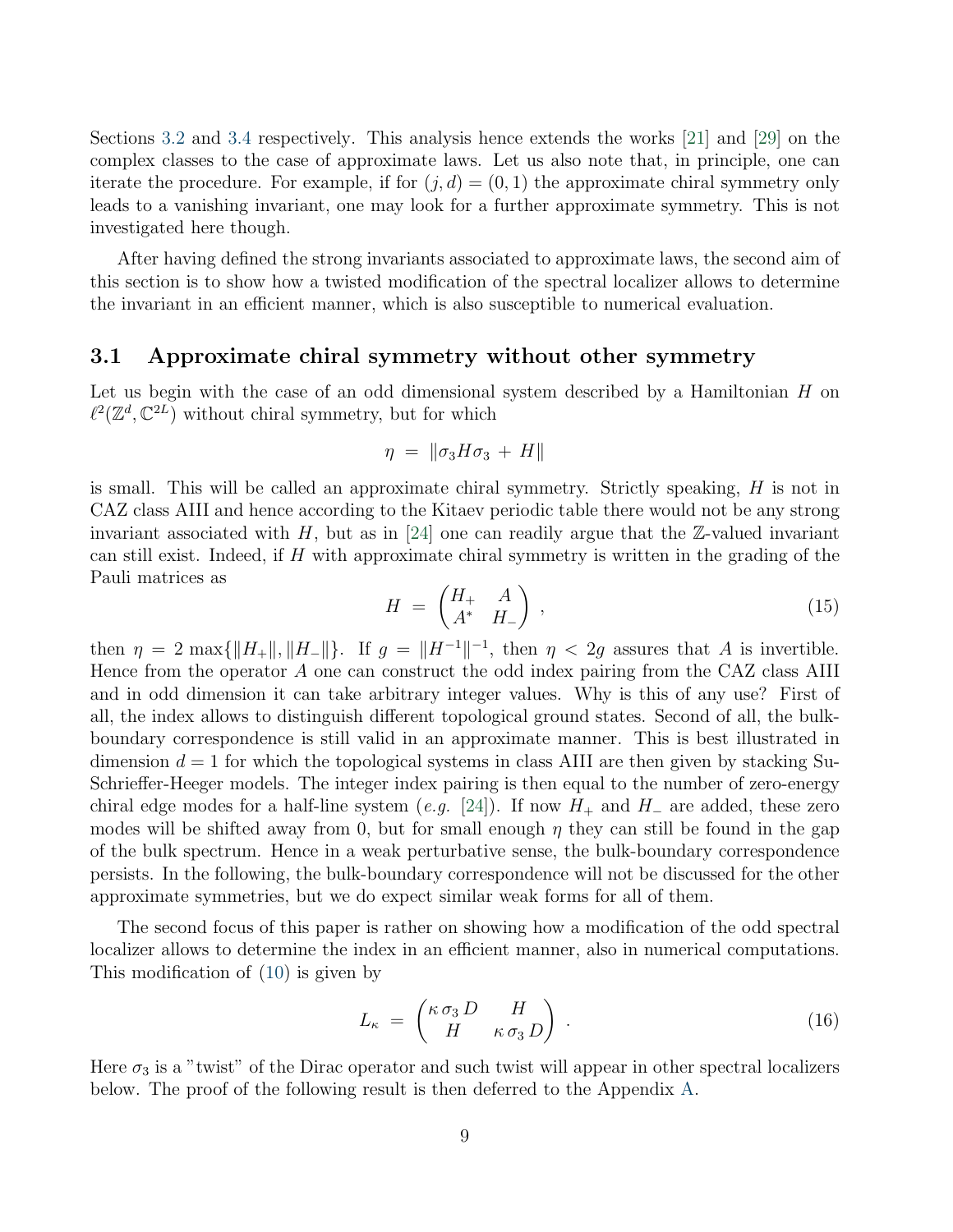**Proposition 1** Let d be odd and  $g = ||H^{-1}||^{-1}$ . Suppose that H is of the form [\(15\)](#page-8-1). Let the tuning parameter satisfy

<span id="page-9-1"></span>
$$
\kappa \le \frac{2g^3}{81\|H\| \| [D, A] \|}, \tag{17}
$$

and the radius  $\rho$  and the perturbation size  $\eta$  satisfy

<span id="page-9-2"></span>
$$
\rho > \frac{8g}{3\kappa}, \qquad \eta < \frac{2g}{3} \,.
$$
\n<sup>(18)</sup>

Then, with the spectral localizer defined by [\(16\)](#page-8-2),

<span id="page-9-3"></span>
$$
\operatorname{Ind}(EA|A|^{-1}E + \mathbf{1} - E) = \frac{1}{4} \operatorname{Sig}(L_{\kappa,\rho}) . \tag{19}
$$

Let us stress that, as in the cases described in Section [2.3,](#page-6-2) the conditions  $(17)$  and  $(18)$  are sufficient for [\(19\)](#page-9-3) to hold, but the r.h.s. may well be of interest in more general situations, in particular, even in a mobility gap regime. A possible modification of [\(16\)](#page-8-2) is to work with a spectral localizer

$$
\widetilde{L}_{\kappa,\rho} = \begin{pmatrix} H_+ + \kappa D & A \\ A^* & H_- - \kappa D \end{pmatrix}.
$$

Still one has for admissible  $(\kappa, \rho)$  that

$$
\operatorname{Ind}(EA|A|^{-1}E + \mathbf{1} - E) = \frac{1}{2} \operatorname{Sig}\left(\widetilde{L}_{\kappa,\rho}\right)
$$

The matrix dimension of  $\widetilde{L}_{\kappa,\rho}$  is by a factor 2 smaller than that of  $L_{\kappa,\rho}$ , which is advantageous for numerics. On the other hand, the twisted version [\(16\)](#page-8-2) is more intuitive.

#### <span id="page-9-0"></span>3.2 Approximate conservation law without other symmetry

This section is tailored for even-dimensional systems without symmetry. They may have a non-vanishing strong invariant, but most interesting is the case where this invariant vanishes and the system nevertheless may have non-trivial topology. This can result from a conservation law of a Hamiltonian  $H$  which is a commutation relation of the form

<span id="page-9-4"></span>
$$
[H, \sigma_i] = 0 \t{,} \t(20)
$$

.

where  $\sigma_i$  is one of the Pauli matrices  $\sigma_1, \sigma_2, \sigma_3$ . This requires that H acts on  $\ell^2(\mathbb{Z}^d, \mathbb{C}^{2L})$  with an even dimensional fiber on which again the Pauli matrices act. An approximate conservation law then requires

$$
\eta = \|(\sigma_i)^* H \sigma_i - H\| = \| [H, \sigma_i] \|
$$

to be small. Note the difference of sign in [\(20\)](#page-9-4) w.r.t. the chiral symmetry [\(2\)](#page-4-3). In a spinful system,  $\sigma_i$  could be a component of a spin and as such it appears later on (e.g. Section [5.5](#page-21-0) dealing with the quantum spin Hall effect). Furthermore, for a BdG operator it can represent the charge operator, see Section [4.1.](#page-13-1) Finally let us add that one could also require the approximate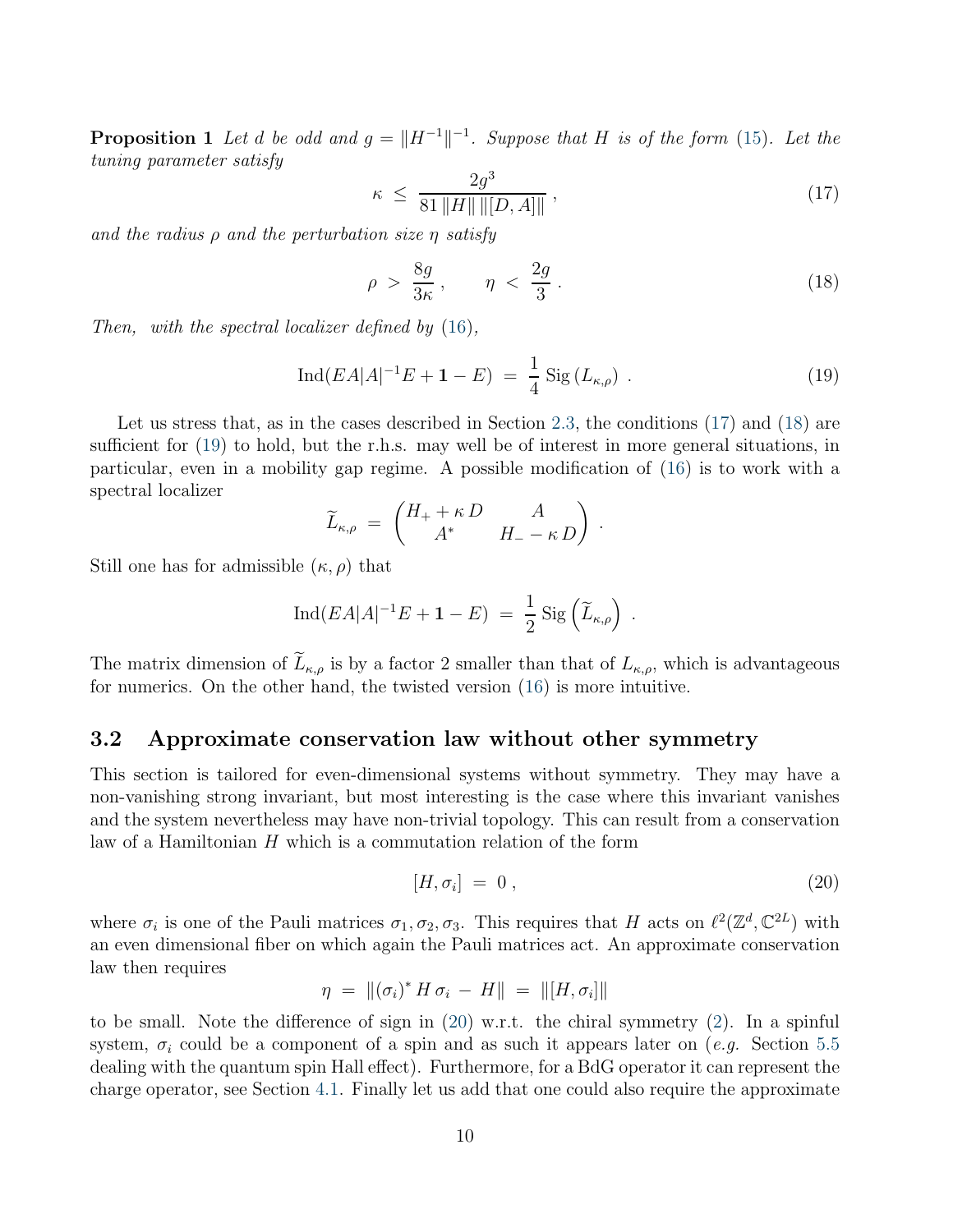conservation of a self-adjoint operator other than a Pauli matrix  $\sigma_i$ ; if the observable is gapped, one can then consider the symmetry built from the projection below the gap. This slight generalization is not spelled out in detail here. If now [\(20\)](#page-9-4) holds with  $i = 3$ , the conservation law is equivalent to H being block diagonal, namely if the block entries of H are as in  $(15)$ , then

<span id="page-10-0"></span>
$$
(\sigma_3)^* H \sigma_3 = H \qquad \Longleftrightarrow \qquad H = \begin{pmatrix} H_+ & 0 \\ 0 & H_- \end{pmatrix} , \qquad (21)
$$

with  $H_{\pm}$  being self-adjoint operators on  $\ell^2(\mathbb{Z}^d, \mathbb{C}^L)$ . In view of [\(21\)](#page-10-0), an approximate conservation law with  $\sigma_3$  allows to split the system into a sum of two subsystems, up to errors. More precisely, with matrix entries as in [\(15\)](#page-8-1), one has  $\eta = 2||A||$  and then

<span id="page-10-1"></span>
$$
\begin{pmatrix} H_+ & 0 \\ 0 & H_- \end{pmatrix} = H \begin{bmatrix} 1 - H^{-1} \begin{pmatrix} 0 & A \\ A^* & 0 \end{pmatrix} \end{bmatrix}
$$
 (22)

and a bound  $\eta < 2g$  with  $g = ||H^{-1}||^{-1}$  implies by a Neumann series that  $diag(H_+, H_-)$  is invertible. Then both  $H_{\pm}$  have a spectral projection  $P_{\pm} = \chi(H_{\pm} < 0)$  which is local. Thus in even dimensions there are two invariants  $\text{Ind}(P_{\pm}FP_{\pm}+1-P_{\pm})$ . Considering the homotopy

$$
t \in [0,1] \mapsto H(t) = \begin{pmatrix} H_+ & t \, A \\ t \, A^* & H_- \end{pmatrix}
$$

inside the gapped local operators, one has a path  $t \in [0, 1] \mapsto P(t) = \chi(H(t) < 0)$  of local projections, thus of constant index so that

<span id="page-10-3"></span>
$$
Ind(P_+FP_+ + 1 - P_+) + Ind(P_-FP_- + 1 - P_-) = Ind(PFP + 1 - P).
$$
 (23)

Hence even if the standard strong invariant  $\text{Ind}(PFP + 1 - P)$  vanishes, one can have nontrivial strong invariants Ind( $P_{\pm}FP_{\pm}+1-P_{\pm}$ ) adding up to 0. The spectral localizer suitable for the computation of these invariants is

<span id="page-10-4"></span>
$$
L_{\kappa} = \begin{pmatrix} H & \kappa D \sigma_1 \\ \kappa \sigma_1 D & -H \end{pmatrix} . \tag{24}
$$

<span id="page-10-2"></span>Again the proof of the following result is given in Appendix [A.](#page-29-0)

**Proposition 2** Let d be even and  $g = ||H^{-1}||^{-1}$ . Suppose that the tuning parameter satisfies

$$
\kappa \le \frac{2g^3}{81\|H\| \max\{\|[D, H_+ \oplus H_+]\|, \|[D, H_- \oplus H_-]\|\}},
$$
\n(25)

and that  $\rho$  and  $\eta$  satisfy [\(18\)](#page-9-2). Then

$$
Ind(P_+FP_+ + 1 - P_+) - Ind(P_-FP_- + 1 - P_-) = \frac{1}{2} Sig(L_{\kappa,\rho}).
$$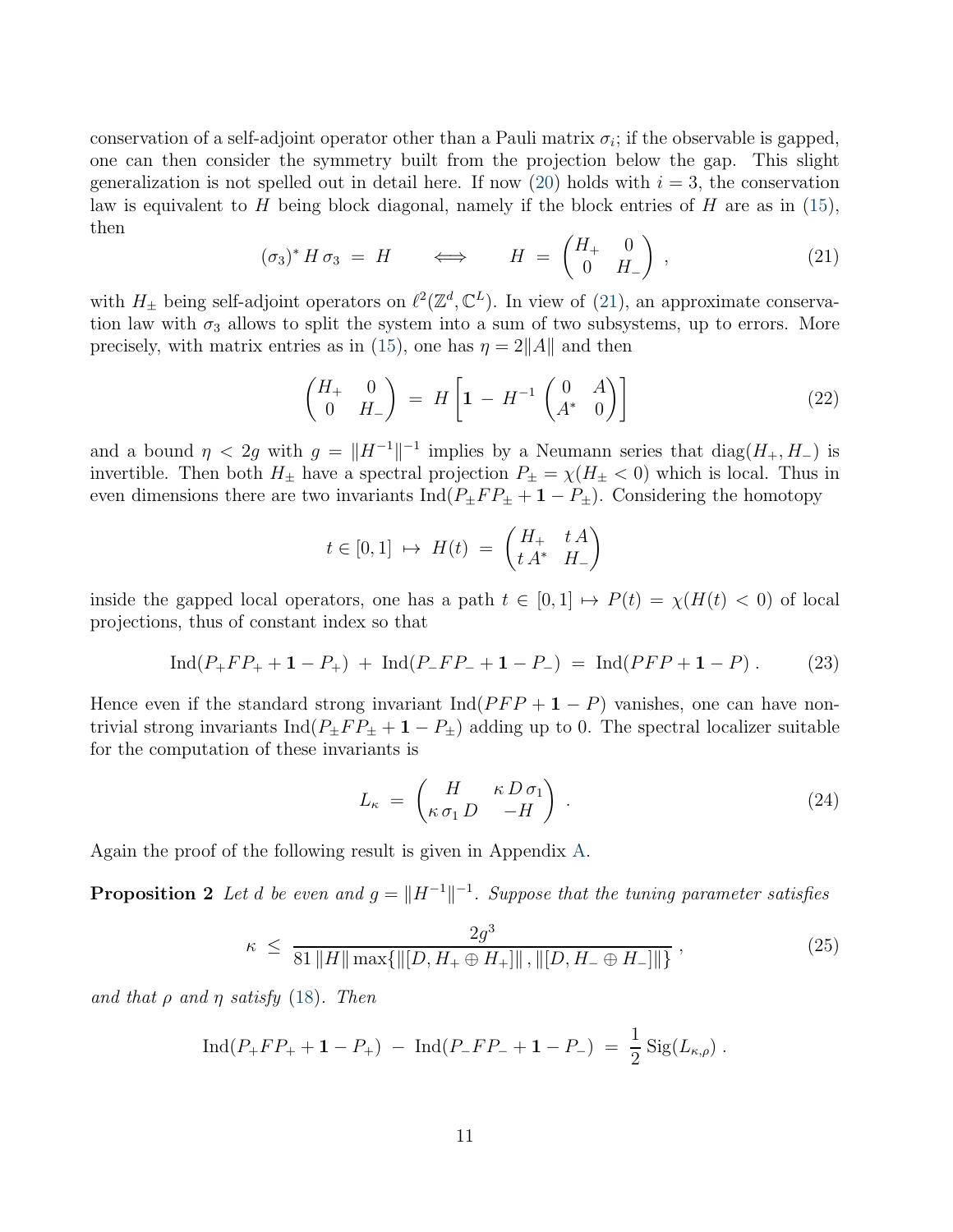Following Prodan [\[22\]](#page-31-10), another way to split P is to consider  $P\sigma_3P$  as a self-adjoint operator on the range of P. If  $[H, \sigma_3] = 0$ , the spectrum of  $P \sigma_3 P$  is equal to  $\{-1, 1\}$  and has, in particular, a spectral gap at 0. Now due to the existence of the gap of  $H, P$  can be written as a contour integral along a path  $\Gamma$  which has minimal distance g from the spectrum of H. Hence

$$
[\sigma_3, P] = \oint_{\Gamma} \frac{dz}{2\pi i} [\sigma_3, (z - H)^{-1}] = \oint_{\Gamma} \frac{dz}{2\pi i} (z - H)^{-1} [H, \sigma_3] (z - H)^{-1} ,
$$

so that  $\|\sigma_3, P\| \leq Cg^{-2}\eta$  for a constant C that is essentially the length of the path (roughly the size of the spectrum). If now  $Cg^{-2}\eta < 1$ , one concludes that 0 is not in the spectrum of  $P\sigma_i P$ because  $(P\sigma_3 P)^2 = P(1 - (i[\sigma_3, P])^2)P$ . Then one can set  $Q_{\pm} = \chi(\pm P\sigma_3 P > 0)$  which is then a local projection and has, in even dimensions, a well-defined index  $\text{Ind}(Q_{\pm}FQ_{\pm} + 1 - Q_{\pm}).$ Now the above  $P_{\pm}$  are not equal to  $Q_{\pm}$ , however, they are homotopic to each other within the set of local projections. One has  $P = Q_+ + Q_-$ , but in general  $P \neq P_+ + P_-$ . Let us stress though that the condition  $\eta < g^2 C^{-1}$  needed to define  $Q_{\pm}$  is considerably more stringent than  $\eta$  < 2g needed for the definition of  $P_{\pm}$ .

#### <span id="page-11-0"></span>3.3 Anti-commuting approximate laws for chiral systems

This section deals with even dimensional systems with a chiral symmetry which also have either (i) an approximate conservation law or (ii) an approximate chiral symmetry. Moreover, the two associated symmetry operators are supposed to be anticommuting. On first sight, these may appear to be awkward situations to consider, but they turn out to be relevant for several BdG systems, e.g. the CAZ class  $(j, d) = (3, 2)$  treated in Section [5.4.](#page-20-0) If the chiral symmetry takes the form  $\sigma_3 H \sigma_3 = -H$  as in [\(3\)](#page-4-2), one would hence suppose that the Hamiltonian satisfies

(i) 
$$
\eta = ||\sigma_1 H \sigma_1 + H||
$$
 small, (ii)  $\eta = ||[H, \sigma_1]||$  small.

These two cases are related because one can pass from on to the other. For example, if (i) is given, then considering the symmetry operator  $\sigma_3\sigma_1 = i\sigma_2$  anti-commuting with  $\sigma_3$  one gets  $\eta = ||H, \sigma_2||$  and is hence in case (ii). Let us focus here on case (ii) as it is the only one that is relevant in Section [5.](#page-16-0) It is more convenient to conjugate the equations by the eigenbasis of  $\sigma_1$ , namely to consider

<span id="page-11-1"></span>(ii) 
$$
\sigma_1 H \sigma_1 = -H
$$
,  $\eta = ||[H, \sigma_3]||$  small. (26)

Writing  $H$  then in the block form  $(15)$ , this becomes

<span id="page-11-3"></span>(ii) 
$$
H = \begin{pmatrix} H_+ & A \\ -A & -H_+ \end{pmatrix}
$$
,  $\eta = 2 ||A||$  small. (27)

Arguing as in [\(22\)](#page-10-1) one concludes that  $H_+$  is invertible if  $\eta < 2||H^{-1}||^{-1}$ . Hence there is a local projection  $P_+ = \chi(H_+ \leq 0)$  which in even dimensions has an invariant Ind( $P_+FP_+ + 1 - P_+$ ). The twisted spectral localizer suitable for the computation of this index is

<span id="page-11-2"></span>
$$
L_{\kappa} = \begin{pmatrix} H & \kappa D \sigma_1 \\ \kappa \sigma_1 D & -H \end{pmatrix}
$$
 (28)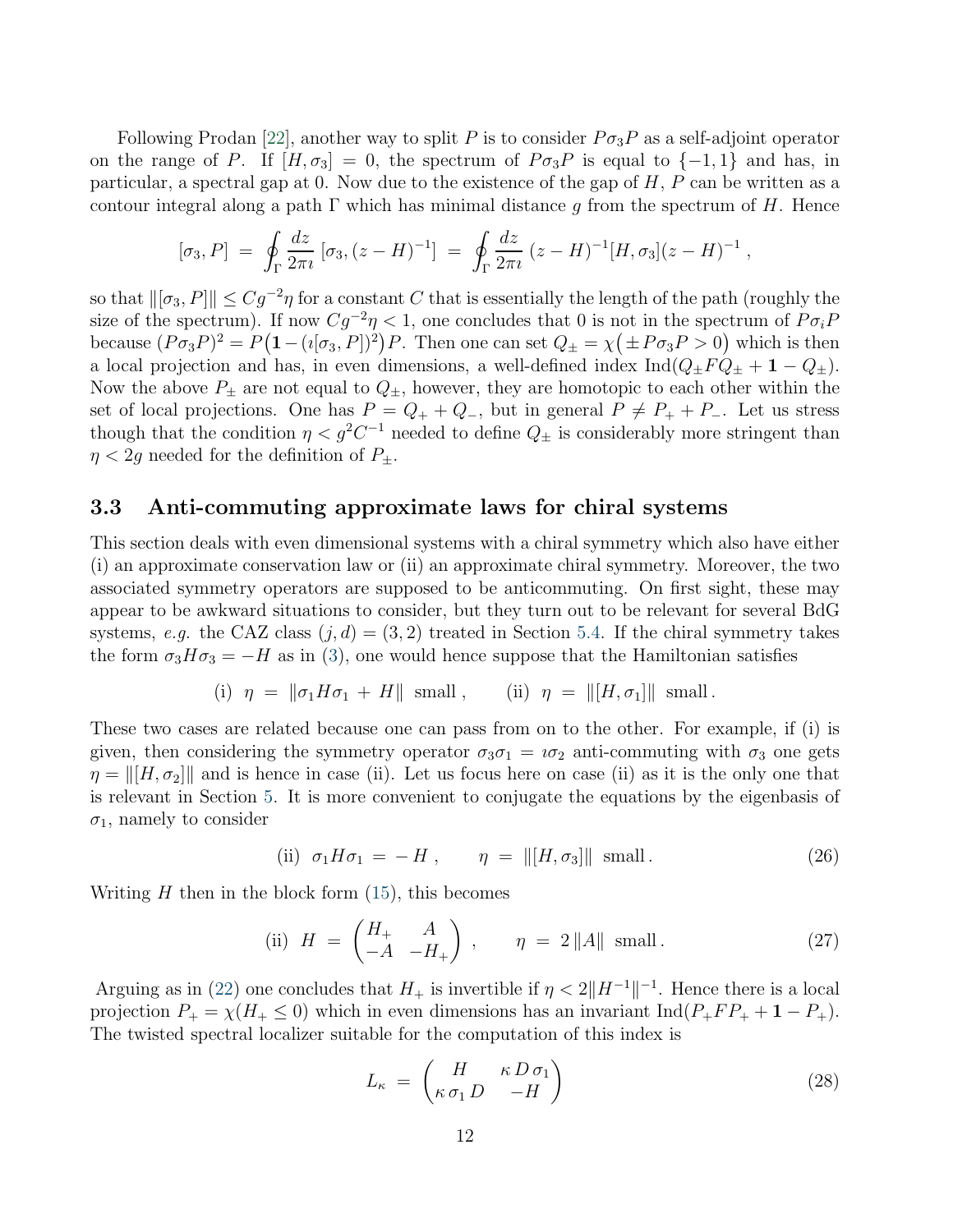Then by Proposition [2,](#page-10-2)

$$
Ind(P_+FP_+ + 1 - P_+) = \frac{1}{4} Sig(L_{\kappa,\rho}),
$$

provided that  $\kappa \leq 2g^3 \left( 81 ||H|| ||[D, H_+ \oplus H_+]] \right)^{-1}$  and [\(18\)](#page-9-2) holds.

#### <span id="page-12-0"></span>3.4 Commuting approximate laws for chiral systems

Section [3.2](#page-9-0) considered an even-dimensional system without symmetry, namely  $(j, d) = (0, 0)$ , for which the standard Z-invariant is well-defined, but vanishes. Given an approximate conservation law, it is nevertheless possible to write this as a sum of two potentially non-vanishing invariants, see [\(23\)](#page-10-3). A similar situation may also appear for odd-dimensional chiral systems, that is,  $(j, d) = (1, 1)$ . The supplementary approximate law, either a second chiral symmetry or a conservation law, will be supposed to commute with the chiral symmetry  $\sigma_3H\sigma_3 = -H$ . Hence it will be implemented by a second set of Pauli matrices  $\nu_1, \nu_2, \nu_3$  commuting with the  $\sigma_i$  so that the Hamiltonian is supposed to act on  $\ell^2(\mathbb{Z}^d, \mathbb{C}^{4L})$  to accommodate both the  $\nu_i$  and  $\sigma_i$ . Now let us suppose smallness of either

(i) 
$$
\eta = ||\nu_3 H \nu_3 + H||
$$
 or (ii)  $\eta = ||\nu_3 H \nu_3 - H||$ .

Again these two cases are related. If (i) is given, then considering the symmetry operator  $\sigma_3\nu_3$  commuting with  $\sigma_3$ , one gets  $\eta = ||[H, \sigma_3\nu_3]]$  and is hence in case (ii), and vice versa. Nevertheless, let us treat both cases in some detail because they both appear naturally in Section [5.](#page-16-0) As H is chiral, it is of the form [\(3\)](#page-4-2). In the grading of the  $\nu_i$ , the operator A on  $\ell^2(\mathbb{Z}^d, \mathbb{C}^{2L})$  can now be decomposed as

<span id="page-12-3"></span><span id="page-12-2"></span><span id="page-12-1"></span>
$$
A = \begin{pmatrix} A_+ & B \\ C & A_- \end{pmatrix} . \tag{29}
$$

Then the two above cases become

(i) 
$$
\eta = 2 \max{\{\|A_{+}\|,\|A_{-}\|\}}
$$
 or (ii)  $\eta = 2 \max{\{\|B\|,\|C\|\}}$ ,

and the odd index pairings become, provided that  $\eta < 2g$ ,

(i) Ind
$$
(EB|B|^{-1}E + \mathbf{1} - E) = -\text{Ind}(EC|C|^{-1}E + \mathbf{1} - E)
$$
,  
\n(ii) Ind $(EA_+|A_+|^{-1}E + \mathbf{1} - E) = -\text{Ind}(EA_-|A_-|^{-1}E + \mathbf{1} - E)$ .

In both cases, one has  $\text{Ind}(EA|A|^{-1}E + \mathbf{1} - E) = 0$ , but similarly as in [\(23\)](#page-10-3) this results from a pair of indices summing up to 0. Provided that conditions similar to those in Propositions [1](#page-8-3) and [2](#page-10-2) hold, these invariants can be computed with the following spectral localizers:

(i) Ind
$$
(EB|B|^{-1}E + \mathbf{1} - E) = \frac{1}{4} \text{Sig}(L_{\kappa,\rho}),
$$
  $L_{\kappa} = \begin{pmatrix} \kappa \nu_3 D & A \\ A^* & \kappa \nu_3 D \end{pmatrix},$  (30)

(ii) Ind
$$
(EA_+|A_+|^{-1}E + \mathbf{1} - E) = \frac{1}{4} \text{Sig}(L_{\kappa,\rho}), \qquad L_{\kappa} = \begin{pmatrix} \kappa \nu_3 D & A \\ A^* & -\kappa \nu_3 D \end{pmatrix}.
$$
 (31)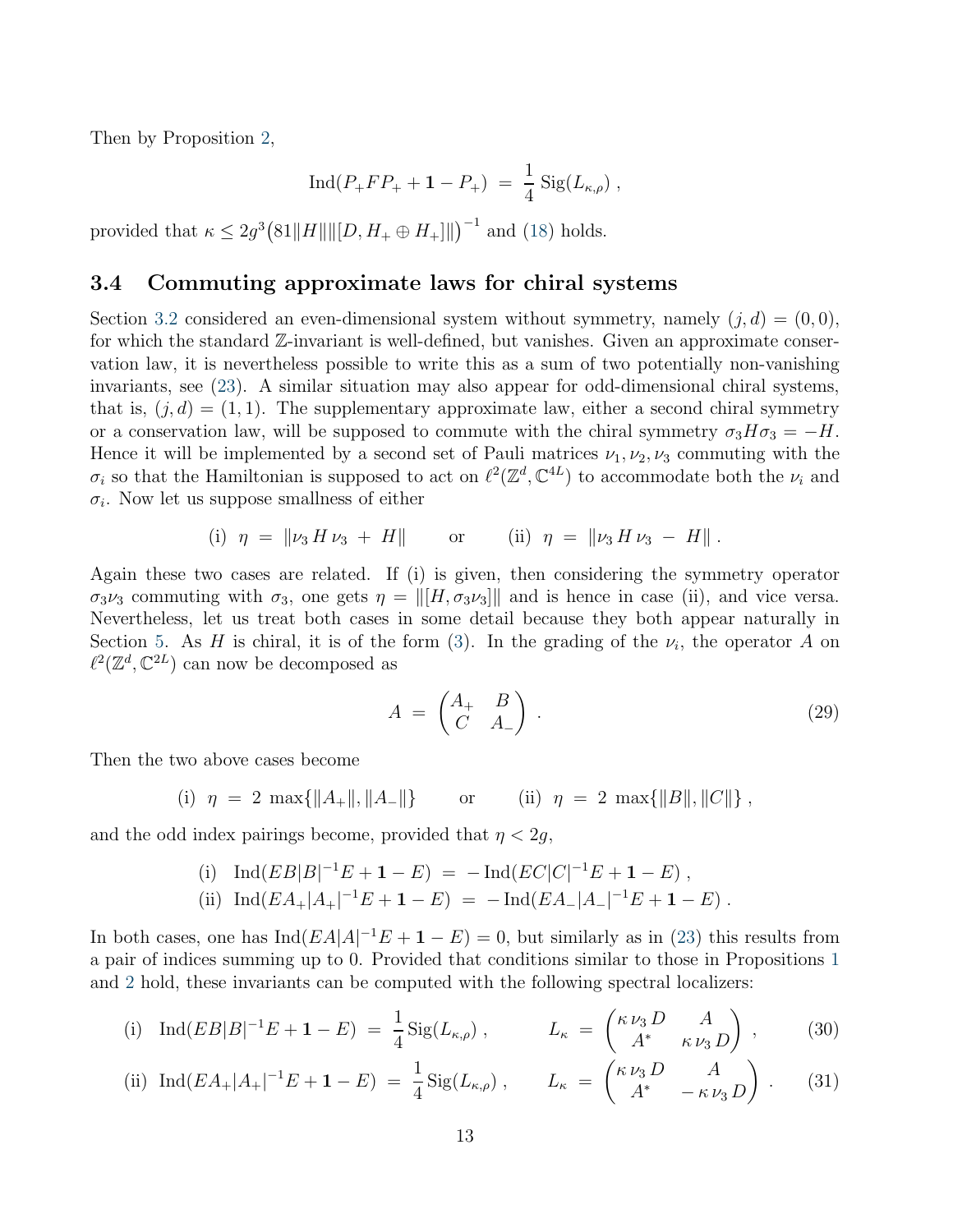### <span id="page-13-0"></span>4 Review of prior results on real CAZ classes

In the CAZ classification the Hamiltonian can have further symmetries, namely a particle-hole symmetry leading to Bogoliubov-de Gennes operators or a time-reversal symmetry. Both are real symmetries invoking a complex conjugation. All this is recalled in Section [4.1.](#page-13-1) Similarly, the Dirac operator has real symmetries depending on the dimension. This is inherited from the real Clifford representation and reviewed in Section [4.2.](#page-14-0) The combination of these symmetries have implications on the index pairings. Particular focus will be on  $\mathbb{Z}_2$ -valued index pairings, see Section [4.3.](#page-15-0) Finally Section [4.4](#page-16-1) discusses real symmetries of the spectral localizer.

#### <span id="page-13-1"></span>4.1 Symmetries of the Hamiltonian

The Hamiltonian  $H = H^*$  is supposed to be as in Section [2.1,](#page-3-1) namely it acts on a d-dimensional tight-binding Hilbert space with finite dimensional fiber and satisfies the locality bound [\(1\)](#page-3-2). The Hilbert space is  $\ell^2(\mathbb{Z}^d, \mathbb{C}^{l})$  with  $l = 2, 4, 8$  so that the action of several sets of Pauli matrices  $s_i$ ,  $\tau_i$  and  $\nu_i$ , commuting with each other, can be implemented. We will not keep track of the size index  $l$  explicitly in the following, hoping that the reader has little difficulties to determine it. Furthermore, the Hilbert space is equipped with an anti-unitary involution  $\mathcal C$ called complex conjugation. It is simply defined fiberwise. For any operator A, we will also denote its complex conjugate by  $\overline{A} = \mathcal{C}AC$ . It is a linear operator. Also let us denote the transpose of A by  $A^T = CA^*C$ . The time-reversal symmetry (TRS) will be implemented by Pauli matrices  $s_i$  acting on spin degrees of freedom. A Hamiltonian is said to have TRS if

$$
(s_i)^* \overline{H} s_i = H. \tag{32}
$$

The TRS is called odd if  $i = 2$ . Otherwise, the TRS is called even. The particle-hole symmetry (PHS) is implemented by Pauli matrices  $\tau_i$ :

$$
(\tau_i)^* \overline{H} \tau_i = -H \tag{33}
$$

Again it is called odd if  $i = 2$  and even otherwise. For the Fermi projection P this implies

$$
(\tau_i)^* \overline{P} \, \tau_i = \mathbf{1} - P \, .
$$

The natural form of PHS stemming from fermionic quadratic many-body Hamiltonians is even and implemented by  $\tau_1$ . This leads to the (even) Bogoliubov-de Gennes (BdG) operators:

<span id="page-13-3"></span>
$$
(\tau_1)^* \overline{H} \tau_1 = -H \qquad \Longleftrightarrow \qquad H = \begin{pmatrix} h & \Delta \\ \Delta^* & -h \end{pmatrix} , \qquad (34)
$$

with the so-called pair creation operator  $\Delta$  satisfying the BdG equation  $\Delta^T = -\Delta$  (see [\[2,](#page-30-5) [6\]](#page-30-6) for details). Another representation of the Hamiltonian is obtained by Cayley transform on the particle-hole fiber:

<span id="page-13-2"></span>
$$
H_{\text{Maj}} = (\tau_C)^* H \tau_C , \qquad \tau_C = \frac{1}{\sqrt{2}} \begin{pmatrix} 1 & i \ 1 & -i \ 1 & -i \end{pmatrix} . \tag{35}
$$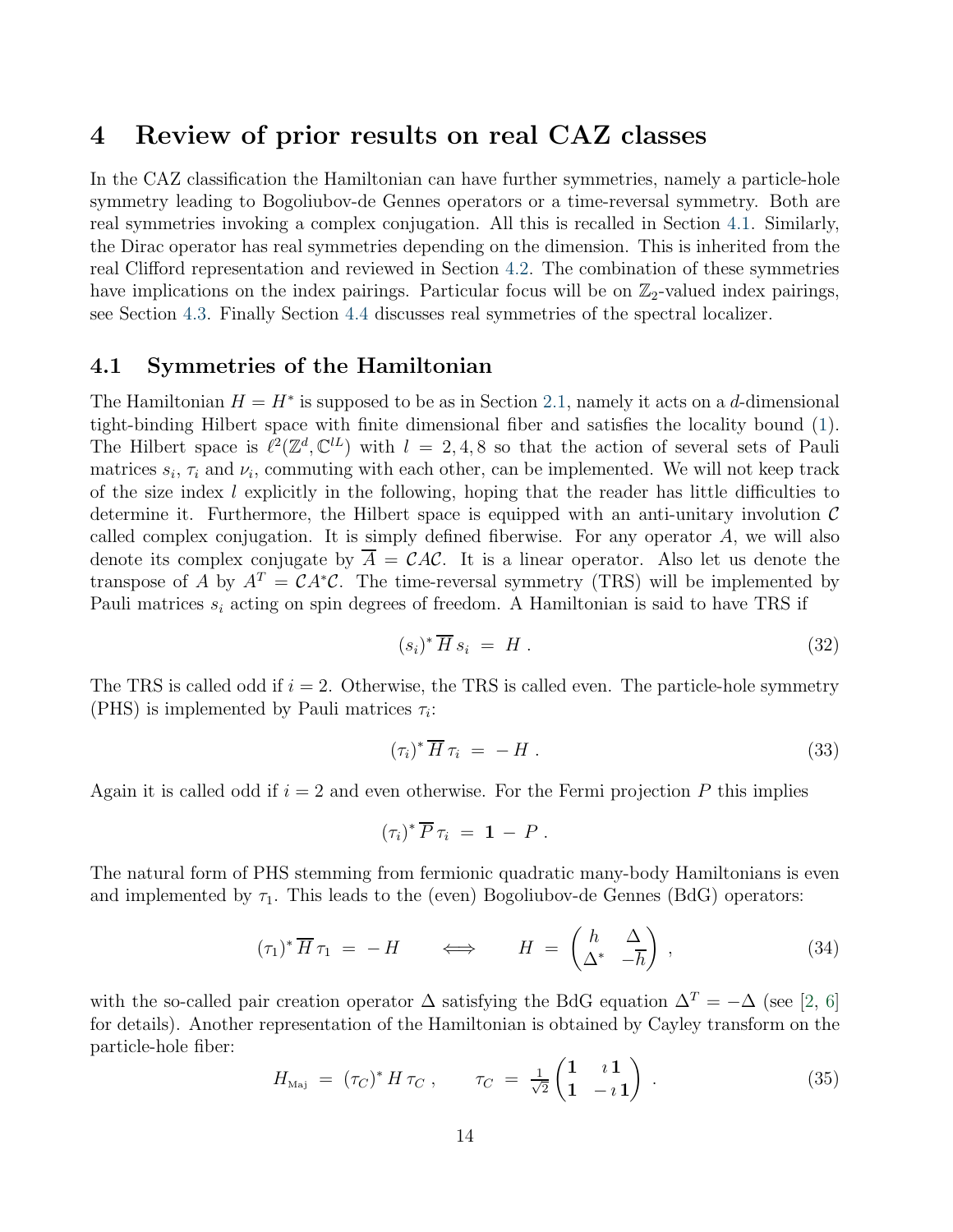Then  $H_{\text{Maj}} = -\overline{H_{\text{Maj}}} = -(H_{\text{Maj}})^T$  is a purely imaginary and anti-symmetric operator. Of course, it is also possible to combine PHS with TRS which leads to the 8 real CAZ classes, see Table 1. If a Hamiltonian has both a PHS and a TRS, they can be combined to a chiral symmetry  $(s_i\tau_j)^*H(s_i\tau_j) = -H$ . Hence the Fermi projection is described by a Fermi unitary in these cases, but this requires diagonalizing the chiral symmetry operator  $s_i \tau_j$ . Furthermore, the Fermi unitary then has a further symmetry property (symmetric, real, *etc.*). Let us regroup all these informations in a small table. The index j corresponds to that of Table 1, and  $s_i$  and  $\sigma_i$ square to 1, namely  $i = 0, 1, 3$ .

<span id="page-14-2"></span>

| $i=0$                        |                                        |                                                                                                                                                                                                 |                              |                              |                                        | $j=1$   $j=2$   $j=3$   $j=4$   $j=5$   $j=6$                                                                                         |                              |      |
|------------------------------|----------------------------------------|-------------------------------------------------------------------------------------------------------------------------------------------------------------------------------------------------|------------------------------|------------------------------|----------------------------------------|---------------------------------------------------------------------------------------------------------------------------------------|------------------------------|------|
|                              |                                        | $\left[ \begin{array}{c} \tau_1^* \overline{H} \tau_1 = -H \end{array} \right] \tau_1^* \overline{H} \tau_1 = -H \left[ \begin{array}{c} \tau_1^* \overline{H} \tau_1 = -H \end{array} \right]$ |                              |                              |                                        | $\tau_2^* \overline{H} \tau_2 = -H \left[ \tau_2^* \overline{H} \tau_2 = -H \left[ \tau_2^* \overline{H} \tau_2 = -H \right] \right]$ |                              | (36) |
| $s_i^* \overline{H} s_i = H$ | $s_i^* \overline{H} s_i = H$           |                                                                                                                                                                                                 | $s_2^* \overline{H} s_2 = H$ | $s_2^* \overline{H} s_2 = H$ | $s_2^* \overline{H} s_2 = H$           |                                                                                                                                       | $s_i^* \overline{H} s_i = H$ |      |
| $s_i^* \overline{P} s_i = P$ | $\sigma_i^* \overline{U} \sigma_i = U$ | $\begin{array}{c c} \uparrow & \overline{P} \tau_1 = \mathbf{1} - P & \sigma_2^* U^T \sigma_2 = U \end{array}$                                                                                  |                              | $s_2^* \overline{P} s_2 = P$ | $\sigma_2^* \overline{U} \sigma_2 = U$ | $\tau_2^* \overline{P} \tau_2 = 1 - P \quad \sigma_i^* U^T \sigma_i = U$                                                              |                              |      |

Here the Pauli matrices  $\sigma_1, \sigma_2, \sigma_3$  appear after reducing out the two symmetries in the corresponding column. These symmetry properties do, of course, have an important impact on the index pairing, in particular, when combined with similar symmetry properties of  $E$  and  $F$ stemming from D. Before starting with this analysis in Section [4.2,](#page-14-0) let us first discuss further symmetries of even BdG operators. The charge conservation symmetry

$$
(\tau_3)^* H \tau_3 = H \tag{37}
$$

is equivalent to having a vanishing pair creation  $\Delta = 0$ . Then H is classified by h which can be in CAZ class A, or AI or AII pending on whether H also has a TRS. As explained in  $[2]$  (see also [\[6\]](#page-30-6)), a global spin rotation invariance for a BdG operator leads to operators with odd PHS. Finally let us note that operators with PHS and/or TRS can also have another chiral symmetry or conservation law which are then implemented by further Pauli matrices (commuting with  $\tau_i$ and  $s_i$  as stated above).

#### <span id="page-14-0"></span>4.2 Symmetries of the Dirac operator

The Dirac operator is still given by [\(5\)](#page-4-0) with a representation  $\gamma_1, \ldots, \gamma_d$  of the complex Clifford algebra. In particular, there is an associated Hardy projection  $E$  which in even dimension  $d$  is chiral and described by the Dirac phase  $F$ , see [\(7\)](#page-5-3). On top of that, the Clifford representation can be chosen such that  $\gamma_{2i+1} = \overline{\gamma_{2i+1}}$  is real and  $\gamma_{2i} = -\overline{\gamma_{2i}}$  is purely imaginary for all *i*. Then it is possible to construct for every d two commuting representations  $\Gamma_1, \Gamma_2, \Gamma_3$  and  $\Sigma_1, \Sigma_2, \Sigma_3$ of the Pauli matrices acting on the Clifford representation space such that the following holds:

<span id="page-14-1"></span>

| $d=1$                                  | $d=2$                                | $d=3$                                   | $d=4$                                     | $d=5$                                    | $d=6$                                    | $d = 7$                                 | $d=8$                                   |
|----------------------------------------|--------------------------------------|-----------------------------------------|-------------------------------------------|------------------------------------------|------------------------------------------|-----------------------------------------|-----------------------------------------|
|                                        | $\Gamma_2^* D \Gamma_2 = -D$         | $\Gamma_2^* \overline{D} \Gamma_2 = -D$ | $\Gamma_{2}^{*}\overline{D}\Gamma_{2}=-D$ |                                          | $\Gamma_1^* D \Gamma_1 = -D$             | $\Gamma_1^* \overline{D} \Gamma_1 = -D$ | $\Gamma_1^* \overline{D} \Gamma_1 = -D$ |
| $\Sigma_i^* \overline{D} \Sigma_i = D$ | $\Sigma^* \overline{D} \Sigma_i = D$ |                                         | $\Sigma_2^* \overline{D} \Sigma_2 = D$    | $\Sigma_{2}^{*}\overline{D}\Sigma_{2}=D$ | $\Sigma_{2}^{*}\overline{D}\Sigma_{2}=D$ |                                         | $\Sigma_i^* \overline{D} \Sigma_i = D$  |
| $\Sigma^* \overline{E} \Sigma = E$     | $\Sigma^* F^T \Sigma = F$            | $\Sigma^* \overline{E} \Sigma = 1 - E$  | $\Sigma^* \overline{F} \Sigma = F$        | $\Sigma^* \overline{E} \Sigma = E$       | $\Sigma^* F^T \Sigma = F$                | $\Sigma^* \overline{E} \Sigma = 1 - E$  | $\Sigma^* \overline{F} \Sigma = F$      |
|                                        | $\Sigma^* D_0^T \Sigma = D_0$        |                                         | $\Sigma^* \overline{D_0} \Sigma = D_0$    |                                          | $\Sigma^* D_0^T \Sigma = D_0$            |                                         | $\Sigma^* \overline{D_0} \Sigma = D_0$  |
| $\Sigma^2 = 1$                         | $\Sigma^2$ = 1                       | $\Sigma^2 = -1$                         | $\Sigma^2 = -1$                           | $\Sigma^2 = -1$                          | $\Sigma^2 = -1$                          | $\Sigma^2 = 1$                          | $\Sigma^2$ = 1                          |

(38)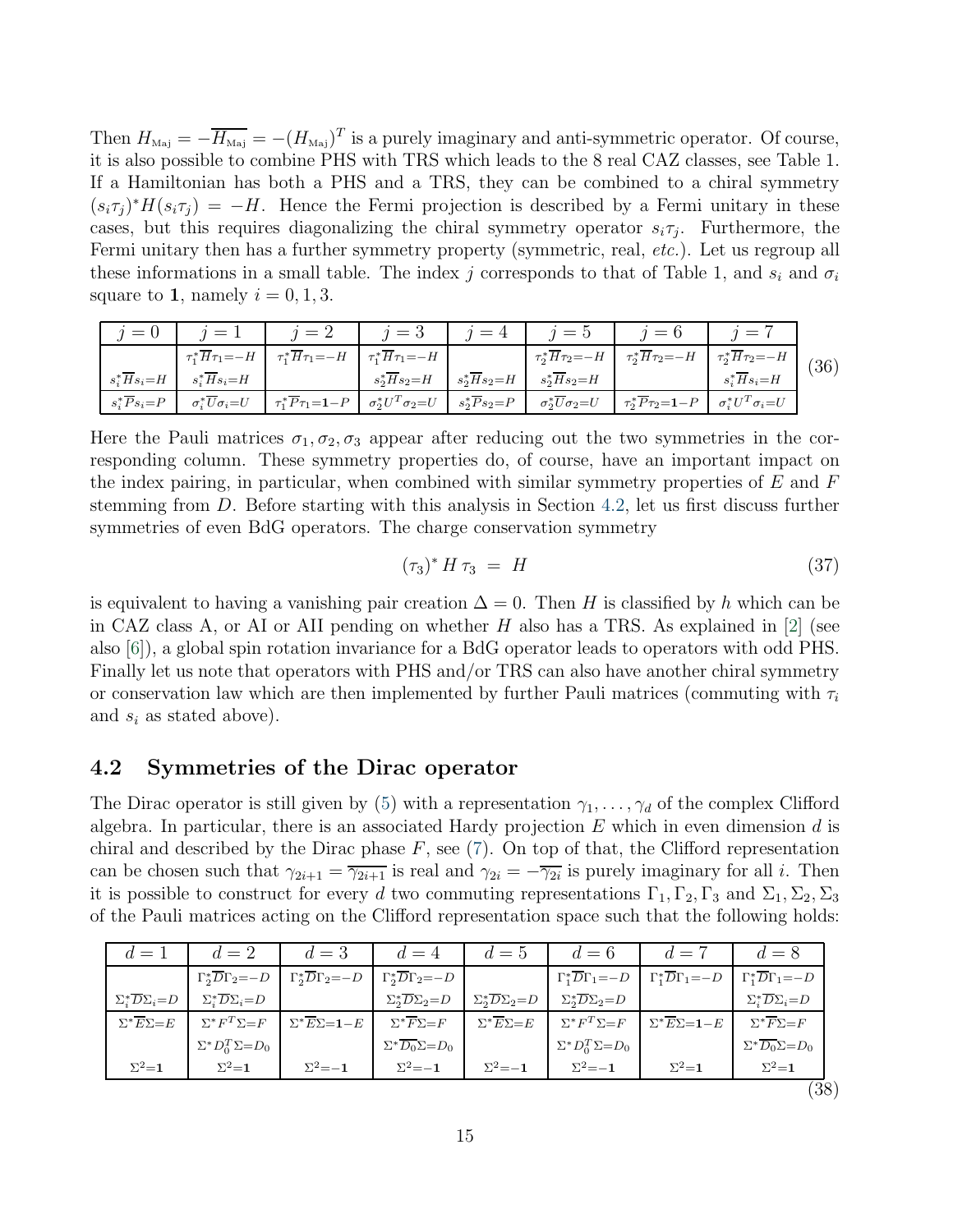Here  $\Sigma_i$  can be  $\Sigma_0 = 1$ ,  $\Sigma_1$  or  $\Sigma_3$ , and in the case  $\Sigma_0 = 1$  no matrix degree of freedom may be needed so that  $\Sigma_0 = 1$  can be scalar. The first row is not explicitly spelled out in [\[10\]](#page-31-1), but can readily be obtained from the results of Section 3.4 in [\[10\]](#page-31-1), by applying in two of the 8 cases a Cayley transform to obtain commuting symmetry operators. Let us be explicit about this point for  $d = 2$ . The standard representation of the Dirac opertor is, cf. Section [2.2,](#page-4-1)

$$
D = \begin{pmatrix} 0 & X_1 - i X_2 \\ X_1 + i X_2 & 0 \end{pmatrix}, \qquad D = -\gamma_3 D \gamma_3 = \gamma_1 \overline{D} \gamma_1 ,
$$

with  $\gamma_1, \gamma_2, \gamma_3$  being the Pauli matrices. From this one can read off the second line in  $d = 2$ , namely  $F = (X_1 - i X_2)|X_1 - i X_2|^{-1}$  and  $\Sigma = 1$  scalar. Then with the Cayley transform  $\gamma_C$ defined as in [\(35\)](#page-13-2), the transformed Dirac operator  $D' = (\gamma_C)^* D \gamma_C$  is given by

$$
D' = \begin{pmatrix} X_1 & -X_2 \\ -X_2 & -X_1 \end{pmatrix} , \qquad D' = -(\gamma_2)^* D' \gamma_2 = \overline{D'} .
$$

Hence the equations in the  $d = 2$  entry in the first line hold for D' with  $\Gamma_2 = \gamma_2$  and  $\Sigma_i = 1$ . The other case  $d = 6$  can be dealt with similarly. The last line of [\(38\)](#page-14-1) contains the symmetry of the Hardy projection and Dirac phase, obtained after reducing out. Here  $\Sigma$  is a real symmetry on the Clifford representation space (or half of it), namely  $\overline{\Sigma} = \Sigma$  and  $\Sigma^2 = \pm 1$ . Let us stress that the tables [\(38\)](#page-14-1) and [\(36\)](#page-14-2) are essentially the same, if one identifies  $d \approx 1 - j \mod 8$ .

#### <span id="page-15-0"></span>4.3 Symmetries of index pairings and  $\mathbb{Z}_2$ -index

As in Section [2.2,](#page-4-1) one can now build from the Fermi projection or Fermi unitary (stemming from the Hamiltonian) and the Hardy projection or the Dirac phase (stemming from the Dirac operator) an index pairing. Taking into account all the possible real symmetries of the Hamiltonian in [\(36\)](#page-14-2) and the Dirac operator in [\(38\)](#page-14-1), this leads to 64 index pairings, each leading to a Fredholm operator which inherits symmetry properties from [\(36\)](#page-14-2) and [\(38\)](#page-14-1). The complex pairings  $(8)$  allow to pair unitaries with projections and this covers all the  $\mathbb{Z}$  and  $2\mathbb{Z}$  entries in Table 1. Following [\[10\]](#page-31-1), the pairing of two projections  $P$  and  $E$  is given by

<span id="page-15-1"></span>
$$
T = E(1 - 2P)E + 1 - E,
$$
\n(39)

the pairing of two unitaries  $U$  and  $F$  by

<span id="page-15-2"></span>
$$
T = \frac{1}{2} \begin{pmatrix} 1 & U \\ U^* & 1 \end{pmatrix} \begin{pmatrix} F & 0 \\ 0 & F \end{pmatrix} \frac{1}{2} \begin{pmatrix} 1 & U \\ U^* & 1 \end{pmatrix} + 1_2 - \frac{1}{2} \begin{pmatrix} 1 & U \\ U^* & 1 \end{pmatrix} . \tag{40}
$$

Due to the locality estimates [\(1\)](#page-3-2), these are also Fredholm operators. Moreover, these index pairings as well as those given in [\(8\)](#page-5-1) inherit symmetries. These symmetries may imply that the index Ind(T) is even or vanishes. In the latter case, a secondary  $\mathbb{Z}_2$ -valued index

$$
\mathrm{Ind}_2(T) \;=\; \dim\big(\mathrm{Ker}(T)\big) \bmod 2 \;\in\; \mathbb{Z}_2
$$

may be well-defined. In [\(39\)](#page-15-1) and [\(40\)](#page-15-2), one can exchange the roles of E with P and U with F respectively, without changing the numerical index  $\text{Ind}_2(T)$  [\[10\]](#page-31-1).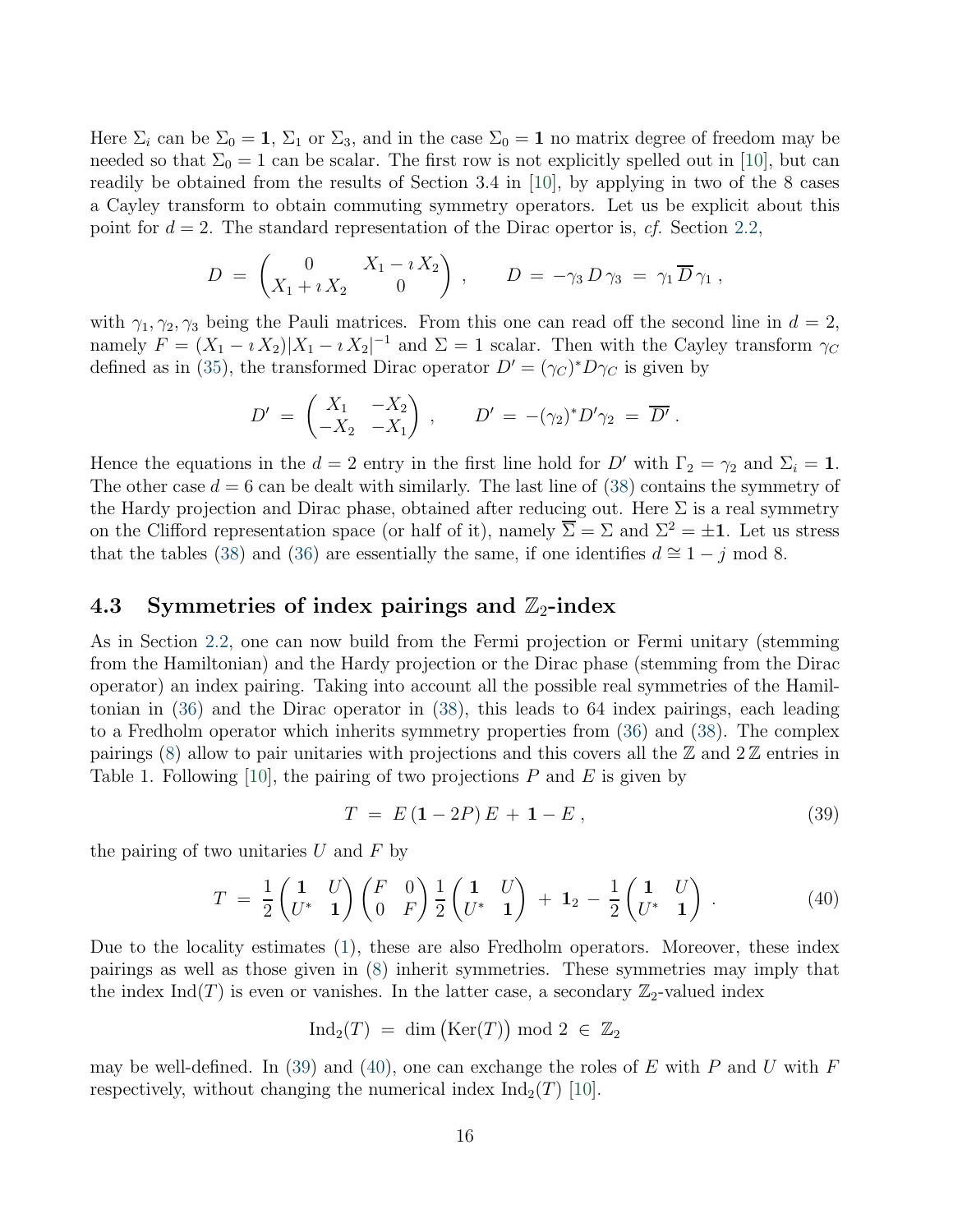**Theorem 2 (Theorem 2 in** [\[10\]](#page-31-1)) With P and U having the symmetries from  $(36)$  and the dimension d leading to the symmetries [\(38\)](#page-14-1), the index pairings given by  $(8)$ ,  $(39)$  and  $(40)$  are well-defined and take values as stated in Table 1.

Let us stress that all these  $\mathbb{Z}_2$ -indices are generalizations of the standard  $\mathbb{Z}_2$ -indices used in the literature (like the Kane-Mele index for CAZ class AII for  $d = 2$ ).

#### <span id="page-16-1"></span>4.4 Symmetries of the spectral localizer

For the pairings of unitaries with projections the spectral localizer is defined by [\(10\)](#page-6-1) and [\(11\)](#page-6-3), respectively for even or odd pairings. Then the symmetries [\(36\)](#page-14-2) and [\(38\)](#page-14-1) lead to symmetries of the spectral localizer which in turn allow to show how  $\mathbb{Z}$ - or  $\mathbb{Z}_2$ -valued invariants can be extracted from the finite volume spectral localizer. For the odd index pairings, this is discussed in Section 1.7 of [\[16\]](#page-31-4). The proof that these invariants are indeed equal the entries of Table 1 is not given in [\[16\]](#page-31-4). This as well as an exhaustive treatment of the other 32 cases involving the pairings [\(39\)](#page-15-1) and [\(40\)](#page-15-2) is the object of another publication. The main objective here is to exhibit approximate laws that allow to find  $\mathbb{Z}$ -valued invariants which determine the  $\mathbb{Z}_2$ -invariants of Table 1.

### <span id="page-16-0"></span>5 Integer-valued invariants for real CAZ classes

In each column and line of the real CAZ classes of Table 1 there is one  $\mathbb{Z}$ -valued invariant and one 2 Z-valued invariant. Both can be computed using the spectral localizer from the complex theory as described in Section [2.3.](#page-6-2) For reasons explained in the introductory Section [1,](#page-0-0) the focus is here on the  $\mathbb{Z}_2$ -entries of Table 1 and, more specifically, to present an approximate law for each case that allows to introduce a  $\mathbb{Z}$ -valued invariant that modulo 2 determines the  $\mathbb{Z}_2$ invariant described in Section [4.3.](#page-15-0) For periodic systems and a situation with exact symmetries or conservation laws, these additional laws correspond to those found in [\[29\]](#page-32-4). More precisely, for the upper and lower line of  $\mathbb{Z}_2$ -indices in Table 1 this corresponds respectively to the case  $t = 1$  and  $t = 2$  in [\[29\]](#page-32-4) (with  $D = 0$  and  $\delta_{\parallel} = 0$ ). Here we also prove the connection with the  $\mathbb{Z}_2$ -index. Furthermore, for each case a twisted spectral localizer is presented that allows to compute the new Z-valued invariant. In principle, the approach is algebraically the same as in the complex cases described in Section [3.](#page-7-0) However, we will attempt to argue in each case that the approximate law can be a physically reasonable assumption. In the subsections below, we will go through all cases by following the staircase of  $\mathbb{Z}_2$ -invariants in Table 1 downward. To give the reader some traction, we start out with zero-dimensional systems of CAZ class BDI and D, then follow the one-dimensional systems, etc., up to  $d = 8$ . The proof that the  $\mathbb{Z}$ -invariant gives modulo 2 the  $\mathbb{Z}_2$ -invariant is carried out in detail only in the low-dimensional cases  $d = 1, 2, 3$ , as the others are very similar.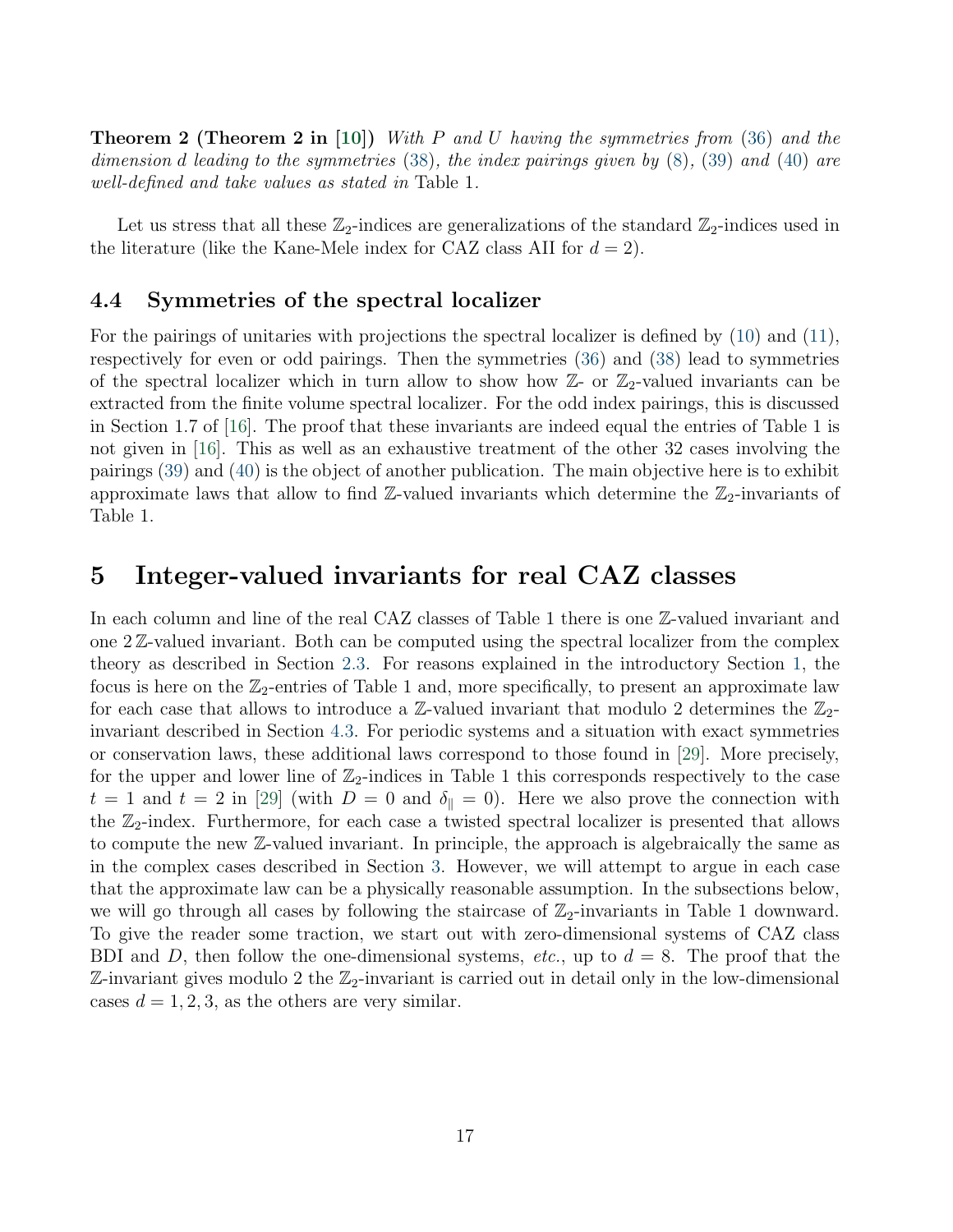#### <span id="page-17-0"></span>5.1 Zero-dimensional invariants: cases  $(i, d) = (1, 0)$  and  $(i, d) = (2, 0)$

As a warm-up, let us begin with the zero-dimensional case which appears in Table 1 as the  $d = 8 \text{ mod } 8$  column. The Hamiltonian is a finite dimensional matrix in this case as the physical space consists of merely one point. According to Table 1, there are two  $\mathbb{Z}_2$ -invariants corresponding to  $j = 1$  and  $j = 2$ . In both cases, the Hamiltonian is of the BdG form [\(34\)](#page-13-3). The  $\mathbb{Z}_2$ -invariant is given by the sign of the Pfaffian of *i* times the Majorana representation  $H_{\text{Maj}}$  of the Hamiltonian, as given in [\(35\)](#page-13-2). If now the Hamiltonian has an approximate charge conservation, this  $\mathbb{Z}_2$ -invariant can be calculated as the parity of an integer valued signature. The extra symmetry for  $j = 1$  w.r.t.  $j = 2$  is irrelevant for the following.

**Proposition 3** Suppose that  $\eta = ||[H, \tau_3]||$  satisfies  $\eta < 2||H^{-1}||^{-1}$  and let  $h \in \mathbb{C}^{L \times L}$  be the upper diagonal entry of the BdG Hamiltonian  $H \in \mathbb{C}^{2L \times 2L}$ , see [\(34\)](#page-13-3). Then

$$
sgn\big(Pf(\iota H_{\text{Maj}})\big) = (-1)^{\frac{L^2 + \text{Sig}(h)}{2}}.
$$

**Proof:** First of all, the bound on  $\eta$  implies that

$$
t \in [0,1] \ \mapsto \ H(t) \ = \ \begin{pmatrix} h & t\Delta \\ t\Delta^* & -\overline{h} \end{pmatrix}
$$

is a path within the invertible matrices along which hence both sides of the equality remain unchanged. Thus it is sufficient to consider the case  $\eta = 0$  so that  $\Delta = 0$  and  $H = \text{diag}(h, -h)$ with h invertible. Let  $h = u du^*$  be the spectral decomposition of h, namely d is diagonal and u is unitary. There is a path  $t \in [0, 1] \mapsto u(t)$  of unitaries connecting  $u(0) = u$  to  $u(1) = 1$ . Then  $t \in [0,1] \mapsto i(\tau_C)^*$ diag $(u(t)du(t)^*, -u(t)du(t)^*)\tau_C$  is a path of real skew-adjoint invertibles connecting  $\imath (\tau_C)^* H \tau_C$  to  $\imath (\tau_C)^*$ diag $(d, -d) \tau_C$ . Therefore

$$
sgn(Pf(\iota(\tau_C)^* H \tau_C)) = sgn(Pf(\iota(\tau_C)^* diag(d, -d) \tau_C)) = sgn\left(Pf\begin{pmatrix} 0 & -d \\ d & 0 \end{pmatrix}\right)
$$
  
=  $(-1)^{\frac{L(L-1)}{2}} sgn(det(-d)) = (-1)^{\frac{L(L-1)}{2}} (-1)^{Tr(1-p)},$ 

where  $p = \chi(h < 0)$ . From this and  $\text{Tr}(\mathbf{1} - p) = \frac{\text{Sig}(h) + L}{2}$  the claim now follows.

### 5.2 Approximate chiral symmetry: case  $(j, d) = (2, 1)$

This section deals with one-dimensional BdG operators of CAZ class D. This includes a Kitaev chain without TRS. Hence  $H = -(\tau_1)^* H \tau_1$  is of the BdG form [\(34\)](#page-13-3). Moreover, the Hamiltonian is supposed to have a supplementary approximate chiral symmetry implemented by a Pauli matrix  $\nu_3$  commuting with the  $\tau_i$ , namely  $\eta = ||\nu_3 H \nu_3 + H||$  is required to be small. Thus one is in the setting of Section [3.1](#page-8-0) and, provided that  $\eta < 2g$ , one has an integer valued invariant given by [\(19\)](#page-9-3). In particular, the spectral localizer is given by [\(16\)](#page-8-2) and Proposition [1](#page-8-3) applies for  $\eta < \frac{2g}{3}$  and admissible  $(\kappa, \rho)$ . This invariant then allows to compute the  $\mathbb{Z}_2$ -invariant: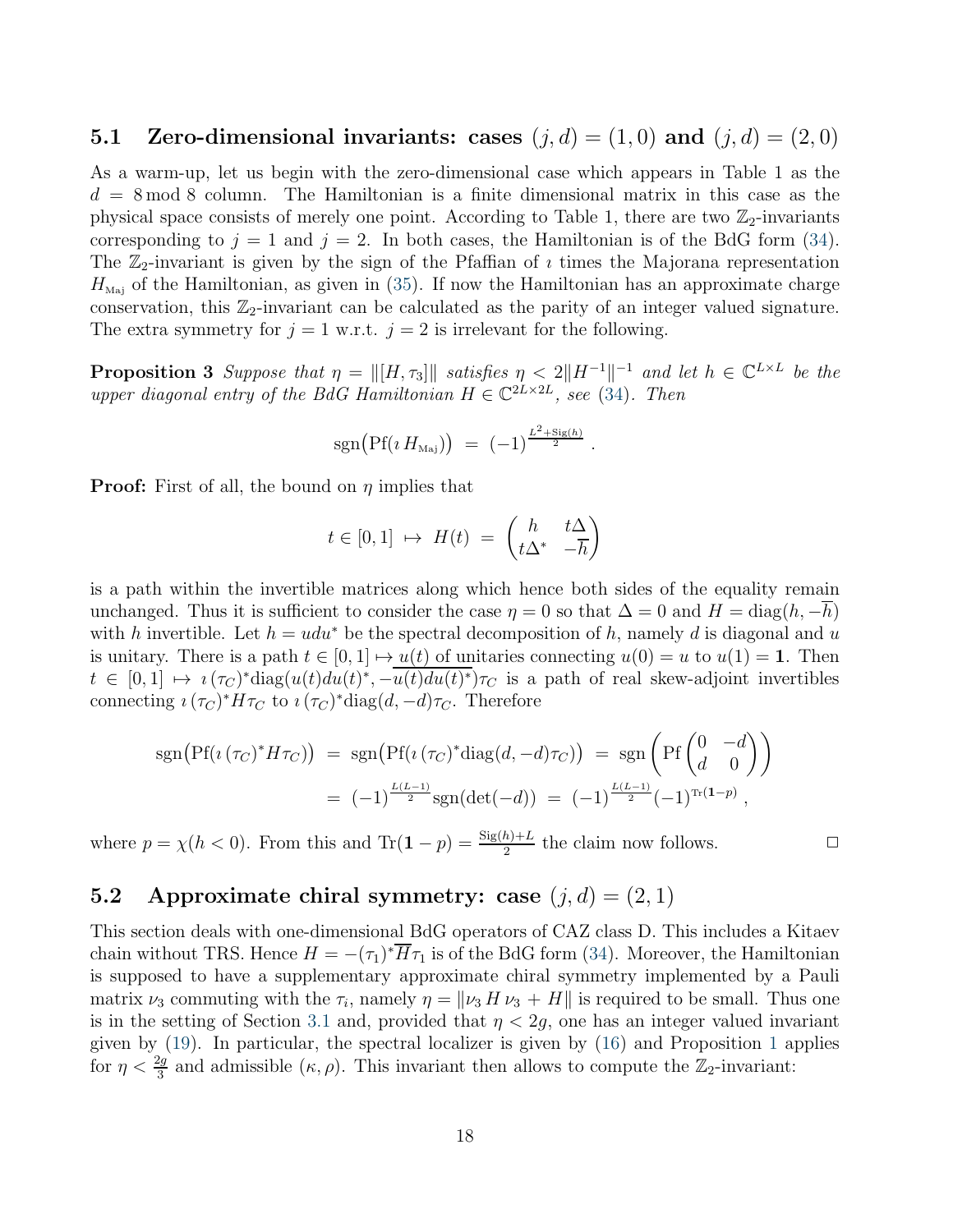Proposition 4 In the above situation,

$$
\operatorname{Ind}_2(E(1-2P)E + 1 - E) = \operatorname{Ind}(E A |A|^{-1} E + 1 - E) \operatorname{mod} 2.
$$

**Proof.** For H of the form  $(15)$ , let us consider the path of BdG Hamiltonians

$$
t \in [0,1] \ \mapsto \ H(t) \ = \ \begin{pmatrix} t H_+ & A \\ A^* & t H_- \end{pmatrix} \ .
$$

This is written in the grading of the  $\nu_i$ . In particular, one has  $(\tau_1)^* A \tau_1 = -A$ . If  $\eta < 2g$ , this is a path of invertibles so that  $t \in [0, 1] \mapsto P(t) = \chi(H(t) < 0)$  is continuous. Moreover, and as  $(\tau_1)^* H(t) \tau_1 = -H(t)$ ,

$$
t \in [0, 1] \rightarrow Ind_2(E(1 - 2P(t))E + 1 - E)
$$

is constant by Proposition 7 in [\[10\]](#page-31-1). Thus it is sufficient to show

$$
\operatorname{Ind}_2(E(1-2P(0))E+1-E) = \operatorname{Ind}(EA|A|^{-1}E+1-E) \operatorname{mod} 2.
$$

 $\mathcal{L} = \mathcal{L}$ 

Let  $U = A|A|^{-1}$  denote the unitary phase of A. Modulo 2, one has

$$
\begin{aligned} \operatorname{Ind}_{2}\left(E(\mathbf{1}-2P(0))E+\mathbf{1}-E\right) &= \dim\left(\operatorname{Ker}\left(E\begin{pmatrix}0&U\\U^*&0\end{pmatrix}E+\mathbf{1}-E\right)\right) \\ &= \dim\left(\operatorname{Ker}(EUE+\mathbf{1}-E)\right) + \dim\left(\operatorname{Ker}(EU^{*}E+\mathbf{1}-E)\right) \\ &= \dim\left(\operatorname{Ker}(EUE+\mathbf{1}-E)\right) - \dim\left(\operatorname{Ker}(EU^{*}E+\mathbf{1}-E)\right) \\ &= \operatorname{Ind}\left(EUE+\mathbf{1}-E\right), \end{aligned}
$$

which concludes the proof.

### <span id="page-18-1"></span>5.3 Approximate spin conservation: case  $(j, d) = (3, 1)$

Here  $j = 3$  so that the Hamiltonian H lies in the CAZ class DIII, namely

<span id="page-18-0"></span>
$$
(\tau_1)^* \overline{H} \tau_1 = -H , \qquad (s_2)^* \overline{H} s_2 = H . \qquad (41)
$$

Now the 3-component of the spin is implemented in the BdG representation by  $\tau_3 \otimes s_3$  (see [\[6\]](#page-30-6)). Therefore approximate spin conservation means that

$$
\eta = \| [H, \tau_3 \otimes s_3] \|
$$

is small. Let us bring all this data into a normal form. The chiral symmetry inherited from [\(41\)](#page-18-0) is with  $\tau_1 \otimes s_2$  (which is imaginary here). The suitable basis change from  $\tau_i \otimes s_j$  to tensor products  $\sigma_i \otimes \nu_j$  of two new sets of Pauli matrices is

$$
M = \frac{1}{\sqrt{2}} \begin{pmatrix} 0 & 1 & 0 & 1 \\ 1 & 0 & 1 & 0 \\ -i & 0 & i & 0 \\ 0 & i & 0 & -i \end{pmatrix} ,
$$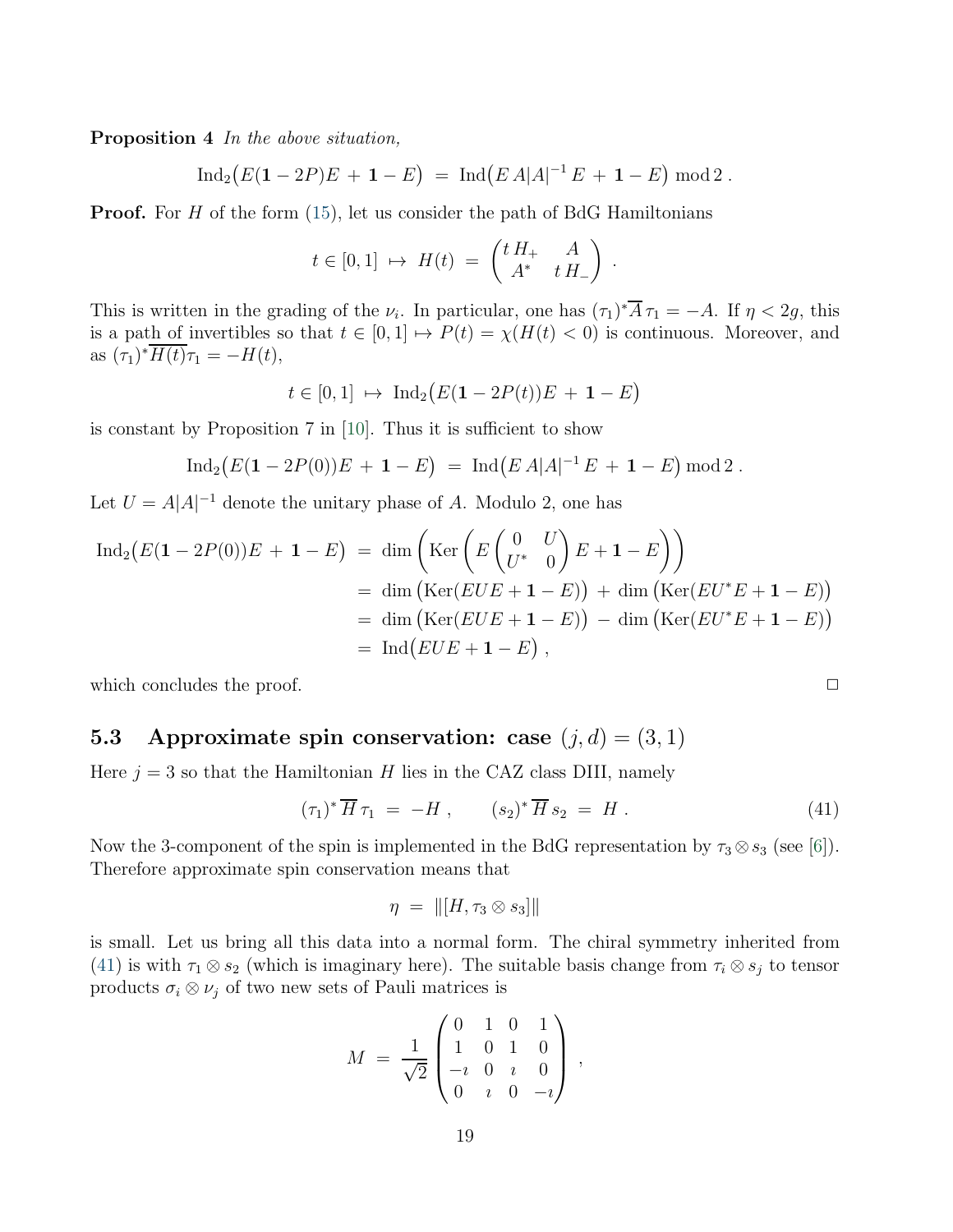because one then checks

$$
M^*\tau_1\otimes s_2 M\;=\;\sigma_3\otimes\mathbf{1}\;,\qquad M^*\tau_3\otimes s_3 M\;=\;-\;\mathbf{1}\otimes\nu_3\;,\qquad M^T\tau_1\otimes\mathbf{1}M=-\imath\sigma_2\otimes\nu_2\;.
$$

In this basis the Hamiltonian therefore verifies

<span id="page-19-0"></span>
$$
(\sigma_3)^* M^* H M \sigma_3 = -M^* H M , \qquad (\sigma_2 \otimes \nu_2)^* \overline{M^* H M} \sigma_2 \otimes \nu_2 = -M^* H M , \qquad (42)
$$

and

$$
\eta = \left\| [M^*HM,\nu_3] \right\|.
$$

In particular, M∗HM is precisely in the case of item (ii) in Section [3.4,](#page-12-0) with the second equation in [\(42\)](#page-19-0) as a supplementary property. Thus, if  $\eta < 2g$ , there is an integer index pairing  $\text{Ind}(EA_+|A_+|^{-1}E + \mathbf{1} - E)$  with  $A_+$  given by

<span id="page-19-1"></span>
$$
M^*HM = \begin{pmatrix} 0 & A \\ A^* & 0 \end{pmatrix}, \qquad A = \begin{pmatrix} A_+ & B \\ C & A_- \end{pmatrix}, \tag{43}
$$

in the gradings of the  $\sigma_i$  and  $\nu_i$  respectively. Then  $\eta = ||[A, \nu_3||] = 2 \max{||B||, ||C||}$ . There is a corresponding twisted spectral localizer given in [\(31\)](#page-12-1). Let us also note that the second equation in [\(42\)](#page-19-0) implies  $(\nu_2)^* A^T \nu_2 = A$  and hence  $(A_+)^T = A_-$ . Therefore again the sum of the indices of  $A_{\pm}$  vanishes. The strong  $\mathbb{Z}_2$ -index is given in terms of this invariant:

Proposition 5 In the above situation,

$$
\operatorname{Ind}_2\big(EUE+\mathbf{1}-E\big) \;=\; \operatorname{Ind}\big(EA_+|A_+|^{-1}E+\mathbf{1}-E\big) \operatorname{mod} 2 \;.
$$

**Proof.** As  $\eta < 2q$ , the path

$$
t\in [0,1]\ \mapsto\ A(t)\ =\ \begin{pmatrix} A_+ & t\ B \\ t\ C & (A_+)^T \end{pmatrix}\ ,
$$

lies in the invertible operators. Thus  $t \in [0,1] \mapsto U(t) = A(t)|A(t)|^{-1}$  is continuous. As  $(\nu_2)^* U(t)^T \nu_2 = U(t)$  and therefore  $T(t) = EU(t)E + \mathbf{1} - E$  satisfies  $(\nu_2)^* T(t)^T \nu_2 = T(t)$ , it follows that  $t \in [0, 1] \mapsto \text{Ind}_2(T(t))$  is constant by Proposition 5 in [\[10\]](#page-31-1), see also [\[26\]](#page-32-0). To complete the argument let us show that

$$
Ind_2(EU(0)E + 1 - E) = Ind(EU_+E + 1 - E) mod 2,
$$

where  $U_{+} = A_{+}|A_{+}|^{-1}$  denotes the unitary phase of  $A_{+}$ . Indeed, modulo 2 one has

$$
\begin{aligned} \text{Ind}_2(EU(0)E + 1 - E) &= \dim \left( \text{Ker}(EU_+E + 1 - E) \right) + \dim \left( \text{Ker}(EU_+^T E + 1 - E) \right) \\ &= \dim \left( \text{Ker}(EU_+E + 1 - E) \right) + \dim \left( \text{Ker}(EU_+^*E + 1 - E) \right) \\ &= \dim \left( \text{Ker}(EU_+E + 1 - E) \right) - \dim \left( \text{Ker}(EU_+^*E + 1 - E) \right) \\ &= \text{Ind}(EU_+E + 1 - E) \;, \end{aligned}
$$

completing the proof.  $\Box$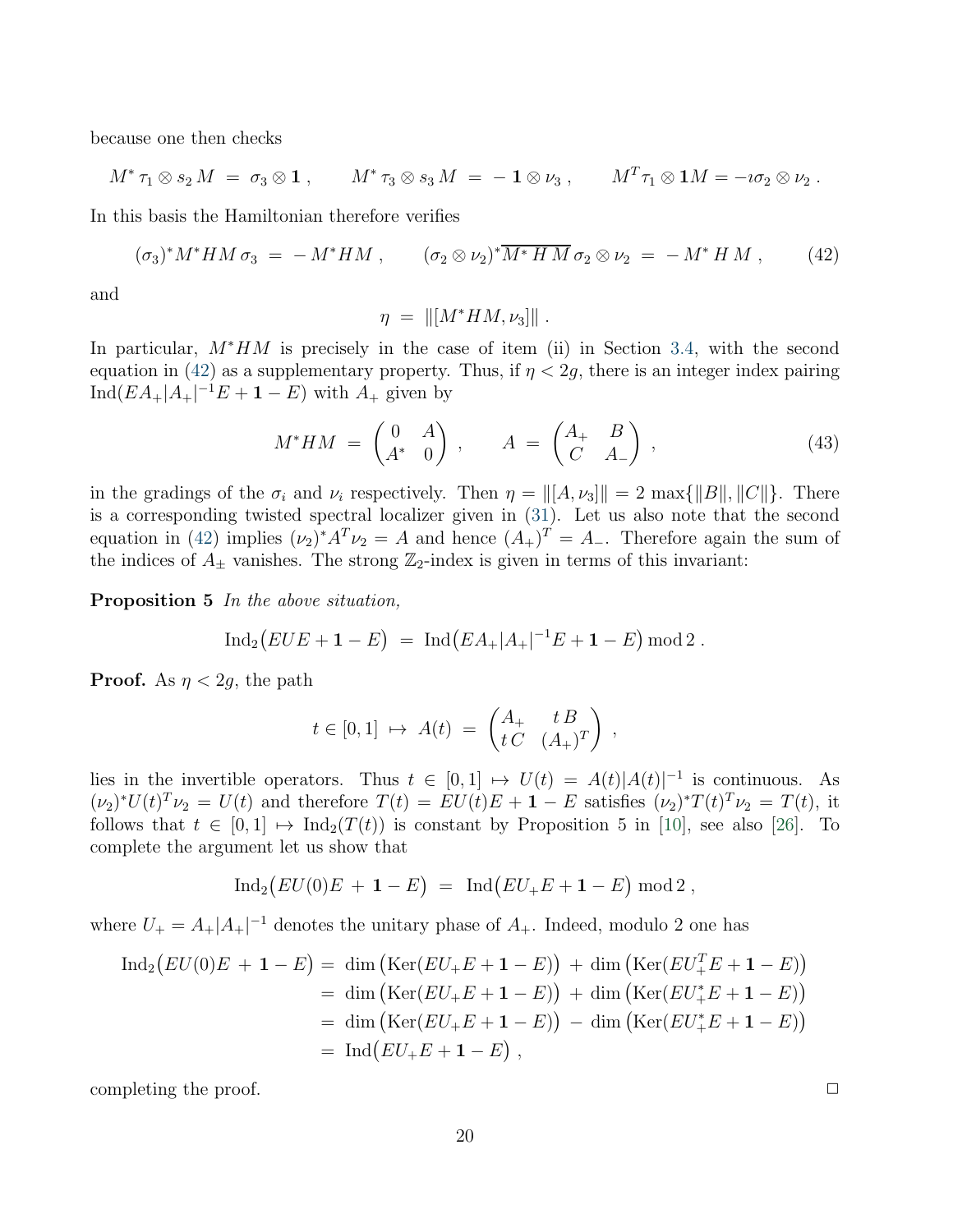#### <span id="page-20-0"></span>5.4 Approximate conservation law: case  $(i, d) = (3, 2)$

The symmetry is the same as in the last Section [5.3.](#page-18-1) Moreover,  $H$  is supposed to have an approximate conservation law expressed in terms of

$$
\eta = \| [H, \tau_2] \|.
$$

The observable  $\tau_2$  of this approximate conservation law anticommutes with the symmetry  $\tau_1 \otimes s_2$ implementing the chiral symmetry. To bring this in a normal form, let us again apply the basis change M from Section [5.3](#page-18-1) so that [\(42\)](#page-19-0) holds and  $M^*HM$  is off-diagonal as in [\(43\)](#page-19-1) with offdiagonal entry A satisfying  $(\nu_2)^* A^T \nu_2 = A$ . Moreover, due to  $M^* \tau_2 \otimes \mathbf{1}M = \sigma_2 \otimes \nu_2$ , one has

$$
\eta = \| [M^* H M, \sigma_2 \otimes \nu_2] \| = \| (\nu_2 A)^* - \nu_2 A \| = \| A + \overline{A} \|.
$$
 (44)

Hence this case of anticommuting (approximate) laws was already dealt with for the complex CAZ classes in Section [3.3,](#page-11-0) with a supplementary property given by the second equation in [\(42\)](#page-19-0). Let us perform another basis change so that  $(MN)^*H(MN)$  satisfies [\(26\)](#page-11-1). This is attained by

$$
N = \frac{1}{\sqrt{2}} \begin{pmatrix} 1 & 0 & 1 & 0 \\ 0 & 1 & 0 & 1 \\ 0 & 1 & 0 & -1 \\ -1 & 0 & 1 & 0 \end{pmatrix} ,
$$

because indeed

$$
N^*\sigma_3\otimes 1N = \sigma_1\otimes 1 , \qquad N^*\sigma_2\otimes \nu_2N = \sigma_3\otimes 1 , \qquad N^T\sigma_2\otimes \nu_2N = \sigma_3\otimes 1 .
$$

As in Section [3.3,](#page-11-0) the diagonal entry  $H_+$  of  $(MN)^*H(MN)$  is invertible and for  $P_+ = \chi(H_+ < 0)$ there is a Z-valued invariant  $\text{Ind}(P_+FP_+ + 1 - P_+)$ . For  $\eta < \frac{2g}{3}$  and  $(\kappa, \rho)$  admissible, it can be calculated via the spectral localizer given in [\(28\)](#page-11-2). This invariant allows to compute the  $\mathbb{Z}_2$ -invariant.

Proposition 6 In the above set-up,

$$
Ind_2(EUE + 1 - E) = Ind(P_+ FP_+ + 1 - P_+) mod 2.
$$

**Proof.** Carrying out the basis change N, one directly checks  $H_+ = i\frac{1}{2}$  $\frac{1}{2}(A-A)\nu_2$ . As  $\eta < 2g$ , the path  $t \in [0, 1] \mapsto A(t) = A - \frac{1}{2}$  $\frac{1}{2}t(A+A)$  is within the invertibles. Thus  $t \in [0,1] \mapsto U(t) =$  $A(t)|A(t)|^{-1}$  is continous. Moreover,  $(\nu_2)^* U(t)^T \nu_2 = U(t)$  so that

$$
t\in [0,1]\ \mapsto\ \mathrm{Ind}_2\big(EU(t)E+\mathbf{1}-E\big)
$$

is constant by Proposition 5 in [\[10\]](#page-31-1), see also [\[26\]](#page-32-0). Thus it is sufficient to show

$$
Ind_2(EU(1)E + 1 - E) = Ind(P_+FP_+ + 1 - P_+) \bmod 2.
$$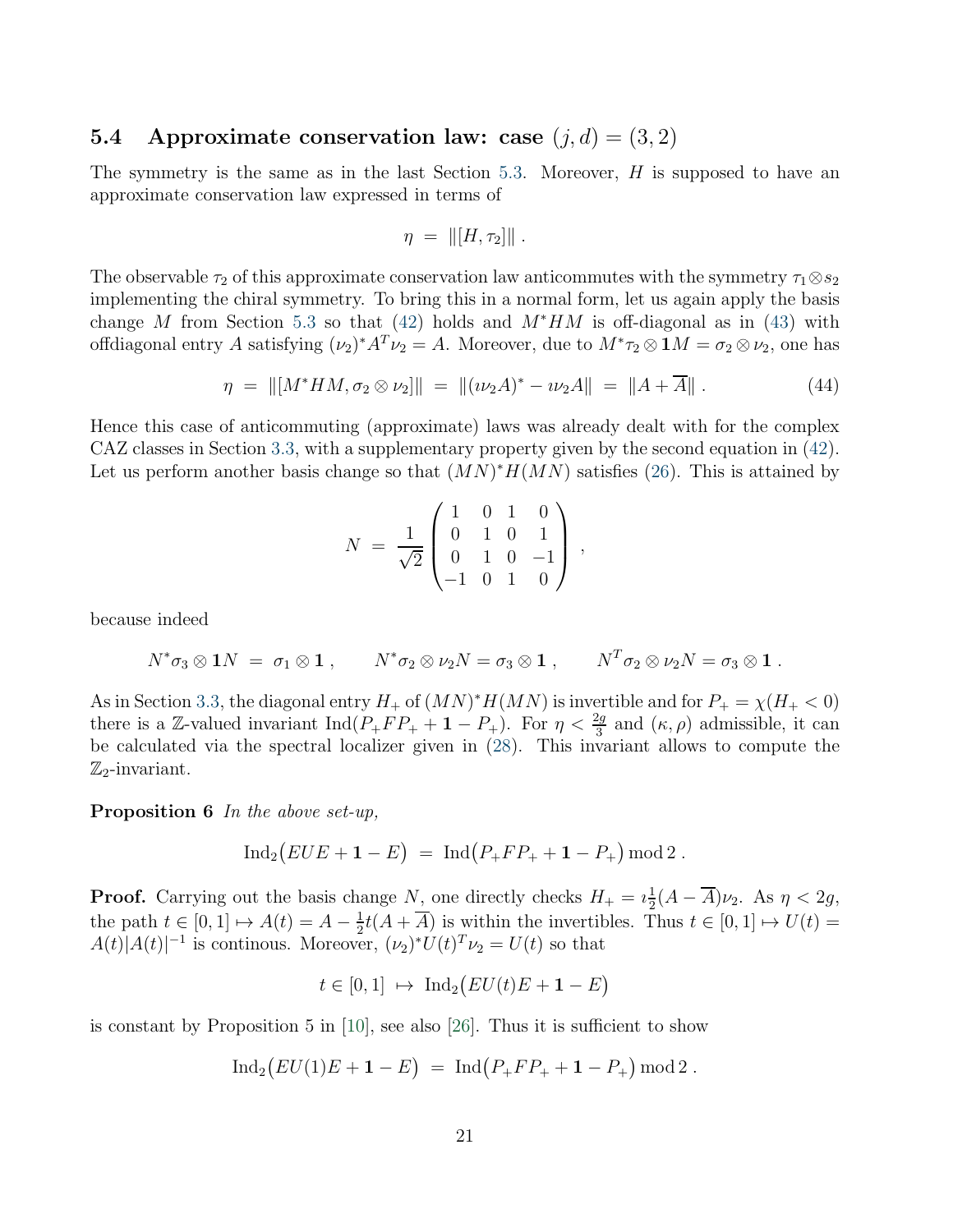As

$$
1 - 2P_+ = i\frac{1}{2}(A - \overline{A})\nu_2|i_2^{\perp}(A - \overline{A})\nu_2|^{-1} = i\frac{1}{2}(A - \overline{A})|i_2^{\perp}(A - \overline{A})|^{-1}\nu_2 = iU(1)\nu_2,
$$

one has

$$
\begin{aligned} \text{Ind}_2(EU(1)E + \mathbf{1} - E) &= \text{Ind}_2(E \, i \, U(1)\nu_2 E + \mathbf{1} - E) \\ &= \dim \left( \text{Ker}((\mathbf{1} - 2P_+)F + F(\mathbf{1} - 2P_+)) \right) \bmod 2 \\ &= \dim \left( \text{Ker}(F^*(\mathbf{1} - 2P_+)F + (\mathbf{1} - 2P_+)) \right) \bmod 2 \\ &= \text{Ind}\left(P_+ F P_+ + \mathbf{1} - P_+ \right) \bmod 2 \,, \end{aligned}
$$

<span id="page-21-0"></span>where the second equality holds by Proposition 2 in [\[10\]](#page-31-1).  $\Box$ 

### 5.5 Approximately conserved odd spin: case  $(j, d) = (4, 2)$

This section deals with two-dimensional systems with odd TRS  $(s_2)^* H s_2 = H$ . Such systems have a  $\mathbb{Z}_2$ -invariant, allowing to distinguish a trivial system from a quantum spin Hall system. Let us suppose that H has an approximate spin conservation in the sense that  $\eta = ||[H, s_3]||$  is small. By the results of Section [3.2,](#page-9-0) the bound  $\eta < 2g = 2||H^{-1}||^{-1}$  then allows to consider two invariants Ind( $P_{\pm}FP_{\pm}+1-P_{\pm}$ ) which, moreover, satisfy [\(23\)](#page-10-3). This actually does not pend on the odd TRS which does, on the other hand, imply  $(s_2)^* \overline{P} s_2 = P$  so that combined with  $F^T = F$ one deduces Ind( $PFP + 1 - P$ ) = 0. Thus the sum of the invariants Ind( $P_{\pm}FP_{\pm} + 1 - P_{\pm}$ ) vanishes and Proposition [2](#page-10-2) implies that for  $\eta < \frac{2g}{3}$  and admissible  $(\kappa, \rho)$ 

$$
Ind(P_+FP_+ + 1 - P_+) = \frac{1}{4} Sig(L_{\kappa,\rho}),
$$

where  $L_{\kappa,\rho}$  is given by [\(24\)](#page-10-4). The invariants  $\text{Ind}(P_{\pm}FP_{\pm}+1-P_{\pm})$  are called the spin Chern numbers because for covariant systems there is an index theorem showing that these invariants are equal to the Chern numbers  $Ch(P_{\pm})$  [\[24\]](#page-32-1). They were initially introduced by Sheng *et al.* [\[28\]](#page-32-2) for periodic systems with twisted boundary conditions and then by Prodan [\[22\]](#page-31-10) in the form discussed at the end of Section [3.2.](#page-9-0) As already stressed before, the condition  $\eta < 2g$  is less stringent than the one used in [\[22\]](#page-31-10). The physical implication of non-vanishing Chern numbers on boundary currents is discussed in [\[25\]](#page-32-3). That the parity of the spin Chern numbers is equal to the  $\mathbb{Z}_2$ -invariant was already proved in [\[26\]](#page-32-0), but the following argument is more direct.

Proposition 7 For  $\eta < 2g$ ,

$$
\operatorname{Ind}_2\bigl( PFP + \mathbf{1} - P \bigr) \;=\; \operatorname{Ind}\bigl( P_+FP_+ + \mathbf{1} - P_+ \bigr) \, \operatorname{mod} 2 \; .
$$

**Proof.** Recall that in the grading of  $s_3$ ,

$$
H = \begin{pmatrix} H_+ & A \\ A^* & \overline{H_+} \end{pmatrix} , \qquad \eta = 2||A||.
$$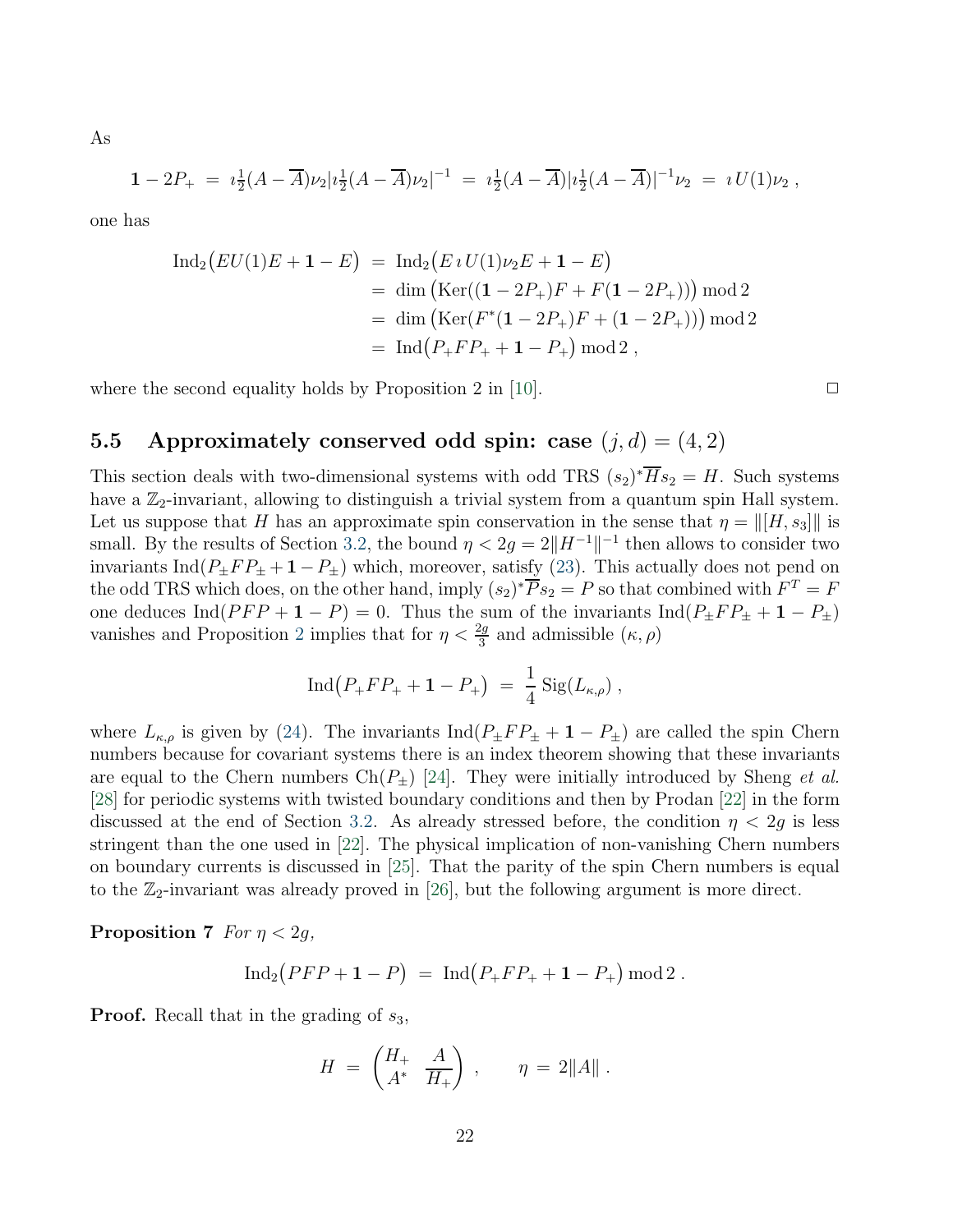Moreover,  $P = \chi(H \le 0)$ ,  $P_+ = \chi(H_+ < 0)$  and  $F = (X_1 + iX_2)|X_1 + iX_2|^{-1}$ . By the bound on  $\eta$ ,

$$
t\in[0,1]\ \mapsto\ H(t)\ =\ \begin{pmatrix}H_+ & tA \\ tA^* & \overline{H_+}\end{pmatrix}
$$

is a path of invertibles with odd TRS. Hence  $t \in [0,1] \mapsto P(t) = \chi(H(t) < 0)$  is continuous and by Proposition 5 in [\[10\]](#page-31-1)

$$
t\in [0,1]\ \mapsto\ \mathrm{Ind}_2\bigl(P(t)FP(t)+1-P(t)\bigr)
$$

is constant, see also [\[26\]](#page-32-0). Thus the claim follows from

$$
\operatorname{Ind}_2(P(0)FP(0) + 1 - P(0)) = \operatorname{Ind}(P_+FP_+ + 1 - P_+) \operatorname{mod} 2.
$$

As  $P(0) = \text{diag}(P_+, \overline{P_+})$ , one has modulo 2

$$
\begin{aligned} \text{Ind}_2\big(P(0)FP(0) + 1 - P(0)\big) \\ &= \dim\big(\text{Ker}(P_+FP_+ + 1 - P_+)\big) + \dim\big(\text{Ker}(\overline{P_+F}\overline{P_+} + \overline{1 - P_+})\big) \\ &= \dim\big(\text{Ker}(P_+FP_+ + 1 - P_+)\big) + \dim\big(\text{Ker}(P_+F^*P_+ + 1 - P_+)\big) \\ &= \text{Ind}\big(P_+FP_+ + 1 - P_+\big) \;, \end{aligned}
$$

concluding the proof.  $\Box$ 

### 5.6 Approximate spin inversion symmetry: case  $(i, d) = (4, 3)$

The symmetry is the same as in Section [5.5,](#page-21-0) namely H satisfies  $s_2\overline{H}s_2 = H$ . Now approximate spin inversion symmetry means that

$$
\eta = \|s_3 H s_3 + H\|.
$$

is small. Thus one is in the setting of Section [3.1](#page-8-0) and provided that  $\eta < 2g$ , one has an integer valued invariant given by [\(19\)](#page-9-3). For  $\eta < \frac{2g}{3}$  and  $(\kappa, \rho)$  admissible, it can be calculated via the spectral localizer given in [\(16\)](#page-8-2). This invariant allows to compute the  $\mathbb{Z}_2$ -invariant:

Proposition 8 In the above situation,

$$
Ind_2(E(1-2P)E + 1 - E) = Ind(EA|A|^{-1}E + 1 - E) mod 2.
$$

**Proof.** For  $H$  of the form  $(15)$ , let us consider the path of Hamiltonians

$$
t\in [0,1]\mapsto H(t)\;=\; \begin{pmatrix} tH_+ & A \\ A^* & tH_- \end{pmatrix}\;,
$$

in the grading of the  $s_i$ . In particular, one has  $A = -A^T$ . For  $\eta < 2g$  this is a path of invertibles, so  $t \in [0, 1] \mapsto P(t) = \chi(H(t) < 0)$  is continuous. Moreover, and as  $s_2\overline{H(t)}s_2 = H(t)$ 

$$
t \in [0,1] \mapsto \operatorname{Ind}_2(E(\mathbf{1} - 2P(t))E + \mathbf{1} - E)
$$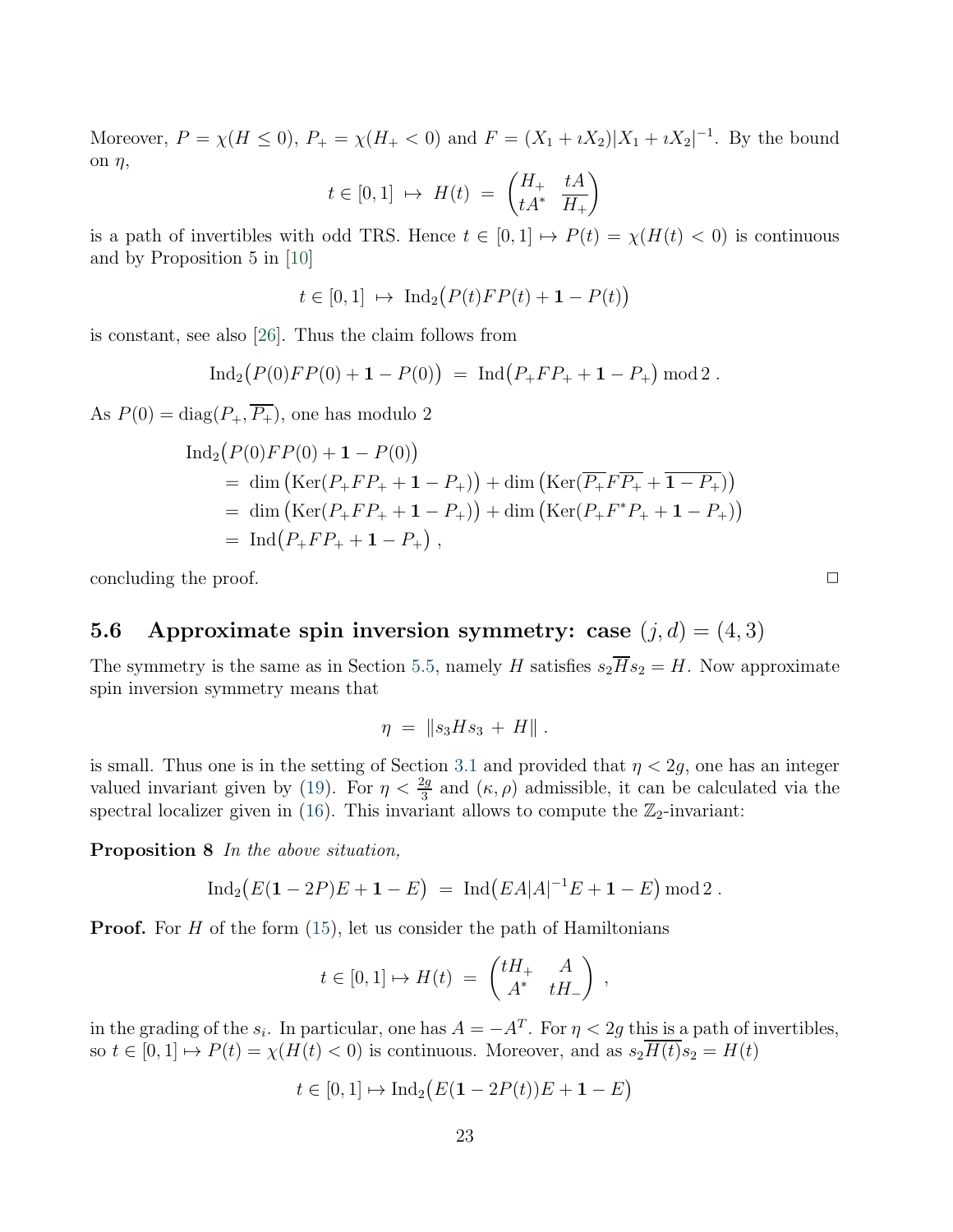is constant by Proposition 5 in  $[10]$ , see also  $[26]$ . Thus it is sufficient to show

$$
\operatorname{Ind}_2(E(\mathbf{1}-2P(0))E+\mathbf{1}-E) = \operatorname{Ind}(EA|A|^{-1}E+\mathbf{1}-E) \operatorname{mod} 2.
$$

Let  $U = A|A|^{-1}$  denote the unitary phase of A, so  $1 - 2P(0) = \begin{pmatrix} 0 & U \\ U^* & 0 \end{pmatrix}$ . Modulo 2 one has

$$
\begin{aligned} \text{Ind}_2(E(\mathbf{1} - 2P(0))E + \mathbf{1} - E) \\ &= \dim \left( \text{Ker}(EUE + \mathbf{1} - E) \right) + \dim \left( \text{Ker}(EU^*E + \mathbf{1} - E) \right) \\ &= \dim \left( \text{Ker}(EUE + \mathbf{1} - E) \right) - \dim \left( \text{Ker}(EU^*E + \mathbf{1} - E) \right) \\ &= \text{Ind}(EUE + \mathbf{1} - E) \;, \end{aligned}
$$

<span id="page-23-1"></span>completing the argument.  $\Box$ 

#### 5.7 Approximate conservation law: case  $(j, d) = (5, 3)$

As  $j = 5$ , one has

<span id="page-23-0"></span>
$$
(\tau_2)^* \overline{H} \tau_2 = -H , \qquad (s_2)^* \overline{H} s_2 = H . \qquad (45)
$$

Suppose that

$$
\eta = \|[H, \tau_1 \otimes s_1]\|
$$

is small. One way to interprete this is as a particle-hole exchange togehter with a spin inversion along the 1-direction. Another way to look at it is as an approximate conservation law that commutes with the chiral symmetry  $\tau_2 \otimes s_2$ . This case is covered as item (ii) in Section [3.4.](#page-12-0) Let us bring this into a normal form. The suitable basis change from  $\tau_i \otimes s_j$  to tensor poducts  $\sigma_i \otimes \nu_j$  of two new sets of Pauli matrices is

$$
M = \frac{1}{\sqrt{2}} \begin{pmatrix} 0 & 1 & 1 & 0 \\ 1 & 0 & 0 & -1 \\ 1 & 0 & 0 & 1 \\ 0 & -1 & 1 & 0 \end{pmatrix}.
$$

This leads to

$$
M^* \tau_2 \otimes s_2 M = \sigma_3 \otimes \mathbf{1} , \quad M^* \tau_1 \otimes s_1 M = \mathbf{1} \otimes \nu_3 .
$$

In this basis one hence has

$$
(\sigma_3)^* M^* H M \sigma_3 \ = \ -M^* H M \ , \quad \eta \ = \ \| [M^* H M , \nu_3] \| \ ,
$$

So M∗HM is in the case of item (ii) in Section [3.4](#page-12-0)

$$
M^*HM = \begin{pmatrix} 0 & A \\ A^* & 0 \end{pmatrix}, \qquad A = \begin{pmatrix} A_+ & B \\ C & A_- \end{pmatrix},
$$

in the gradings of  $\sigma_i$  and  $\nu_i$  respectively. The TRS in [\(45\)](#page-23-0) leads, due to  $M^*1 \otimes s_2M = -1 \otimes \nu_2$ , to  $(\mathbf{1} \otimes \nu_2)^* M^* H M \mathbf{1} \otimes \nu_2 = M^* H M$ . This implies  $(\nu_2)^* A \nu_2 = A$  and hence  $A_+ = A_-$ . The integer valued invariant and the corresponding spectral localizer are given in [\(31\)](#page-12-1). The strong  $\mathbb{Z}_2$ -index is given in terms of this invariant: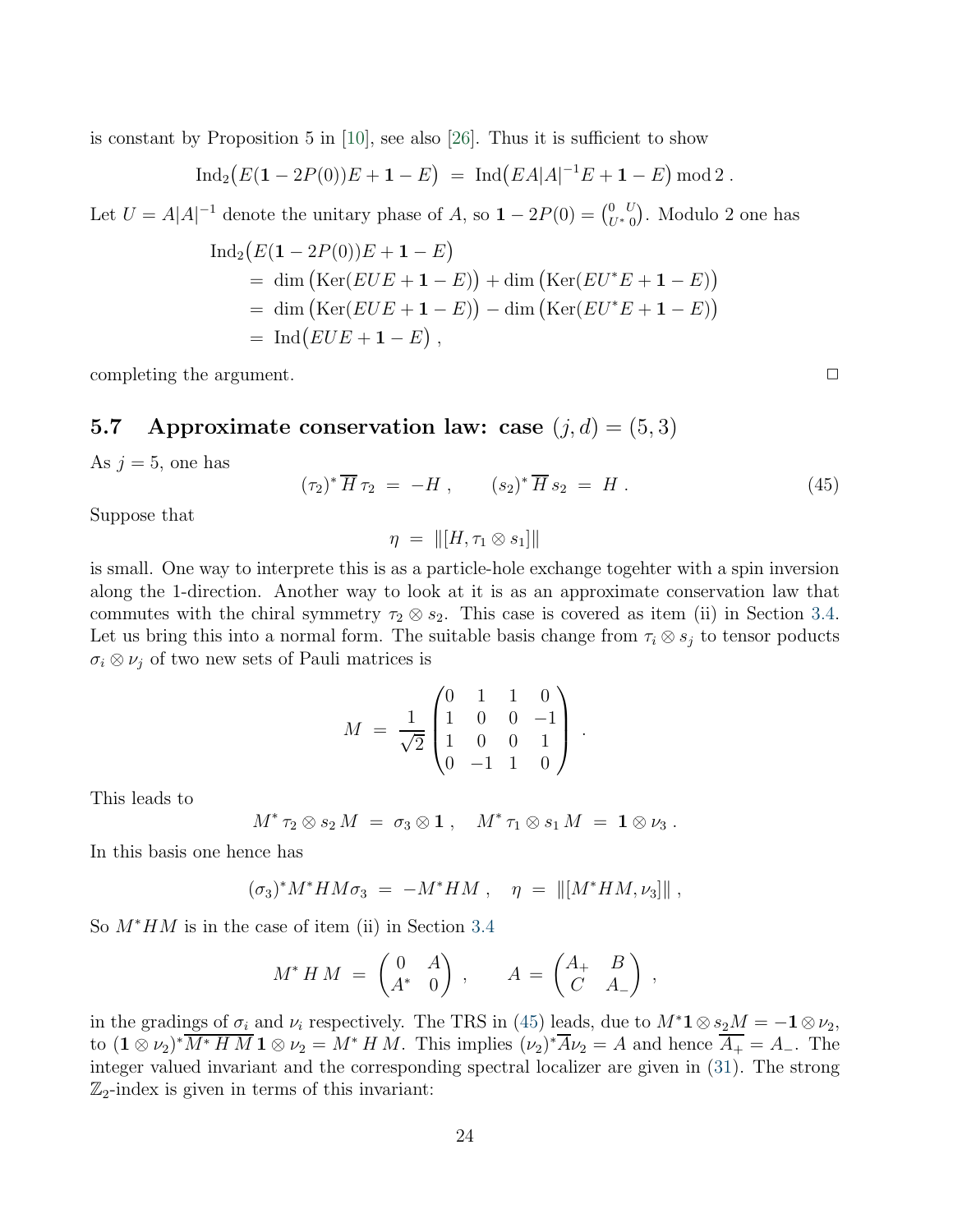Proposition 9 In the above situation,

$$
\operatorname{Ind}_2(EUE + \mathbf{1} - E) = \operatorname{Ind}(EA_+|A_+|^{-1}E + \mathbf{1} - E) \operatorname{mod} 2.
$$

**Proof.** As  $\eta < 2g$ 

$$
t \in [0,1] \mapsto A(t) = \begin{pmatrix} A_+ & tB \\ tC & A_+ \end{pmatrix} ,
$$

lies in the invertible operators. Thus  $t \in [0,1] \mapsto U(t) = A(t)|A(t)|^{-1}$  is continuous and as  $(\nu_2)^* U(t) \nu_2 = U(t)$  for all  $t \in [0, 1]$ 

$$
t\in[0,1]\mapsto \mathrm{Ind}_2\big(EU(t)E+\mathbf{1}-E\big)\;,
$$

is constant by Proposition 7 in [\[10\]](#page-31-1). The claim follows from

$$
Ind_2(EU(0)E + 1 - E) = Ind(EU_+E + 1 - E) mod 2,
$$

where  $U_{+} = A_{+}|A_{+}|^{-1}$  denotes the unitary phase of  $A_{+}$ . Modulo 2 one has

$$
\begin{aligned} \text{Ind}_2 \big( EU(0)E + \mathbf{1} - E \big) &= \dim \big( \text{Ker}(EU_+E + \mathbf{1} - E) \big) + \dim \big( \text{Ker}(E\overline{U_+}E + \mathbf{1} - E) \big) \\ &= \dim \big( \text{Ker}(EU_+E + \mathbf{1} - E) \big) + \dim \big( \text{Ker}(\overline{(\mathbf{1} - E)U_+ (\mathbf{1} - E)} + \overline{E}) \big) \\ &= \dim \big( \text{Ker}(EU_+E + \mathbf{1} - E) \big) - \dim \big( \text{Ker}(EU_+^*E + \mathbf{1} - E_0) \big) \\ &= \text{Ind} \big( EU_+E + \mathbf{1} - E \big) \;, \end{aligned}
$$

where the second step follows as  $\Sigma^* \overline{E} \Sigma = 1 - E$  for some odd symmetry operator  $\Sigma$  commuting with  $U_{\perp}$  by (38) and the third step follows from Lemma 1 in [10] with  $U_{+}$  by [\(38\)](#page-14-1) and the third step follows from Lemma 1 in [\[10\]](#page-31-1).

Let us note that there is another way to attain the case  $(j, d) = (5, 3)$ . Instead of starting with a BdG Hamiltonian as in [\(45\)](#page-23-0), one could have a system with chiral symmetry and odd TRS (for which the above basis change would then be irrelevant). The approximate conservation is then simply the z-component of the spin.

### 5.8 Approximate charge conservation: case  $(j, d) = (5, 4)$

The symmetry is the same as in Section [5.7,](#page-23-1) that is,  $H$  satisfies [\(45\)](#page-23-0). Moreover, the BdG Hamiltonian  $H$  is supposed to have an approximate charge conservation law expressed in terms of

$$
\eta = \| [H, \tau_3] \|.
$$

There is a basis change M passing from tensor products  $\tau_i \otimes s_j$  to tensor products  $\sigma_i \otimes \nu_j$  of two new sets of Pauli matrices such that

$$
M^*\tau_2\otimes s_2 M = -\sigma_3\otimes \mathbf{1}\ ,\quad M^*\tau_3\otimes \mathbf{1}M = \sigma_1\otimes \mathbf{1}\ ,
$$

this leads to

$$
(\sigma_3)^* M^* H M \sigma_3 = -M^* H M , \qquad \eta = ||[M^* H M, \sigma_1]||.
$$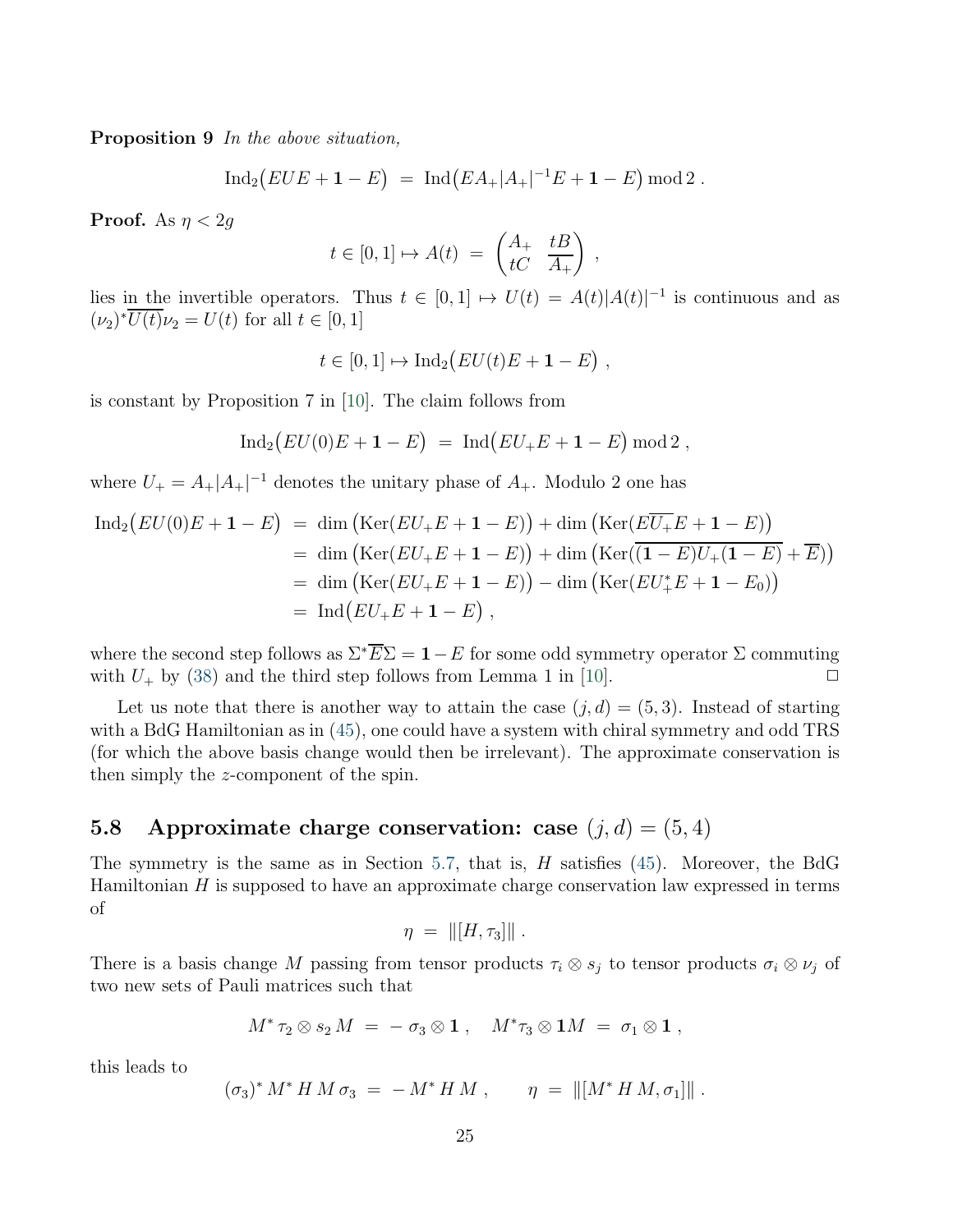Hence one is in the situation of Section [3.3,](#page-11-0) that is,

$$
M^*HM = \begin{pmatrix} 0 & A \\ A^* & 0 \end{pmatrix}
$$

in the grading of  $\sigma_3$  with  $\eta = ||A - A^*||$ . As in Section [3.3,](#page-11-0) let us conjugate by the eigenbasis N of  $\sigma_1$  and then set  $H = N^*M^*HMN$ . This leads to

$$
(\sigma_1)^* \,\widehat{H}\,\sigma_1\,=\,-\,\widehat{H}\,\,,\qquad \eta\,=\,\|[\widehat{H},\sigma_3]\|\,.
$$

Hence H is of the form [\(27\)](#page-11-3). Moreover, M can be chosen such that  $M^*(\tau_2 \otimes 1)M = \sigma_3 \otimes \nu_2$ , then the TRS in [\(45\)](#page-23-0) leads to  $(\sigma_3 \otimes \nu_2)^* H \sigma_3 \otimes \nu_2 = -H$ . As in Section [3.3,](#page-11-0) the diagonal entry  $H_{+} = \frac{1}{2}$  $\frac{1}{2}(A^* + A)$  of  $\widehat{H}$  is invertible and for  $P_+ = \chi(H_+ < 0)$  there is a Z-valued invariant Ind( $P_+FP_+ + 1 - P_+$ ). For  $\eta < \frac{2g}{3}$  and  $(\kappa, \rho)$  admissible, it can be calculated via the spectral localizer given in [\(28\)](#page-11-2). As for  $(j, d) = (3, 2)$ , one can show that this invariant allows to compute the  $\mathbb{Z}_2$ -invariant:

$$
Ind_2(EUE + 1 - E) = Ind(P_+ FP_+ + 1 - P_+) mod 2.
$$

### <span id="page-25-0"></span>5.9 Approximate charge conservation: case  $(j, d) = (6, 4)$

As  $j = 6$ , the Hamiltonian satisfies  $(\tau_2)^* H \tau_2 = -H$ . Moreover, let us again suppose that charge is approximately conserved, namely  $\eta = ||[H, \tau_3]||$  is small. Thus one is in the setting of Section [3.2.](#page-9-0) Moreover, the TRS implies  $H_- = -\overline{H_+}$ . For  $\eta < 2g$  one has an integer valued invariant given by  $\text{Ind}(P_+FP_+ + 1 - P_+)$ . For  $\eta < \frac{2g}{3}$  one can calculate this invariant via the spectral localizer given in [\(24\)](#page-10-4). As for  $(j, d) = (4, 2)$ , one can show that the strong  $\mathbb{Z}_2$ -index is given in terms of this invariant:

$$
\operatorname{Ind}_2\bigl( PFP + \mathbf{1} - P \bigr) \;=\; \operatorname{Ind}\bigl( P_+FP_+ + \mathbf{1} - P_+ \bigr) \operatorname{mod} 2 \;.
$$

### 5.10 Approximate spin inversion: case  $(j, d) = (6, 5)$

The symmetry is the same as in Section [5.9,](#page-25-0) namely H satisfies  $(\tau_2)^* H \tau_2 = -H$ . Now approximately spin inversion symmetry means that

$$
\eta = \|s_3 H s_3 + H\|
$$

is small. Thus one is in the setting of Section [3.1](#page-8-0) and provided that  $\eta < 2q$ , one has an integer valued invariant given by [\(19\)](#page-9-3). For  $\eta < \frac{2g}{3}$  and  $(\kappa, \rho)$  admissible, it can be calculated via the spectral localizer given in [\(16\)](#page-8-2). As for  $(j, d) = (2, 1)$ , one can show that this invariant allows to compute the  $\mathbb{Z}_2$ -invariant:

$$
\operatorname{Ind}_2(E(1-2P)E + 1 - E) = \operatorname{Ind}(EA|A|^{-1}E + 1 - E) \operatorname{mod} 2.
$$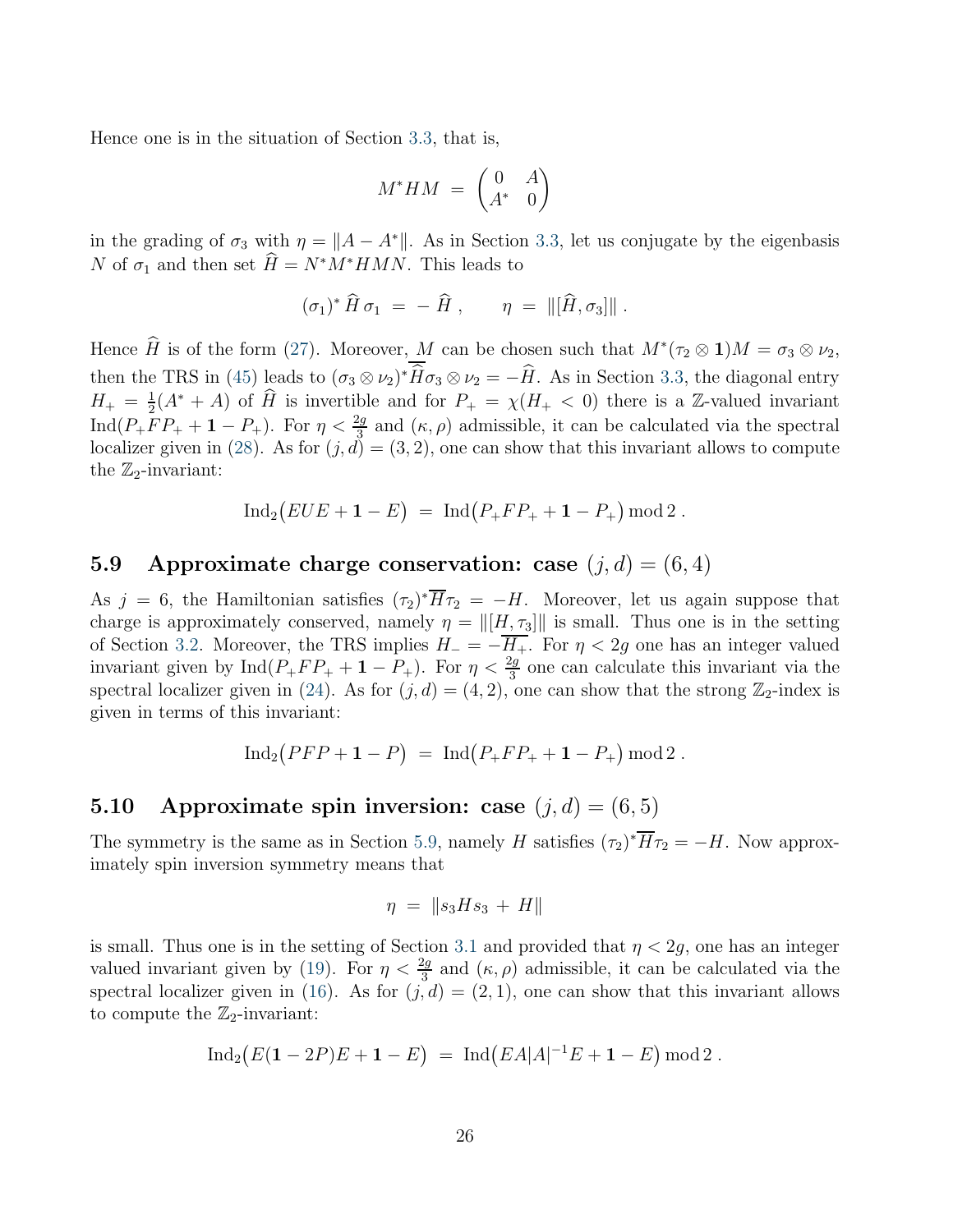#### <span id="page-26-2"></span>5.11 Approximate chiral symmetry: case  $(i, d) = (7, 5)$

After reducing out the SU(2) invariance of a BdG-Hamiltonian with spin  $\frac{1}{2}$  (see [\[2,](#page-30-5) [6\]](#page-30-6)) one gets

$$
H = \begin{pmatrix} h & 0 & 0 & \Delta \\ 0 & h & -\Delta & 0 \\ 0 & -\overline{\Delta} & -\overline{h} & 0 \\ \overline{\Delta} & 0 & 0 & -\overline{h} \end{pmatrix} ,
$$

with  $\Delta^T = \Delta$ . Thus one has two reduced operators

$$
H_{\rm red} = \begin{pmatrix} h & \pm \Delta \\ \pm \overline{\Delta} & -\overline{h} \end{pmatrix} .
$$

Each has the odd PHS

<span id="page-26-0"></span>
$$
(\tau_2)^* \overline{H_{\text{red}}} \,\tau_2 = -H_{\text{red}} \,. \tag{46}
$$

The odd TRS (due to spin  $\frac{1}{2}$ ) is  $(s_2)^* \overline{H} s_2 = H$ . Writing this out leads for the reduced operators to

<span id="page-26-1"></span>
$$
\overline{H_{\rm red}} = H_{\rm red} \ . \tag{47}
$$

Summing up, a class CI system is specified by [\(46\)](#page-26-0) and [\(47\)](#page-26-1). It is now useful to pass to a representation that diagonalizes the associated chiral symmetry  $(\tau_2)^* H_{\text{red}} \tau_2 = -H_{\text{red}}$ . With the Cayley transform  $\tau_C$  defined as in [\(35\)](#page-13-2) one has  $\tau_C \tau_2 \tau_C^* = \tau_3$ . Thus

$$
\tau_C H_{\text{red}} \tau_C^* = \begin{pmatrix} 0 & h \mp i\Delta \\ (h \mp i\Delta)^* & 0 \end{pmatrix},
$$

is indeed off-diagonal, and the off-diagonal entry  $A = h \mp i\Delta$  satisfies  $A<sup>T</sup> = A$ . For  $d = 5$ , this implies that  $\text{Ind}_2(EA|A|^{-1}E + \mathbf{1} - E) = 0$  [\[10\]](#page-31-1). Now let us suppose that the Hamiltonian has an approximate chiral symmetry implemented in an extra sublattice degree of freedom by a Pauli matrix  $\nu_3$ , namely

$$
\eta = \|\nu_3 H \nu_3 + H\|
$$

is small. This case is covered as item (i) in Section [3.4.](#page-12-0) Hence let the entries of  $A$  in the grading of  $\nu_i$  be given as in [\(29\)](#page-12-2), namely  $A =$  $\int A_+$  B  $C$   $A_{-}$  $\overline{ }$ . Then  $A^T = A$  implies  $C = B^T$ . The integer valued invariant and the correspondig spectral localizer are given in [\(30\)](#page-12-3). As for  $(j, d) = (3, 1)$ , one can show that the strong  $\mathbb{Z}_2$ -index is given in terms of this invariant:

$$
Ind_2(EUE + 1 - E) = Ind(EB|B|^{-1}E + 1 - E) mod 2.
$$

### 5.12 Approximate conservation law: case  $(j, d) = (7, 6)$

As again  $j = 7$ , let us work in the framework of Section [5.11.](#page-26-2) We identify H with  $\tau_C H_{\text{red}} \tau_C^*$ . Moreover, we assume that there is again a sublattice degree of freedom with associated Pauli matrices  $\nu_1, \nu_2, \nu_3$ , and that

$$
\eta = \| (\tau_1 \otimes \nu_2)^* H \tau_1 \otimes \nu_2 + H \| = \| [H, \tau_2 \otimes \nu_2] \| = \| \nu_2^* A^* \nu_2 + A \|
$$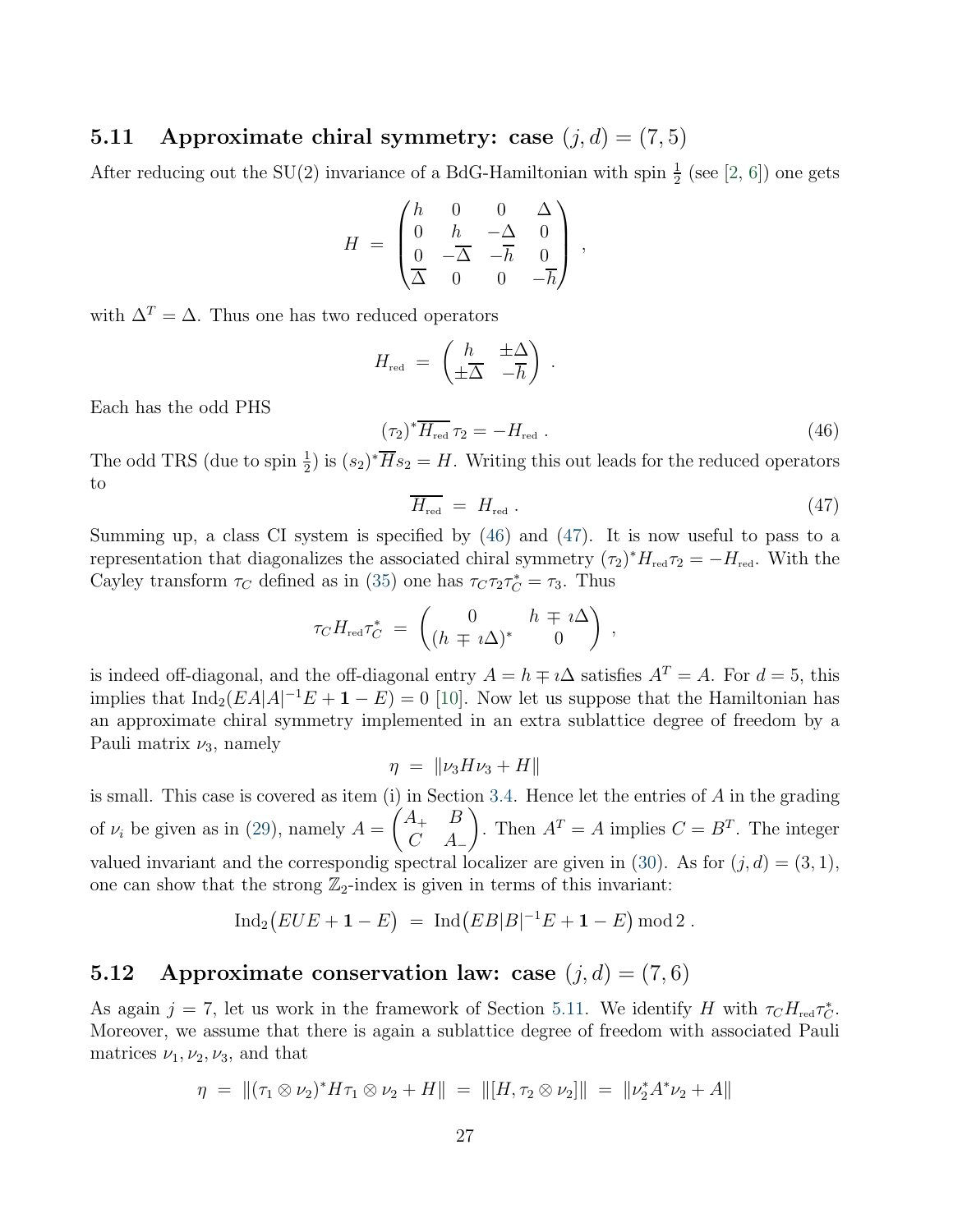is small. Hence one can proceed similarly as in the case  $(i, d) = (3, 2)$ . We applay the same basis change  $N$  as in Section [5.4.](#page-20-0) Because

$$
N^*\tau_3\otimes 1N\;=\;\tau_1\otimes 1\;,\qquad N^*\tau_2\otimes \nu_2N\;=\;\tau_3\otimes 1\;,\qquad N^T\tau_2\otimes 1N\;=\;\tau_3\otimes \nu_2\;,\qquad
$$

 $N^*HN$  satisfies [\(26\)](#page-11-1). As in Section [3.3,](#page-11-0) the diagonal entry  $H_+$  of  $N^*HN$  is invertible and for  $P_+ = \chi(H_+ < 0)$  there is a Z-valued invariant  $\text{Ind}(P_+FP_+ + 1 - P_+)$ . For  $\eta < \frac{2g}{3}$  and  $(\kappa, \rho)$ admissible, it can be calculated via the spectral localizer given in [\(28\)](#page-11-2). As for  $(j, d) = (3, 2)$ , one can show that this invariant allows to compute the  $\mathbb{Z}_2$ -invariant:

$$
\operatorname{Ind}_2(EUE + \mathbf{1} - E) = \operatorname{Ind}(P_+ FP_+ + \mathbf{1} - P_+) \operatorname{mod} 2.
$$

#### <span id="page-27-0"></span>5.13 Approximately conserved even spin: case  $(j, d) = (0, 6)$

As  $j = 0$ , the Hamiltonian fulfills an even TRS which is supposed to be of the form  $s_1\overline{H}s_1 = H$ . This may not come directly from spinless particles, but after reducing out other internal degrees of freedom. Then suppose that

$$
\eta = \| [H, s_3] \|
$$

is small. Thus one is in the setting of Section [3.2.](#page-9-0) Moreover, the TRS implies  $H_ = \overline{H_+}$ . For  $\eta < 2g$ , one has an integer valued invariant given by  $\text{Ind}(P_+FP_+ + 1 - P_+)$ . For  $\eta < \frac{2g}{3}$  and  $(\kappa, \rho)$  admissible, one can calculate this invariant via the spectral localizer given in [\(24\)](#page-10-4). As for  $(j, d) = (4, 2)$ , one can show that the strong  $\mathbb{Z}_2$ -index is given in terms of this invariant:

$$
\operatorname{Ind}_2\bigl( PFP + \mathbf{1} - P \bigr) \;=\; \operatorname{Ind}\bigl( P_+FP_+ + \mathbf{1} - P_+ \bigr) \, \operatorname{mod} 2 \; .
$$

### 5.14 Approximate spin inversion symmetry: case  $(j, d) = (0, 7)$

The symmetry is the same as in Section [5.13,](#page-27-0) namely  $s_1\overline{H}s_1 = H$ . Then suppose that

$$
\eta = \|s_3 H s_3 + H\|
$$

is small. Thus one is in the setting of Section [3.1.](#page-8-0) Moreover, the TRS implies  $A = A<sup>T</sup>$ . Provided that  $\eta < 2g$ , one has an integer valued invariant given by [\(19\)](#page-9-3). For  $\eta < \frac{2g}{3}$  and  $(\kappa, \rho)$  admissible, it can be calculated via the spectral localizer given in [\(16\)](#page-8-2). As for  $(j, d) = (2, 1)$  one can show that this invariant allows to compute the  $\mathbb{Z}_2$ -invariant:

$$
\operatorname{Ind}_2(E(1-2P)E + 1 - E) = \operatorname{Ind}(EA|A|^{-1}E + 1 - E) \operatorname{mod} 2.
$$

#### 5.15 Approximate conservation law: case  $(j, d) = (1, 7)$

As  $j = 1$ , one has

<span id="page-27-1"></span>
$$
(\tau_1)^* \overline{H} \, \tau_1 \ = \ -H \ , \qquad (s_1)^* \overline{H} \, s_1 \ = \ H \ . \tag{48}
$$

Suppose that

$$
\eta = \|[H, \tau_2 \otimes s_2]\|
$$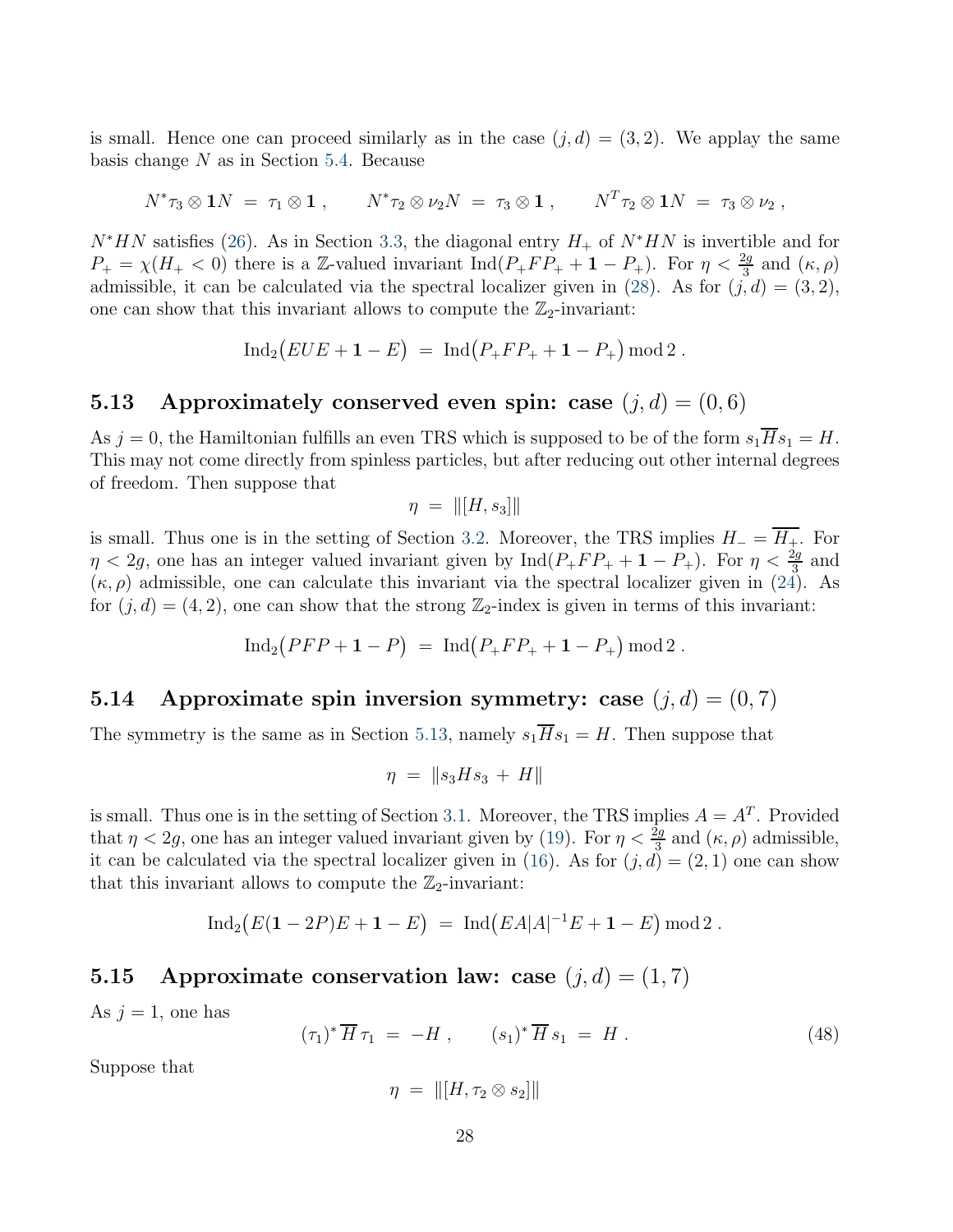is small. Let us bring this into a normal form. The chiral symmetry inherited from [\(48\)](#page-27-1) is with  $\tau_1 \otimes s_1$ . There is a basis change from  $\tau_i \otimes s_j$  to tensor products  $\sigma_i \otimes \nu_j$  of two new sets of Pauli matices such that

$$
M^* \tau_1 \otimes s_1 M = \sigma_3 \otimes \mathbf{1} , \quad M^* \tau_2 \otimes s_2 M = -\mathbf{1} \otimes \nu_3 .
$$

In this basis one hence has

$$
(\sigma_3)^* M^* H M \sigma_3 = -M^* H M , \quad \eta = ||[M^* H M, \nu_3]||.
$$

So  $M^*HM$  is in the case of item (ii) in Section [3.4](#page-12-0)

$$
M^*HM = \begin{pmatrix} 0 & A \\ A^* & 0 \end{pmatrix}, \qquad A = \begin{pmatrix} A_+ & B \\ C & A_- \end{pmatrix},
$$

in the gradings of  $\sigma_i$  and  $\nu_i$  respectively. Moreover the basis change M can be chosen such that  $M^*$  1⊗s<sub>1</sub>  $M = 1 \otimes \nu_1$ , thus the TRS in [\(48\)](#page-27-1) leads to  $(1 \otimes \nu_1)^* M^* H M 1 \otimes \nu_1 = M^* H M$ . This implies  $(\nu_1)^* A \nu_1 = A$  and hence  $A_+ = A_-$ . The integer valued invariant and the correspondig spectral localizer are given in [\(31\)](#page-12-1). As for  $(j, d) = (3, 1)$  one can show that the strong  $\mathbb{Z}_2$ -index is given in terms of this invariant:

$$
\operatorname{Ind}_2\big(EUE + \mathbf{1} - E\big) = \operatorname{Ind}\big(EA_+|A_+|^{-1}E + \mathbf{1} - E\big) \operatorname{mod} 2.
$$

### 5.16 Approximate conservation law: case  $(j, d) = (1, 8)$

One again has an even spin, but here we have to suppose that the spin is not 0. For sake of concreteness, let us suppose that the spin is 1 so that a three-dimensional representation  $s<sup>1</sup>, s<sup>2</sup>, s<sup>3</sup>$  of su(2) is relevant which we choose (as in the appendix of [\[6\]](#page-30-6)) to be

$$
s^3 = \begin{pmatrix} 1 & 0 & 0 \\ 0 & 0 & 0 \\ 0 & 0 & -1 \end{pmatrix} , \qquad e^{i\pi s^2} = \begin{pmatrix} 0 & 0 & -1 \\ 0 & -1 & 0 \\ -1 & 0 & 0 \end{pmatrix} .
$$

Let  $H$  satisfy

<span id="page-28-0"></span>
$$
(\tau_1)^* \overline{H} \tau_1 = -H , \qquad (e^{i\pi s^2})^* \overline{H} e^{i\pi s^2} = H . \qquad (49)
$$

Suppose that

$$
\eta = \| [H, \tau_3 \otimes e^{i \pi s^2}] \|,
$$

is small. The chiral symmetry is with  $\tau_1 \otimes e^{i\pi s^2}$ . There is a basis change M such that

$$
M^* \tau_1 \otimes e^{i \pi s^2} M = - \sigma_3 \otimes \mathbf{1} , \quad M^* \tau_3 \otimes e^{i \pi s^2} M^* = \sigma_1 \otimes \mathbf{1} .
$$

This leads to

$$
(\sigma_3)^* M^* H M \sigma_3 = M^* H M , \qquad \eta = ||[M^* H M, \sigma_1]||.
$$

Hence one is in the situation of Section [3.3,](#page-11-0) and thus, in the grading of  $\sigma_3$ ,

$$
M^*HM = \begin{pmatrix} 0 & A \\ A^* & 0 \end{pmatrix}.
$$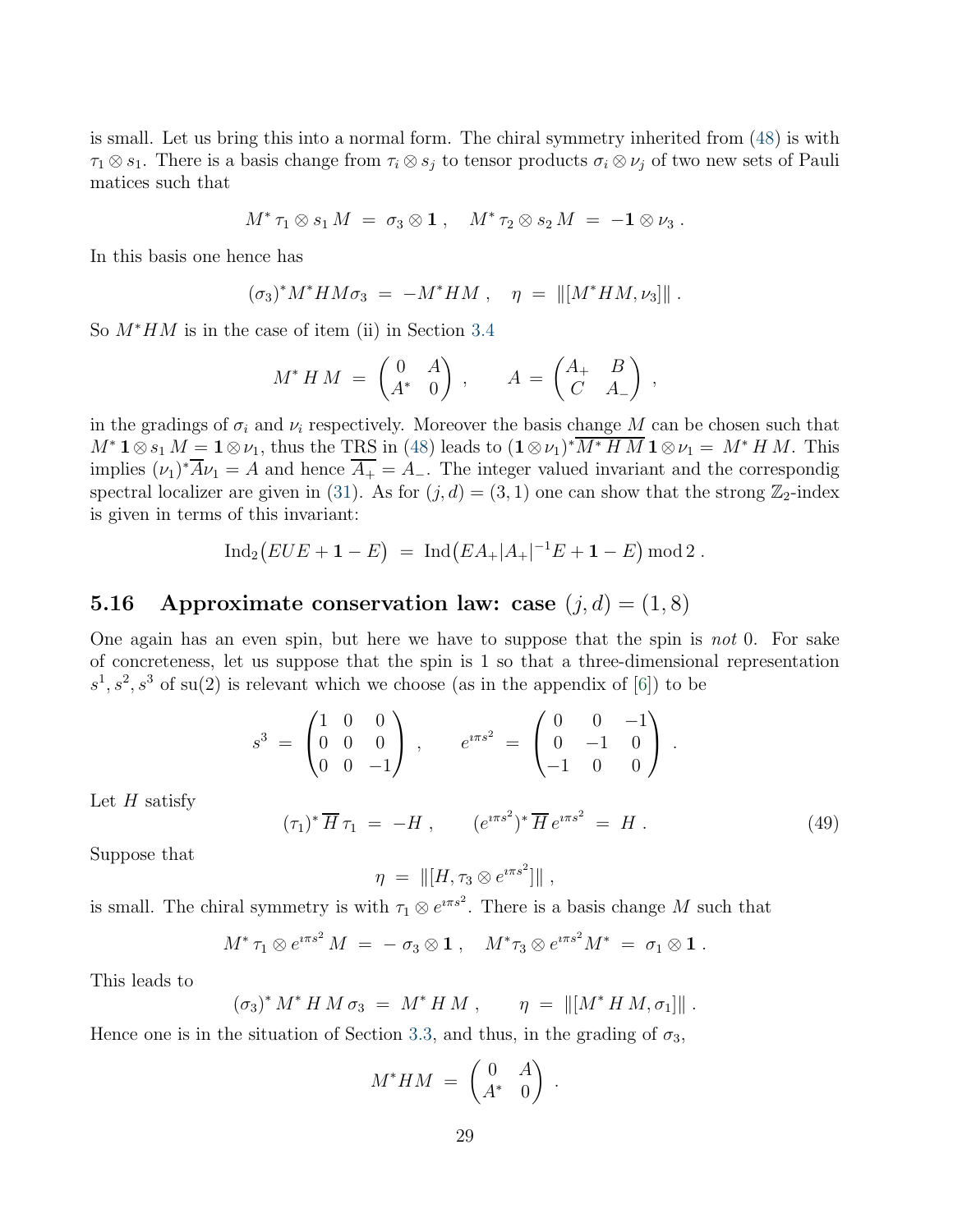As in Section [3.3,](#page-11-0) let us conjugated by the eigenbasis N of  $\sigma_1$  and then set  $\hat{H} = N^*M^*HMN$ . This leads to

$$
(\sigma_1)^* \,\widehat{H}\,\sigma_1 \;=\; -\,\widehat{H}\;,\qquad \eta \;=\; \Vert[\widehat{H},\sigma_3]\Vert\;.
$$

Hence  $\widehat{H}$  is of the form [\(27\)](#page-11-3). One can chose M such that  $M^*{\bf 1} \otimes e^{i\pi s^2}M = {\bf 1} \otimes e^{i\pi s^2}$ , so the TRS in [\(49\)](#page-28-0) leads to  $(\mathbf{1} \otimes e^{i\pi s^2})^* \widehat{H} \mathbf{1} \otimes e^{i\pi s^2} = +\widehat{H}$ . As in Section [3.3,](#page-11-0)  $H_+ = \frac{1}{2}$  $\frac{1}{2}(A^* + A)$  is invertible and for  $P_+ = \chi(H_+ < 0)$  there is a Z-valued invariant  $\text{Ind}(P_+FP_+ + \mathbf{1} - P_+)$ . For  $\eta < \frac{2g}{3}$  and  $(\kappa, \rho)$  admissible, it can be calculated via the spectral localizer given in [\(28\)](#page-11-2). As for  $(j, d) = (3, 2)$  one can show that this invariant allows to compute the  $\mathbb{Z}_2$ -invariant:

 $\operatorname{Ind}_2\big(EUE + \mathbf{1} - E\big) = \operatorname{Ind}\big(P_+FP_+ + \mathbf{1} - P_+\big) \operatorname{mod} 2.$ 

## 5.17 Approximately conserved charge: case  $(j, d) = (2, 8)$

As j = 6 the Hamiltonian satisfies  $\tau_1 \overline{H} \tau_1 = -H$ . Moreover charge is approximately conserved, namely  $\eta = ||[H, \tau_3]||$  is supposed to be small. This is exactly as in the zero-dimensional case discussed in Section [5.1.](#page-17-0) Thus one is in the setting of Section [3.2.](#page-9-0) Moreover the TRS implies  $H_- = -\overline{H_+}$ . For  $\eta < 2g$  one has an integer valued invariant given by Ind( $P_+FP_+ + 1 - P_+$ ). For  $\eta < \frac{2g}{3}$  one can calculate this invariant via the spectral localizer given in [\(24\)](#page-10-4). As for  $(j, d) = (4, 2)$ , one can show that the strong  $\mathbb{Z}_2$ -index is given in terms of this invariant:

$$
Ind_2( PFP + 1 - P) = Ind (P_+FP_+ + 1 - P_+) mod 2 .
$$

### <span id="page-29-0"></span>A Proofs of properties of the twisted spectral localizers

Proof of Proposition [1.](#page-8-3) Let us begin by verifying that

$$
t \in [0,1] \ \mapsto \ L_{\kappa,\rho}(t) \ = \ \begin{pmatrix} \kappa \, \sigma_3 D & H(t) \\ H(t) & \kappa \, \sigma_3 D \end{pmatrix}_{\rho} \quad \text{with} \quad H(t) \ = \ \begin{pmatrix} tH_+ & A \\ A^* & tH_- \end{pmatrix}
$$

is a path of invertibles. By the bound on  $\eta$ , one has  $||H - H(0)|| < \frac{g}{3}$  $\frac{g}{3}$ . Thus  $g(0) = ||H(0)^{-1}||^{-1}$ satisfies

$$
\frac{2g}{3} \; < \; g(0) \; < \; \frac{4g}{3} \; .
$$

Therefore [\(17\)](#page-9-1) implies

$$
\kappa \ \leq \ \frac{2g^3}{81\|H\| \| [D,A] \|} \ < \ \frac{2(\frac{3}{2}g(0))^3}{81\|H(0)\| \| [D,A] \|} \ = \ \frac{g(0)^3}{12\|H(0)\| \| [D,A] \|} \ .
$$

By [\(18\)](#page-9-2)

$$
\rho\;>\;\frac{8g}{3\kappa}\;>\;\frac{2g(0)}{\kappa}\;.
$$

As  $L_{\kappa,\rho}(0)$  is unitary equivalent to

$$
\widehat{L}_{\kappa,\rho}(0) = \begin{pmatrix} \kappa D & A \\ A^* & -\kappa D \end{pmatrix}_{\rho} \oplus \begin{pmatrix} -\kappa D & A^* \\ A & \kappa D \end{pmatrix}_{\rho},
$$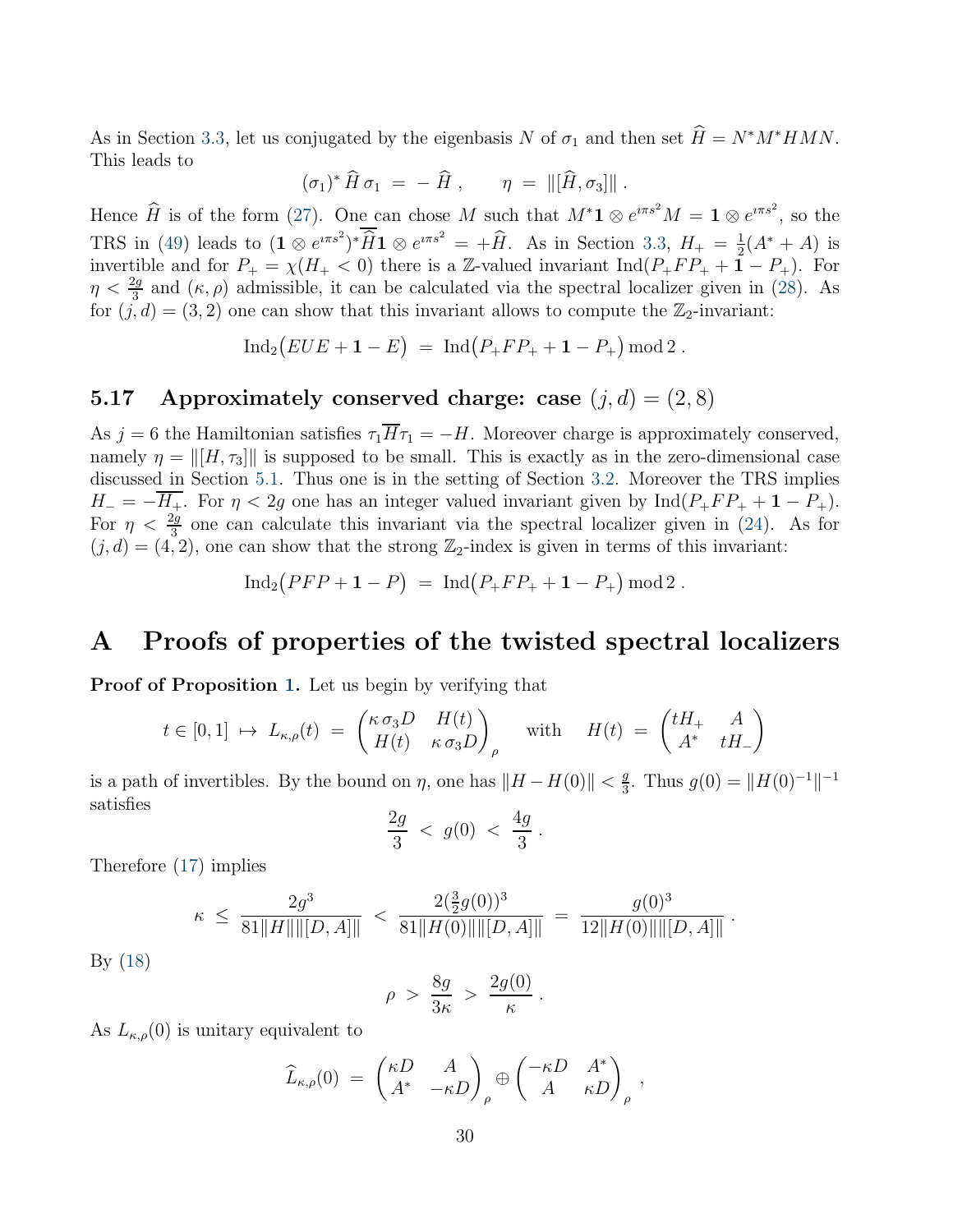Theorem [1](#page-6-0) implies that  $L_{\kappa,\rho}(0)$  is invertible and

$$
L_{\kappa,\rho}(0)^2 \ \geq \ \frac{g(0)^2}{4} \ \geq \ \frac{(\frac{2g}{3})^2}{4} \ = \ \frac{g^2}{9} \ .
$$

Therefore

$$
||L_{\kappa,\rho}(0)^{-1}||^{-1} \ \geq \ \frac{g}{3} \ .
$$

As  $\Vert L_{\kappa,\rho}(0) - L_{\kappa,\rho}(t) \Vert < \frac{g}{3}$  $\frac{g}{3}$  by the bound on  $\eta$ , this implies that  $L_{\kappa,\rho}(t)$  is invertible for all  $t \in [0, 1]$ . Therefore

$$
\frac{1}{2} \operatorname{Sig} (L_{\kappa,\rho}) = \frac{1}{2} \operatorname{Sig} (L_{\kappa,\rho}(0)) = 2 \operatorname{Ind} (EA|A|^{-1}E + 1 - E),
$$

where the last step follows from Theorem [1.](#page-6-0)  $\Box$ 

Proof of Proposition [2.](#page-10-2) Here one uses the path

$$
t \in [0,1] \mapsto L_{\kappa,\rho}(t) = \begin{pmatrix} H(t) & \kappa D \sigma_1 \\ \kappa \sigma_1 D & -H(t) \end{pmatrix} \quad \text{with} \quad H(t) = \begin{pmatrix} H_+ & tA \\ tA^* & H_- \end{pmatrix},
$$

and shows as above that it lies in the invertibles for admissible  $(\kappa, \rho)$ . Computing the constant signature at  $t = 1$  and  $t = 0$ , one concludes again similar as in the proof of Proposition [1.](#page-8-3)

# <span id="page-30-2"></span>References

- <span id="page-30-5"></span>[1] A. Alldridge, C. Max, M. R. Zirnbauer, Bulk-Boundary Correspondence for Disor- dered Free-Fermion Topological Phases, Commun. Math. Phys. (2020).
- <span id="page-30-1"></span>[2] A. Altland, M. R. Zirnbauer, Nonstandard symmetry classes in mesoscopic normalsuperconducting hybrid structures, Phys. Rev. B 55, 1142-1161 (1997).
- <span id="page-30-0"></span>[3] J. C. Avila, H. Schulz-Baldes, C. Villegas-Blas, Topological invariants of edge states for periodic two-dimensional models, Math. Phys., Anal. Geom. 16, 136-170 (2013).
- [4] C. Bourne, J. Kellendonk, A. Rennie, The K-Theoretic Bulk-Edge Correspondence for Topological Insulators, Annales H. Poincaré 18, 1833-1866 (2017).
- <span id="page-30-4"></span>[5] A. L. Carey, H. Schulz-Baldes, Spectral Flow of Monopole Insertion in Topological Insulators, Commun. Math. Phys. 370, 895-923 (2019).
- <span id="page-30-6"></span>[6] G. De Nittis, H. Schulz-Baldes, The non-commutative topology of two-dimensional dirty superconductors, J. Geo. Phys. 124, 100-123 (2018).
- <span id="page-30-3"></span>[7] D. Fiorenza, D. Monaco, G. Panati  $Z_2$  invariants of topological insulators as geometric obstructions, Commun. Math. Phys. 343, 1115-1157 (2016).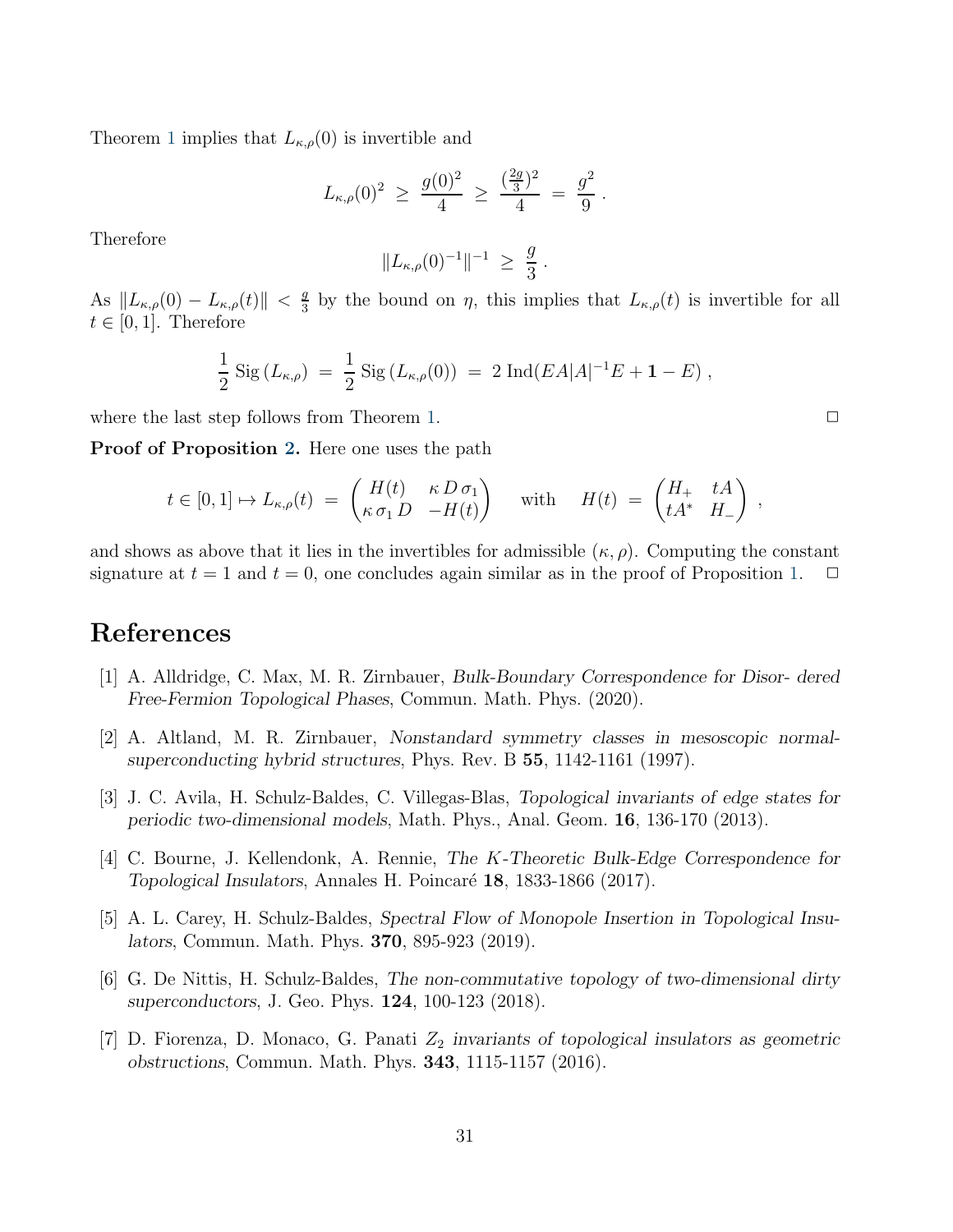- <span id="page-31-13"></span><span id="page-31-2"></span>[8] L. Fu, C. L. Kane, Topological insulators with inversion symmetry, Phys. Rev. B 76, 045302 (2007).
- <span id="page-31-1"></span>[9] G. M. Graf, M. Porta, Bulk-edge correspondence for two-dimensional topological insulators, Commun. Math. Phys. 324, 851-895 (2013).
- <span id="page-31-8"></span>[10] J. Grossmann, H. Schulz-Baldes, Index pairings in presence of symmetries with applications to topological insulators, Commun. Math. Phys. 343, 477-513 (2016).
- [11] C. L. Kane, E. J. Mele,  $\mathbb{Z}_2$  topological order and the quantum spin Hall effect, Phys. Rev. Lett. 95 146802-145805 (2005).
- <span id="page-31-6"></span><span id="page-31-0"></span>[12] J. Kellendonk, Cyclic Cohomology for Graded C<sup>\*,r</sup>-algebras and Its Pairings with van Daele K-theory, Commun. Math. Phys. 368, 467-518 (2019).
- [13] A. Yu Kitaev, Periodic table for topological insulators and superconductors, (Advances in Theoretical Physics: Landau Memorial Conference) AIP Conference Proceedings 1134, 22-30 (2009).
- <span id="page-31-9"></span>[14] I. Knez, C. T. Rettner, S. H. Yang, S. S. Parkin, L. Du, R. R. Du, G. Sullivan, Observation of Edge Transport in the Disordered Regime of Topologically Insulating InAs/GaSb Quantum Wells, Phys. Rev. Let. 112, 026602 (2014).
- <span id="page-31-4"></span><span id="page-31-3"></span>[15] T. Loring, K-theory and pseudospectra for topological insulators, Annals Phys. 356, 383- 416 (2015).
- <span id="page-31-14"></span>[16] T. Loring, H. Schulz-Baldes, Finite volume calculation of K-theory invariants, New York J. Math. 22, 1111-1140 (2017).
- [17] T. Loring, H. Schulz-Baldes, Spectral flow argument localizing an odd index pairing, Canadian Math. Bull. 62, 373-381 (2018).
- <span id="page-31-5"></span>[18] T. Loring, H. Schulz-Baldes, The spectral localizer for even index pairings, J. Non-Commutative Geometry 14, 1-23 (2020).
- <span id="page-31-15"></span>[19] E. Lozano Viesca, J. Schober, H. Schulz-Baldes, Chern numbers as half-signature of the spectral localizer, J. Math. Phys. 60, 072101 (2019).
- <span id="page-31-12"></span><span id="page-31-7"></span>[20] G. Marcelli, G. Panati, C. Tauber, Spin Conductance and Spin Conductivity in Topological Insulators: Analysis of Kubo-Like Terms, Annales H. Poincaré 20, 2071-2099 (2019).
- [21] T. Morimoto, A. Furusaki, Topological classification with additional symmetries from Clifford algebras, Phys. Rev. B 88, 125129 (2013).
- <span id="page-31-11"></span><span id="page-31-10"></span>[22] E. Prodan, Robustness of the spin-Chern number, Phys. Rev. B 80, 125327-125333 (2009).
- [23] E. Prodan, Disordered topological insulators: a non-commutative geometry perspective, J. Physics A: Math. Theo. 44, 113001 (2011).